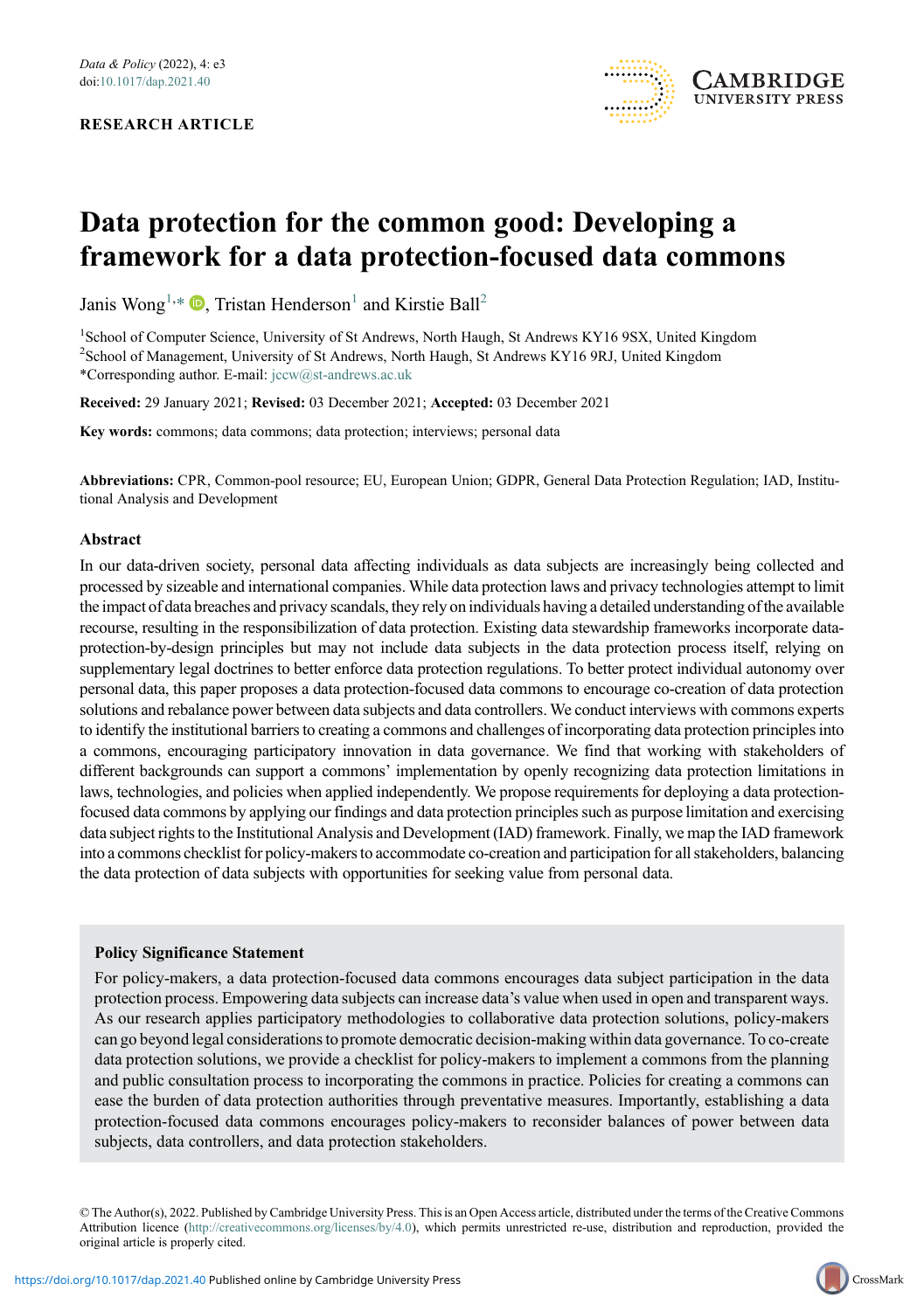## 1. Introduction

Rapid technological innovation has changed how we, as individuals, interact with companies that use our personal data in our data-driven society. Data breaches and privacy scandals have frequently come to light, such as the widespread development of contact-tracing applications for invasive pandemic surveillance (Cellan-Jones, [2020](#page-27-0)), the Cambridge Analytica scandal where 50 million Facebook profiles were used to build models with the aim of influencing elections (Cadwalladr and Graham-Harrison, [2018\)](#page-27-1), and the datafication of our everyday lives through the Internet of Things (Hill and Mattu, [2018](#page-28-0)). As a result, individuals are more cautious about data protection, privacy, and what information they put online (Fiesler and Hallinan, [2018](#page-28-1); Cisco Secure 2020 Consumer Privacy Survey, [2020](#page-27-2); Perrin, [2020;](#page-29-0) Cuthbertson, [2021](#page-27-3); Lafontaine et al., [2021](#page-28-2); Laziuk, [2021\)](#page-28-3).

Both laws and technological solutions aim to address concerns about data breaches and privacy scandals that affect the personal data of individuals as data subjects. Data protection laws, such as the European General Data Protection Regulation (GDPR; European Union, [2016\)](#page-28-4) and the California Consumer Privacy Act (California State Legislature, [2018](#page-27-4)), focus on putting responsibilities on data controllers and enforcement. As the authors are based in the United Kingdom, we focus our work on the GDPR. This regulation introduces significant changes by acknowledging the rise in international processing of big datasets and increased surveillance both by states and private companies. The GDPR clarifies the means for processing data, whereby if personal data are processed for scientific research purposes, there are safeguards and derogations relating to processing for archiving purposes in the public interest, scientific or historical research purposes, or statistical purposes (Article 89), applying the principle of purpose limitation (Article 5). Data subject rights also aim to provide data subjects with the ability to better understand or prevent their data to be used, including the right of access (Article 15), the right to erasure (Article 17), and the right not to be subject to a decision based solely on automated processing (Article 22). New technologies have also attempted to give users the ability to control and recognize their sovereignty over their own data. Some tools such as Databox (Crabtree et al., [2016;](#page-27-5) a personal data management platform that collates, curates, and mediates access to an individual's personal data by verified and audited third-party applications and services) and, most prominently, Solid (Mansour et al., [2016;](#page-29-1) a decentralized peer-to-peer network of personal online data stores that allow users to have access control and storage location of their own data) prioritize creating new data infrastructures that supply online data storage entities which can be controlled by users and encourages the prevention of datarelated harms as opposed to remedying harms after the fact. Other applications attempt to facilitate data reuse with privacy-by-design built in, such as The Data Transfer Project [\(2018](#page-30-0); an open-source, serviceto-service platform that facilitates direct portability of user data), OpenGDPR ([2018](#page-29-2); an open-source common framework that has a machine-readable specification, allowing data management in a uniform, scalable, and secure manner), and Jumbo Privacy ([2019;](#page-28-5) an application that allows data subjects to backup and remove their data from platforms, and access that data locally). Such technologies help data subjects better understand the rights they may have under current regulations, as well as provide an avenue in which those rights can be acted upon.

While data protection laws and technologies attempt to address some of the potential harms caused by data breaches, they inadequately protect personal data. Current approaches to data protection rely on a high level of understanding of both the law and the resources available for individual redress. Regarding legal solutions, focusing on individual protection assumes that data subjects have working knowledge of relevant data protection laws (Mahieu et al., [2017](#page-28-6)), access to technology, and that alternatives exist to the companies they wish to break away from (Ausloos and Dewitte, [2018\)](#page-27-6). Although people are more aware of their data subject rights, these are not well understood (Norris et al., [2017](#page-29-3)). Only 15% of European Union (EU) citizens indicate that they feel completely in control of their personal data (Custers et al., [2019](#page-27-7)). Evaluating location-based services, Herrmann et al. [\(2016](#page-28-7)) find that individuals do not necessarily know all the inferences that are made using their data and thus do not know how they are used. Importantly, individuals are unaware of, and unable to correct, false inferences, making the collection, transfer, and processing of their location data entirely opaque. Additionally, laws focusing on placing data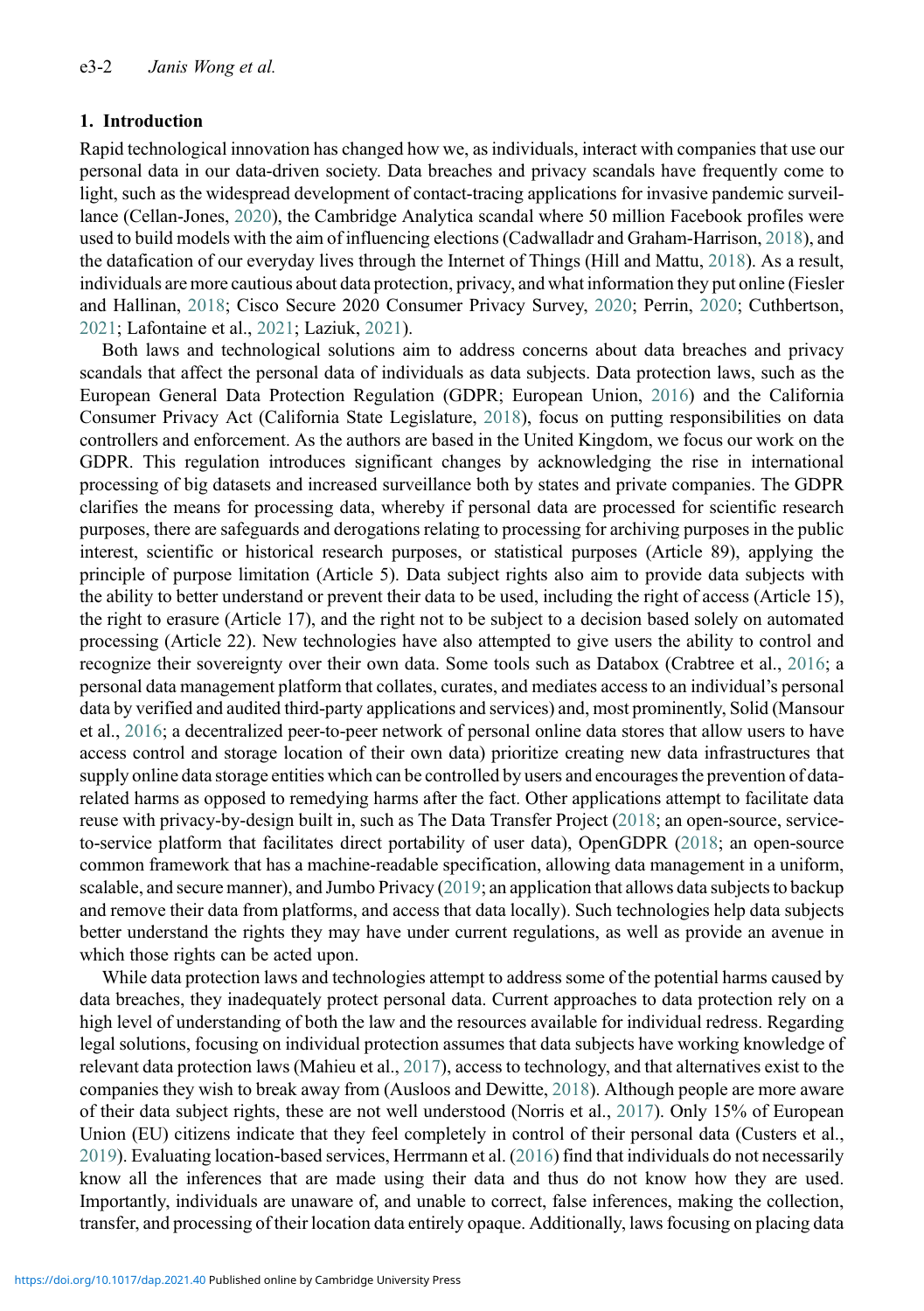protection responsibilities on data controllers and empowering enforcement bodies assume that data controllers understand how to implement those responsibilities and that enforcement is successful (Norris et al., [2017\)](#page-29-3).

While technological tools can be useful if they offer controls that limit the processing of personal data according to data subject preferences, they result in the responsibilization of data protection (Mahieu et al., [2017\)](#page-28-6), where individuals have the burden of protecting their own personal data as opposed to data controllers themselves. In the case of data infrastructures, these tools may not be able to solve challenges related to the ownership of data, and it is unclear how they would meet GDPR requirements (Bolychevsky, [2021\)](#page-27-8). Existing tools also frame privacy as control by placing individual onus on data protection, without supporting other GDPR principles such as data protection by design or data minimization. Tools may further assume that data subjects already have a sufficient level of understanding of the data subject rights they have by focusing on more fine-tuning privacy settings and features. They also require data subjects to trust the companies and the technological services they provide. Finally, these solutions do not offer means for collaborative data protection where information gathered from individuals could be shared among each other. This could disenfranchise data subjects from each other and prevent them from co-creating data protection solutions together through their shared experiences.

Given the limited ability for data subjects to voice their concerns and participate in the data protection process, we posit that protecting data breaches and data misuse resulting from mass data collection, processing, and sharing can be improved by actively involving data subjects in co-creation through a commons. Using commons principles and theories (E. Ostrom, [1990](#page-29-4)) and applying engagement mechanisms to innovations in our digital economy (Fung, [2015](#page-28-8)), we suggest that a commons for data protection, a "data commons," can be created to allow data subjects to collectively curate, inform, and protect each other through data sharing and the collective exercise of data protection rights. By acknowledging the limitations of data protection law and legal enforcement coupled with the desire for data-driven companies to collect and process and increasing amount of personal data, a data protectionfocused data commons can help mitigate the appropriation of personal data ex post and ex ante, where data subjects are engaged throughout the process and can make the most of existing data protection regulations to co-create their own data protection solutions. In this paper, we examine how a data commons for data protection can improve data subject participation in the data protection process through collaboration and co-creation based on experiences from commons experts.

This paper is outlined as follows. First, we explore existing data stewardship frameworks and commons to better understand how they manage and govern data, identifying current solutions and why a data protection-focused data commons can support the protection data subjects' personal data through user engagement (Section 2). We then illustrate our interview methodology in identifying the challenges of building a commons and the important considerations for a commons'success (Section 3). In Section 4, we share our findings from commons experts and detail the key themes as they relate to building a commons for data protection. Based on our analysis, we then apply our findings to the Institutional Analysis and Development (IAD) framework and map the framework into an actionable checklist of considerations and recommendations for policy-makers to implement a collaborative data protection-focused data commons in practice (Section 5) as well as the next stages for deploying a commons (Section 6). Finally, we conclude that a co-created data protection-focused data commons can support more accountable data protection practices, management, and sharing for the benefit of data subjects, data controllers, and policy-makers to overcome the limitations of laws and technologies in protecting personal data.

#### 2. Background

This section is split into four parts: First, we describe existing collaborative data stewardship frameworks by empirically assessing their attempt to support better data protection for data subjects through direct engagement. Then, we outline the commons and existing commons applications. Next, we identify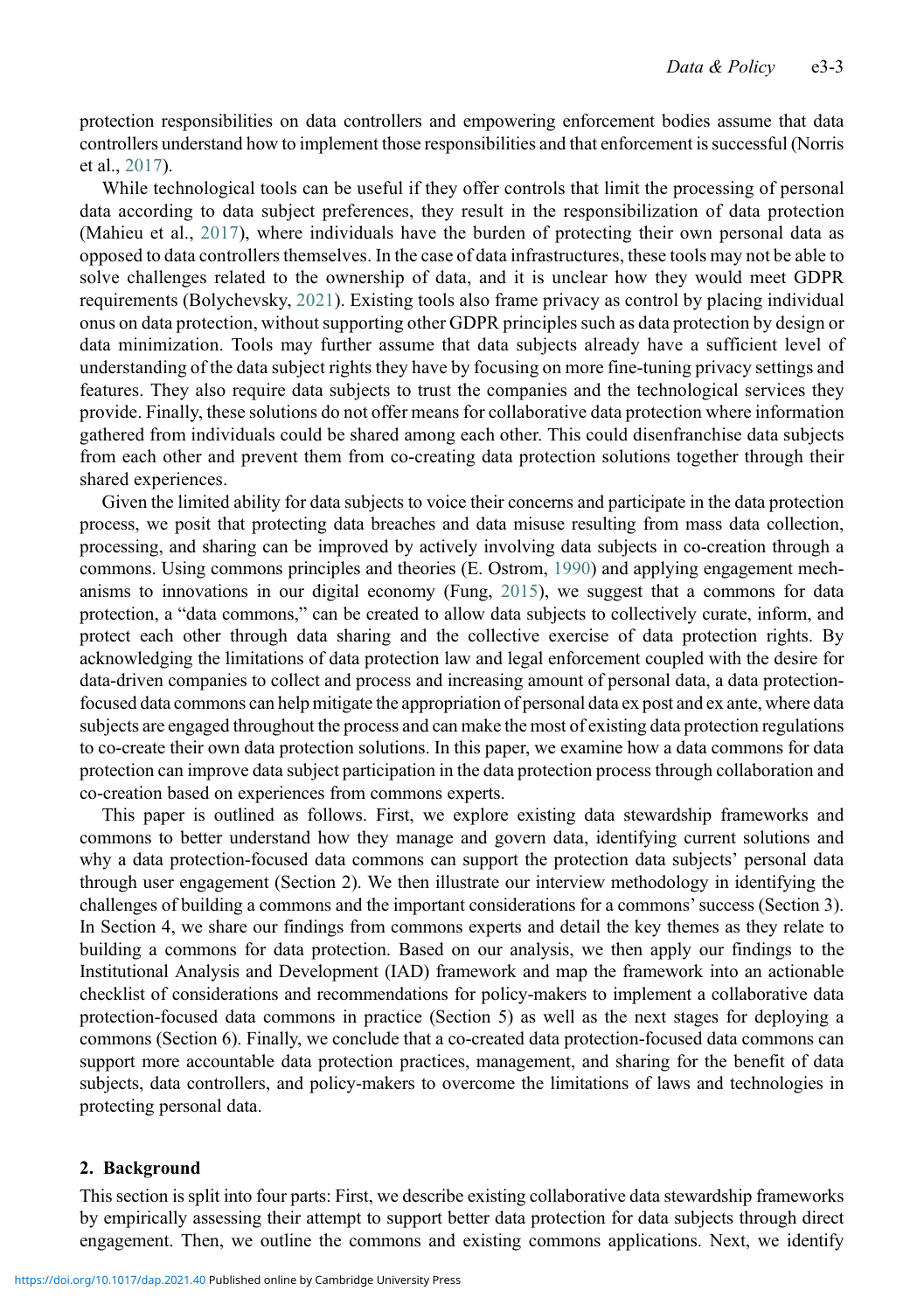commons, urban commons, and data commons applications that are relevant to data protection. Finally, we identify theoretical applications of data protection in a data commons and illustrate our research questions to support the development of a practical framework for including data subjects in the data protection process through a data commons.

#### 2.1. Data stewardship frameworks

Data stewardship refers to the process by which "individuals or teams within data-holding organizations … are empowered to proactively initiative, facilitate, and coordinate data collaboratives toward the public interest" (Governance Lab, [2021b\)](#page-28-9). Data stewards may facilitate collaboration to unlock the value of data, protect actors from harms caused by data sharing, and monitor users to ensure that their data use is appropriate and can generate data insights. New data stewardship frameworks, such as data trusts, data foundations, and data cooperatives, have been devised in order to protect data subjects as well as to involve them and other stakeholders in the co-creation of data protection solutions (Data Economy Lab, [2021b](#page-27-9); Ada Lovelace Institute, [2021c\)](#page-26-0). While these data stewardship frameworks may help mobilize data protection rights, there are significant organizational, legal, and technical differences between them. Furthermore, they also face definitional, design, and data rights-based challenges. The benefits and challenges faced by these frameworks are discussed in the following paragraphs and summarized in [Table 1](#page-4-0). A data trust is a legal structure that facilitates the storage and sharing of data through a repeatable framework of terms and mechanisms, so that independent, fiduciary stewardship of data is provided (Hardinges, [2020](#page-28-10)). Data trusts aim to increase an individual's ability to exercise their data protection rights, to empower individuals and groups in the digital environment, to proactively define terms of data use, and to support data use in ways that reflect shifting understandings of social value and changing technological capabilities (Ada Lovelace Institute, [2021b\)](#page-26-1). Although data trusts refer to trusts in the legal sense, they also imply a level of trustworthy behavior between data subjects and other data trust stakeholders (O'Hara, [2019](#page-29-5)). While data trusts are promising in their ability to use trust law in order to protect data rights, it is currently unclear what powers a trustee tasked with stewarding those rights may have, and the advantages the data subjects as the trust's beneficiaries may gain (Ada Lovelace Institute, [2021b](#page-26-1)). Data trusts could in theory support responses to certain data subject rights requests, particularly through access requests, but it may be difficult to benefit from other rights such as portability and erasure to support data subjects through trusts. In the latter case, there may be tensions regarding trade secrets and intellectual property (Delacroix and Lawrence, [2019](#page-27-10); Ada Lovelace Institute, [2021b\)](#page-26-1). Moreover, the agency that data subjects may exercise within the data trust mechanism remains an open question. Efforts have encouraged the creation of "bottom-up" data trusts that aim to empower data subjects to control their data. While data subject vulnerability and their limited ability to engage with the day-to-day choices underlying data governance is acknowledged by these (Delacroix and Lawrence, [2019](#page-27-10)), many data trusts remain top-down in nature and overlook the data subject's perspective.

It is still unclear how existing fiduciary structures can fully realize their fiduciary responsibilities toward data subjects within digital spaces (McDonald, [2021](#page-29-6); The Global Partnership of Artificial Intelligence, [2021](#page-30-1); Data Economy Lab, [2021c\)](#page-27-11). Previous pilots have attempted to clarify how data trusts can be put into practice (although without the application of trust law) by supporting the initiation and use of data trusts with a data trust life cycle (Open Data Institute, [2019\)](#page-29-7). Recent projects such as the Data Trusts Initiative can help clarify how the bottom-up data trusts model can operate in practice in realizing fiduciary responsibilities (Data Trusts Initiative, [2021\)](#page-27-12). Other frameworks—data foundations, data cooperatives, and data collaboratives—have also included citizen representation and engagement as an integral part of their design (Involve, [2019](#page-28-11)). There are, however, still many practical challenges in this respect (The GPAI Data Governance Working Group, [2021](#page-30-2)), particularly with questions relating to scaling and sustaining data sharing (Lewis, [2020](#page-28-12)). To address some of these challenges, data foundations have been developed as a good governance model for "responsible and sustainable nonpersonal and personal data usage, sharing, and reusage by means of independent data stewardship" (Stalla-Bourdillon et al., [2021](#page-29-8)). Data foundations rely on foundation law and view data subjects as potential beneficiaries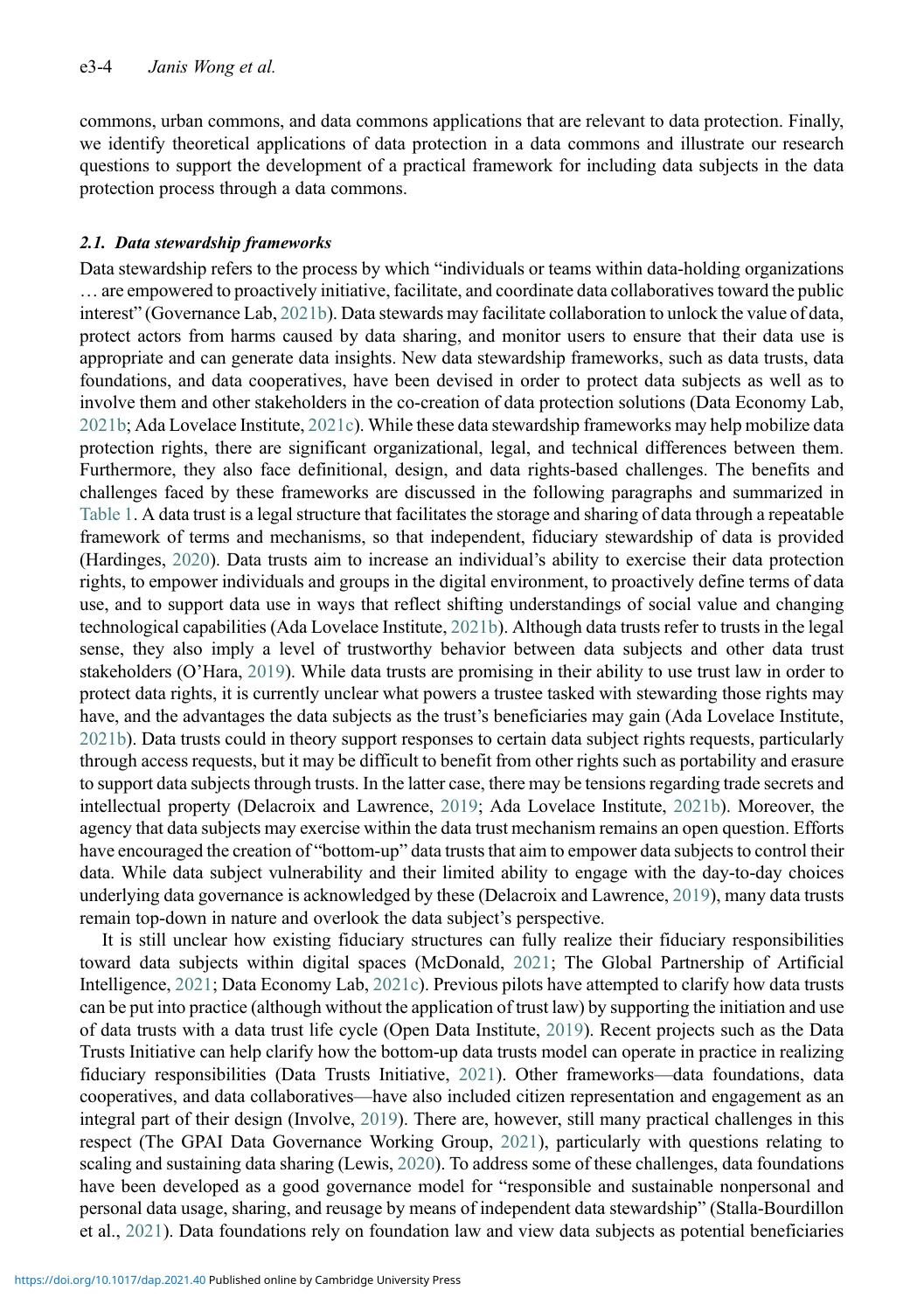| Data stewardship model | <b>Benefits</b>                                                                                                                                                                                                                                                                                          | Limitations                                                                                                                                                                                                                                                                                                                                                                                                                       |
|------------------------|----------------------------------------------------------------------------------------------------------------------------------------------------------------------------------------------------------------------------------------------------------------------------------------------------------|-----------------------------------------------------------------------------------------------------------------------------------------------------------------------------------------------------------------------------------------------------------------------------------------------------------------------------------------------------------------------------------------------------------------------------------|
| Data trust             | Uses trust law as a basis for<br>providing independent,<br>fiduciary stewardship of data<br>(Hardinges, 2020) with<br>"bottom-up" inclusion of data<br>subjects (Delacroix and<br>Lawrence, 2019) and helps align<br>trust and trustworthiness<br>between them and other<br>stakeholders (O'Hara, 2019). | There are still specific operational<br>strategy questions that need to<br>be answered for deployment of<br>data trusts (The GPAI Data<br>Governance Working Group,<br>2021). While there are examples<br>of "bottom-up" data<br>stewardship, there are no current<br>tested examples (The Global<br>Partnership of Artificial<br>Intelligence, 2021) of data trusts<br>specifically that demonstrate<br>data subject engagement. |
| Data foundation        | Provides a good governance model<br>to minimize the risks of personal<br>data breaches and other<br>noncompliant data-related<br>activities by building data usage,<br>sharing, and reusage<br>environments that are<br>trustworthy by design (Stalla-<br>Bourdillon et al., 2019).                      | Beneficiaries are not required<br>within the model, and even if<br>they are included, data subjects<br>have limited rights in a<br>foundation compared with a<br>trust (Powell, 2014), with<br>limited opportunities for direct<br>engagement.                                                                                                                                                                                    |
| Data cooperative       | Reduces the responsibilization of<br>the data protection process for<br>data subjects through jointly<br>pursuing collective interests<br>(Ada Lovelace Institute, 2021a)<br>and can use data rights to<br>advocate for data subjects on<br>their behalf (P2P Foundation<br>Wiki, 2021).                 | Data subjects may not be able to act<br>independently from the group<br>given the cooperative's group<br>aims. Requiring contract or<br>incorporation to establish rights<br>and obligations could also<br>reintroduce collaboration,<br>engagement, and mobilization<br>challenges (Ada Lovelace<br>Institute, 2021a).                                                                                                           |
| Data collaborative     | Harnesses privately held data<br>toward the public good with<br>distinct goals to solve societal<br>problems through collaboration<br>between organizations from<br>diverse sectors (Verhulst and<br>Sangokoya, 2015).                                                                                   | Data collaboratives focus on<br>exchanging data by initially<br>mitigating risks and harms to<br>individuals and communities<br>(Verhulst et al., 2021), but it is<br>unclear how individual data<br>subjects can directly engage.                                                                                                                                                                                                |

<span id="page-4-0"></span>Table 1. Data trust, data foundation, data cooperative, and data collaborative stewardship models summarized by their benefits and limitations in considering data subject engagement

within the model (Stalla-Bourdillon et al., [2019\)](#page-29-9). However, beneficiaries are not required within the model and even if they are included, data subjects have limited rights in a foundation compared with a trust (Powell, [2014](#page-29-10)).

A data cooperative is a group that perceives itself as having collective interests, which would be better to pursue jointly than individually (Ada Lovelace Institute, [2021a](#page-26-2)). Cooperatives are "autonomous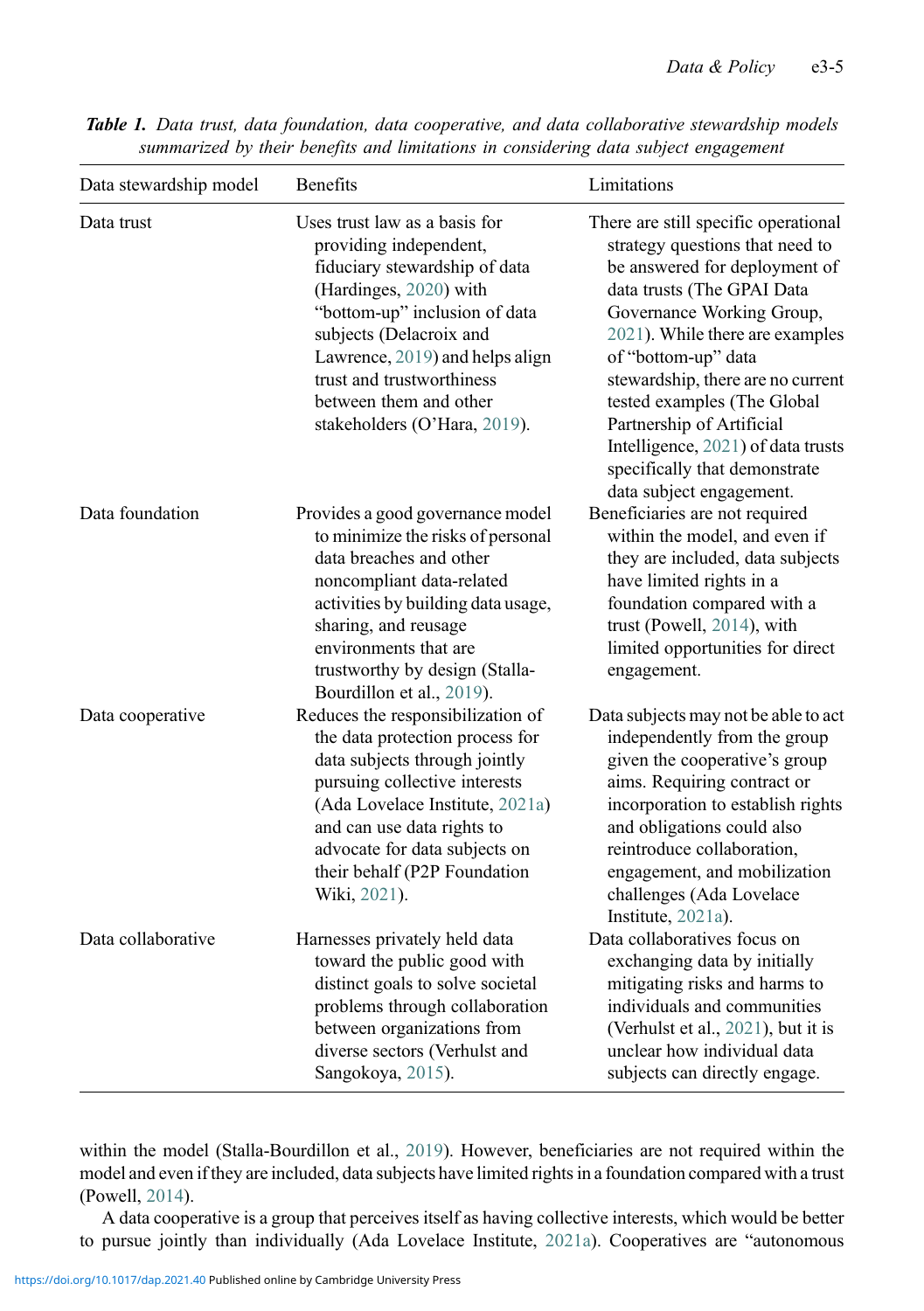associations of persons united voluntarily to meet their common economic, social, and cultural needs and aspirations through a jointly owned and democratically controlled enterprise" (International Cooperative Alliance, [2018](#page-28-13)). Data cooperatives can harness the value of data in common, where the growing real time ubiquity of digital information could help its members plan more justly and efficiently than the price mechanism in our data-driven economy (New Economics Foundation, [2018](#page-29-12)). For example, the U.S. based Driver's Seat Cooperative is a driver-owned data cooperative that helps gig-economy workers gain access to work-related smartphone data and get insight from it with the aim to level the playing field in the gig economy (Driver's Seat, [2020\)](#page-28-14).

Data cooperatives can liberate personal data through data subject access requests and can advocate for data subjects on their behalf (P2P Foundation Wiki, [2021\)](#page-29-11). However, cooperatives often rely on contract or incorporation to establish rights, obligations, and governance, which could reintroduce some challenges related to collaboration and mobilization the framework was intended to limit (Ada Lovelace Institute, [2021a\)](#page-26-2), where there may also be tension between reconciling individual and collective interests (Data Economy Lab, [2021a\)](#page-27-13). Navigating conflict in cooperatives may be carried out through voting or other governance structures, where data cooperatives may function as fiduciaries as well (Human-Centered Artificial Intelligence, Stanford University, [2021](#page-28-15)). Similarly, data collaboratives (Governance Lab, [2021a\)](#page-28-16) can harnesses privately held data toward the public good through collaboration between different sectors. Data collaboratives differ from other frameworks, such as data trusts, because the former have the distinct goal to solve societal problems through collaboration between organizations from diverse sectors (Verhulst and Sangokoya, [2015\)](#page-30-3). They can support the rethinking of rights and obligations in data stewardship (Verhulst, [2021\)](#page-30-5) to mitigate inequalities and data asymmetries (Young and Verhulst, [2020](#page-30-6)).

Despite many efforts to help define and clarify the legal, organizational, and technical dimensions of data trusts and other data stewardship frameworks, one of the challenges is that no broadly accepted definition of data stewardship has emerged (Stalla-Bourdillon et al., [2020](#page-29-13)). Their broad applications and widespread theoretical adoption have resulted in varied definitions and so require further disambiguation from each other in order to implement (Susha et al., [2017\)](#page-30-7). Even if these frameworks are clearly defined, data trusts and data collaboratives rely on separate legal structures to facilitate the protection of personal data through the creation of a new data institution through legal means (Open Data Institute, [2021\)](#page-29-14). It is acknowledged that each of these frameworks has the legal safeguarding of data subjects at their core. Nonetheless, the requirement of additional legal structures could further complicate the data protection process for both the organizations willing to adopt these frameworks as well as data subjects' ability to engage with them. Data stewardship frameworks also face several design challenges associated with the inclusion of data protection principles and data subject engagement within the framework itself. Although data protection by design may be considered (Stalla-Bourdillon et al., [2020\)](#page-29-13), the frameworks may still focus more on how the data generated can be used for specific purposes as opposed to supporting data subjects' rights and agency over their personal data. While bottom-up approaches which focus on data subject agency are increasingly being considered as integral to the creation of existing data stewardship frameworks, they are not mandatory and may differ in their application. Although data subjects can be both settlors and beneficiaries within data trusts and beneficiary members in data cooperatives, individuals and groups of data subjects may still be excluded from participation in two circumstances: first, where they have not been consulted in the design of the framework, and second, where there is a lack of clarity on what a bottom-up approach entails (The Global Partnership of Artificial Intelligence, [2021\)](#page-30-1). It is currently unclear how genuine and appropriate engagement mechanisms can be deployed (Ada Lovelace Institute, [2021b](#page-26-1)). Moreover, it is unclear whether or how existing data stewardship mechanisms apply participatory and action research-based solutions (Bergold and Thomas, [2012](#page-27-14)), to ensure that data subjects' preferences and perspectives are substantively taken into account as part of ongoing governance (Rabley and Keefe, [2021](#page-29-15)).

Finally, data-related rights may not be fully realized within current data stewardship frameworks. Although data stewardship frameworks benefit from not requiring extra legislative intervention that can take time to produce and is difficult to change (Ada Lovelace Institute, [2021b](#page-26-1)), the frameworks also do not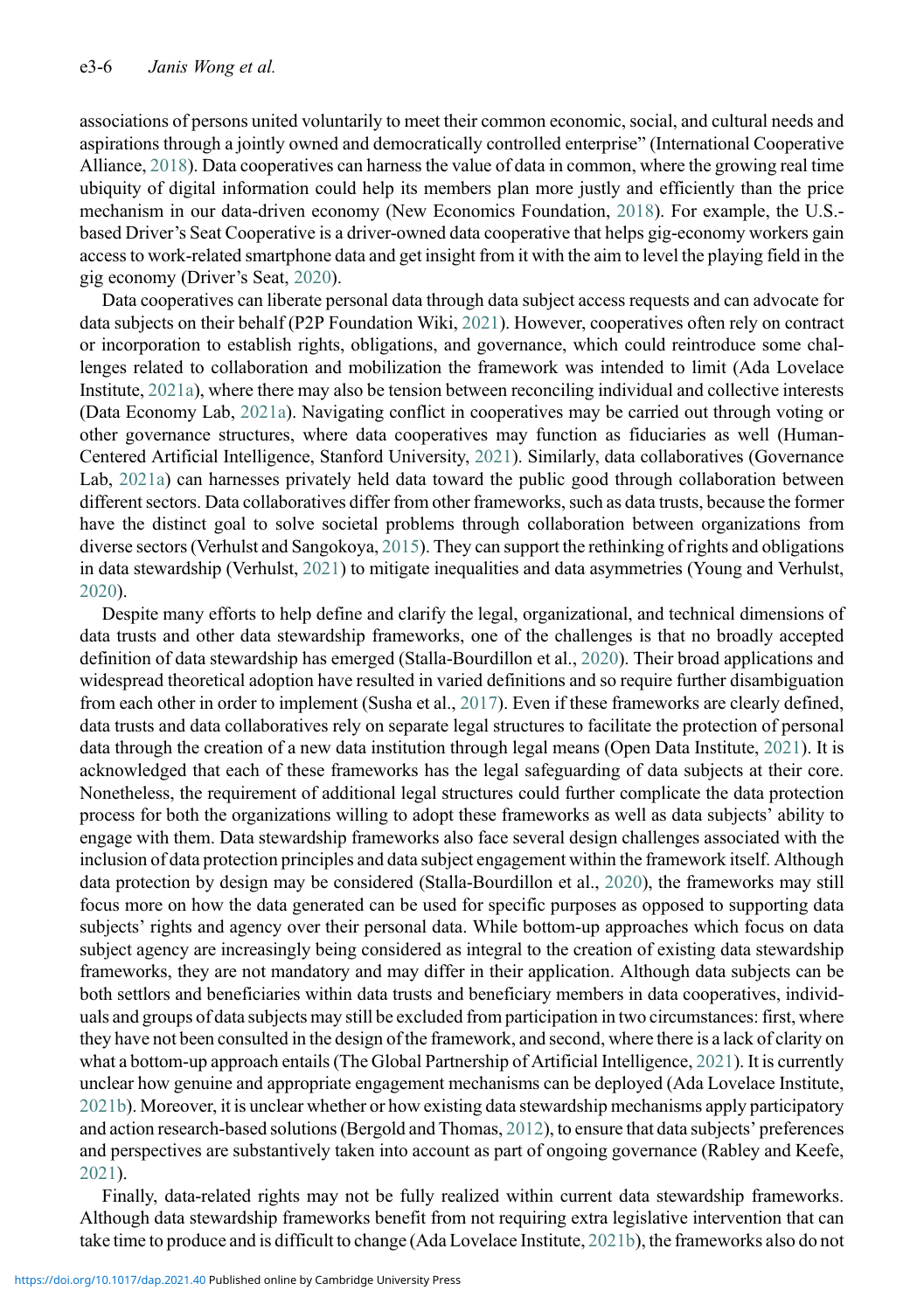always interface with existing public regulatory bodies and their mechanisms, which enforce data-related rights, as part of their solution. It is also unclear how current data stewardship frameworks would support data subject recourse should there be personal data breaches. Data cooperatives often do not preserve privacy as a first priority (Ada Lovelace Institute, [2021a\)](#page-26-2). While data trusts may introduce trustees and experts that are able to prevent potential data-related harms (Ada Lovelace Institute, [2021b\)](#page-26-1), it is not mandatory for them to do so. Given that seeking remedies from data protection harms is not mandatory within existing data stewardship models, data subjects may be left with limited support on how to exercise data subject rights under data protection regulations.

## 2.2. The commons

The commons, as developed by E. Ostrom, considers individual and group collective action, trust, and cooperation (E. Ostrom, [1990\)](#page-29-4). The commons guards a common-pool resource (CPR), a resource system that is sufficiently large as to make it costly to exclude potential beneficiaries from obtaining benefits from its use and may be overexploited. Respecting the competitive relationships that may exist when managing a CPR, the commons depends on human activities, and CPR management follows the norms and rules of the community autonomously (E. Ostrom, [1990](#page-29-4)). The CPR enables "transparency, accountability, citizen participation, and management effectiveness" where "each stakeholder has an equal interest" (Hess, [2006](#page-28-17)). Central to governing the commons is recognizing polycentricity, a complex form of governance with multiple centers of decision-making, each of which operates with some degree of autonomy (V. Ostrom et al., [1961](#page-29-16)). Its success relies on stakeholders entering contractual and cooperative undertakings or having recourse to central mechanisms to resolve conflicts (E. Ostrom, [2010\)](#page-29-17). The norms created by the commons are bottom-up, focusing on the needs and wants of the community and collectively discussing the best way to address any issues (E. Ostrom, [2012](#page-29-18)). This is illustrated by E. Ostrom's case studies of Nepalese irrigation systems, Indonesian fisheries, and Japanese mountains.

From these case studies, E. Ostrom identifies eight design principles that mark a common's success with a robust, long-enduring, CPR institution (E. Ostrom, [1990](#page-29-4)):

- 1. Clearly defined boundaries: Individuals or households who have rights to withdraw resource units from the CPR must be clearly defined, as must the boundaries of the CPR itself;
- 2. Congruence between appropriation and provision rules and local conditions: Appropriation rules restricting time, place, technology, and/or quantity of resource units are related to local cognitions and to provision rules requiring labor, material, and/or money;
- 3. Collective-choice arrangement: Most individuals affected by the operational rules can participate in modifying the operational rules;
- 4. Monitoring: Monitors, who actively audit CPR conditions and appropriate behavior, are accountable to the appropriators or are the appropriators;
- 5. Graduated sanctions: Appropriators who violate operational rules are likely to be given assessed graduated sanctions (depending on the seriousness and context of the offence), from other appropriators, by officials accountable to these appropriators, or by both;
- 6. Conflict-resolution mechanisms: Appropriators and their officials have rapid access to low-cost local arenas to resolve conflicts among appropriators or between appropriators and officials;
- 7. Minimal recognition of rights to organize: The rights of appropriators to devise their own institutions are not challenged by external governmental authorities; and
- 8. For larger systems, nested enterprises for CPRs: Appropriation, provision, monitoring, enforcement, conflict resolution, and governance activities are organized in multiple layers of nested enterprises.

As the commons on its own focuses on creating a framework to be adapted to different cases and environments, we next consider how these principles may be applied to a digital setting and data protection more specifically.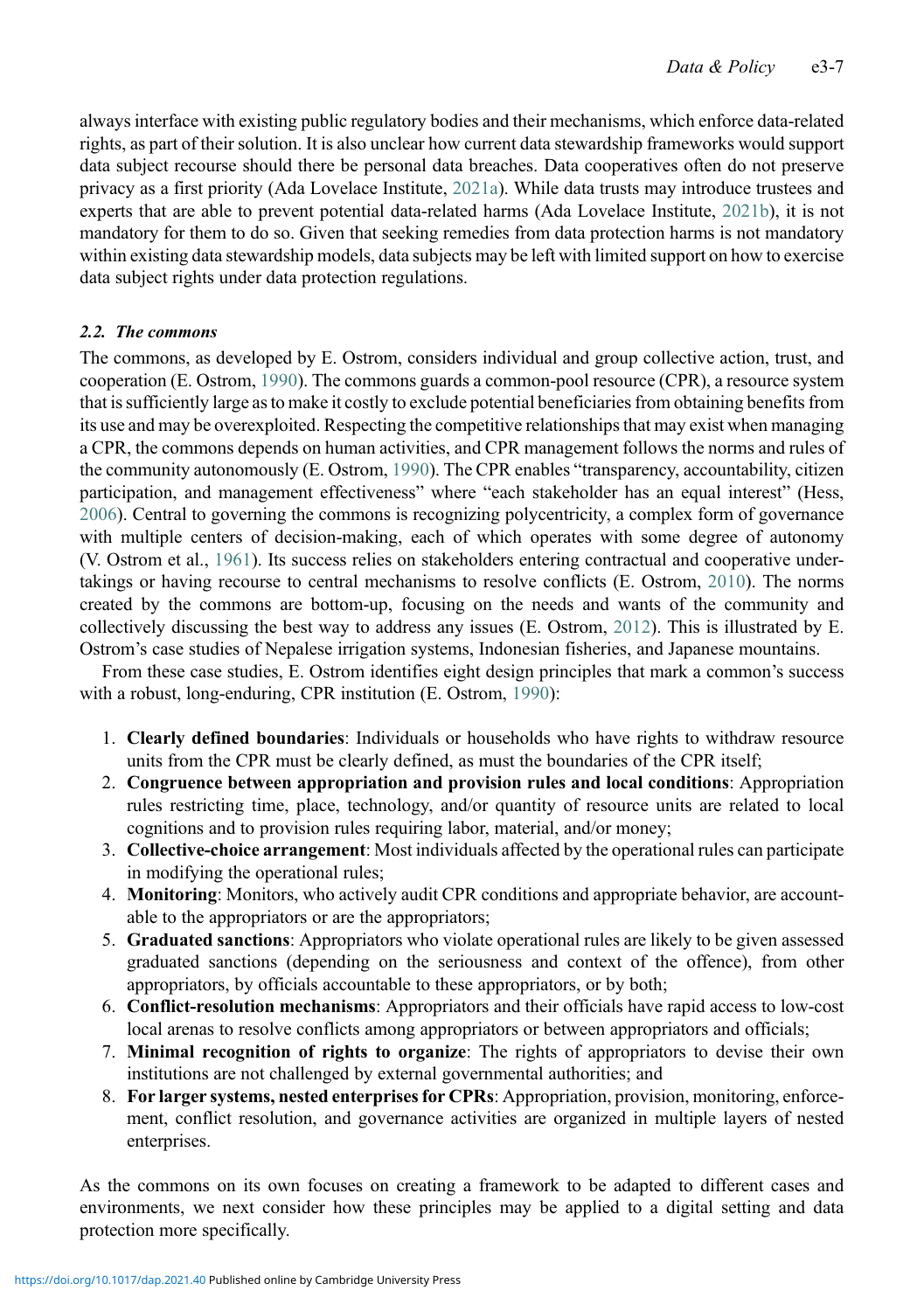### 2.3. Encouraging collaboration and data subject engagement in a commons

The commons can act as a consensus conference (Andersen and Jæger, [1999](#page-27-15)) to encourage dialogue among data subjects, experts, and policy-makers, experts and ordinary citizens, creating new knowledge together for the common good. While existing data stewardship frameworks may take their members' vested interests into consideration, the commons has a number of advantages for data subject engagement. First, a commons, through its stakeholder considerations and bottom-up norms, can directly engage data subjects in the creation and iterative improvement of the framework. Data subjects are then able to actively and continuously reflect on their individual and community preferences when it comes to managing a CPR. Second, it can advance the protection of personal data as part of democratic and participatory governance (Fung, [2015](#page-28-8)). Privacy and data protection may be addressed directly not only as legal rights, but also as part of the political, social, and cultural landscape (Dourish and Anderson, [2006\)](#page-28-18). Third, the commons can offer an alternative form of data stewardship in that it applies polycentric design principles (Dourish and Anderson, [2006](#page-28-18)) and because of the commitment to these principles adopts public engagement methodologies to engage with and empower data subjects. These methodologies, which have their roots in Human–Computer Interaction and Science and Technology Studies, can increase public engagement not only with science, but also with legal, policy, and technical innovations (Wilsdon and Willis, [2004](#page-30-8); Wilsdon et al., [2005;](#page-30-9) Stilgoe et al., [2014\)](#page-30-10). Public engagement beyond the development of science, law, and policy is also necessary for establishing trust (Wynne, [2006](#page-30-11)), where the commons can support direct engagement between data subjects as well as to other stakeholders through its infrastructure as well as the application of conflict-resolution mechanisms based on E. Ostrom's design principles. Finally, the focus of these methods on worst-case scenarios—such as data breaches or privacy violations —is particularly helpful (Tironi, [2015](#page-30-12)). When addressing the likelihood of these risks occurring, the collective identification of shared goals and purpose can be enabled. Data subject agency, engagement, and empowerment may thus be garnered through the democratic expression of individual preferences toward improving individual and collective commitment toward a shared goal, while carefully juggling the interdependence between civil society and legal–political mechanisms (De Marchi, [2003](#page-27-16)).

## 2.4. Adapting the commons for transparency and accountability

Using E. Ostrom's design principles and polycentricity as a form of governance, the commons framework has been adapted for information, data, and urban environments. These principles and frameworks can be adapted for data protection to address data-related harms by recognizing the limitations of both law and technologies, encouraging collaborative solutions for protecting personal data, and allowing data subjects to regain autonomy of their data protection process.

## 2.4.1. Knowledge and information commons

To address the rise of distributed, digital information, Hess and Ostrom ([2007\)](#page-28-19) developed the information or knowledge commons, where knowledge is the CPR. As new technologies enable the capture of information, the knowledge commons recognizes that information is no longer a free and open public good and now needs to be managed, monitored, and protected for archival sustainability and accessibility. Crucially, the commons addresses data-related governance challenges that arise due to spillovers created by the reuse of data, so increasing its value over time (Coyle, [2020](#page-27-17)). This is further exemplified when data are linked together, creating new uses and value for the same data. Socioeconomic models have also been suggested for commons-based peer production, where digital resources are created, shared, and reused in decentralized and nonhierarchical ways (Benkler et al., [2015\)](#page-27-18). Without a commons, the newly generated knowledge may not be available to the original creators of the data in the first place. As a result, the knowledge commons can support data subjects in accessing the personal and social value of their data while ensuring its quality and storing it securely. More generally, commons theory has also been used to support democratic practice in digitally based societal collaborations in order to ensure diversity, define the community and the community's obligations, and build solidarity (Lee et al., [2021\)](#page-28-20).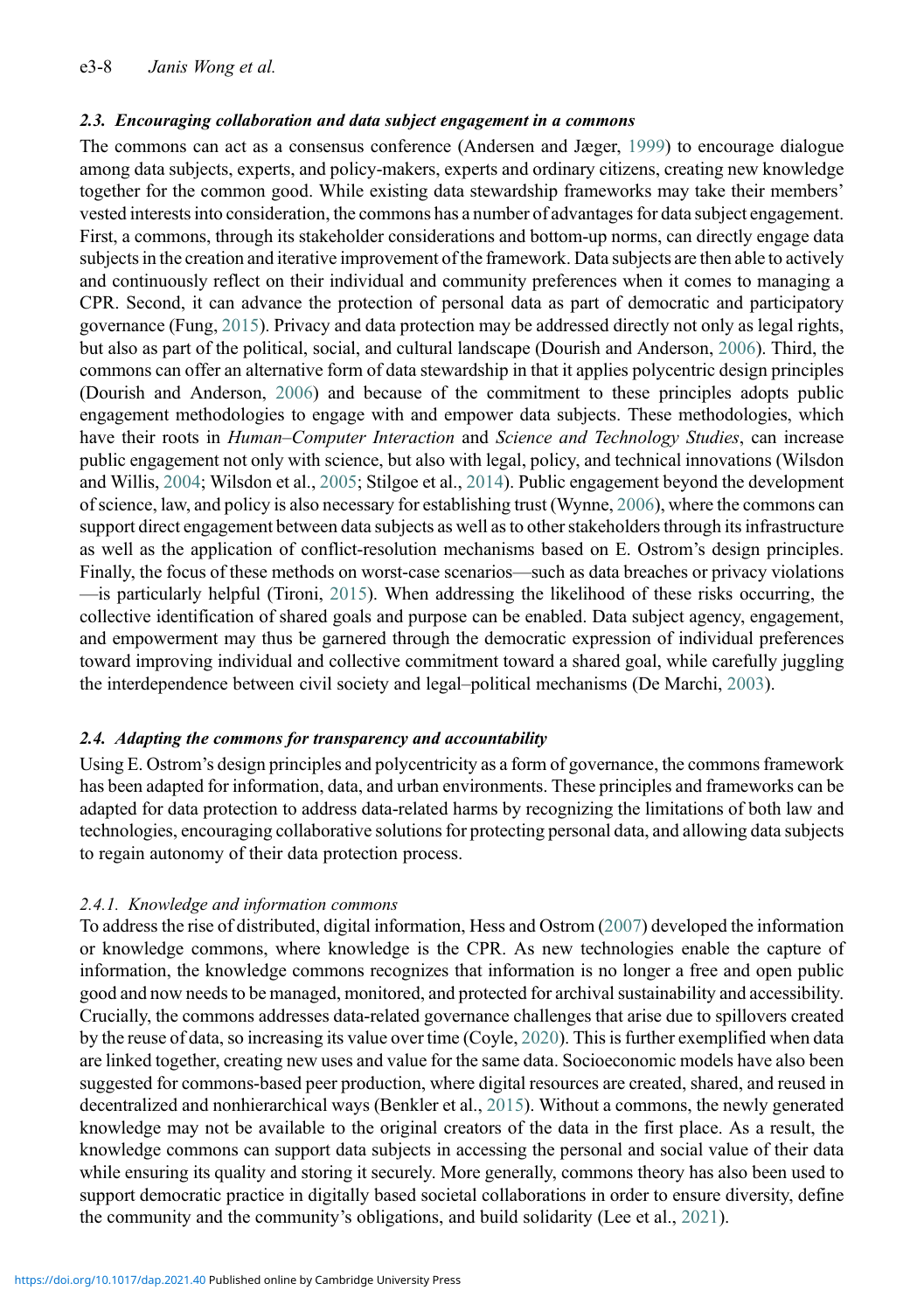In assessing the feasibility of a knowledge commons, E. Ostrom's IAD framework can be used to study an institution's community, resource dynamics, and stakeholder interests. The IAD supports the creation of a commons and analyzes the dynamic situations where individuals develop new norms, rules, and physical technologies. Adopting the IAD framework's core sections on biophysical characteristics, action arena, and overall outcomes, the framework acts as a "diagnostic tool" that investigates any subject where "humans repeatedly interact within rules and norms that guide their choice of strategies and behaviors," analyzing the "dynamic situations where individuals develop new norms, new rules, and new physical technologies" (Hess and Ostrom, [2007\)](#page-28-19). Institutions are defined as formal and informal rules that are understood and used by a community. Central to the IAD framework is the question "How do fallible humans come together, create communities and organizations, and make decisions and rules in order to sustain a resource or achieve a desired outcome?" Broken down into three core sections, a knowledge commons can be assessed by its resource characteristics (the biophysical–technical characteristics, community, and rules-in-use), action arena (institutional changes and the process of voluntary submitting artefacts), and overall outcomes. Specifically, for a knowledge or information commons, the IAD framework is useful, because it supports investigation into how resources are actually governed and structures the empirical inquiry to facilitate comparisons, while avoiding unwarranted assumptions related to particular theories or models (Strandburg et al., [2017](#page-30-13)). As part of the IAD framework, E. Ostrom identifies seven rules by which institutions could be analyzed (E. Ostrom, [2005](#page-29-19)):

- 1. Position: The number of possible "positions" actors in the action situation can assume (in terms of formal positions, these might be better described as job roles, while for informal positions, these might rather be social roles of some capacity);
- 2. Boundary: Characteristics participants must have in order to be able to access a particular position;
- 3. Choice: The action capacity ascribed to a particular position;
- 4. Aggregation: Any rules relating to how interactions between participants within the action situation accumulate to final outcomes (voting schemes, etc.);
- 5. Information: The types and kinds of information and information channels available to participants in their respective positions;
- 6. Payoff: The likely rewards or punishments for participating in the action situation; and
- 7. Scope: Any criteria or requirements that exist for the final outcomes from the action situation.

In advancing the practical application of the IAD framework into new use cases, the framework has been adapted to create building blocks for developing a commons. E. Ostrom adapted her design principles into key questions to created actionable means for problem-solving (E. Ostrom, [2005\)](#page-29-19). Translating the IAD framework's core sections of biophysical characteristics, action arena, and overall outcomes, McGinnis transposes these questions, abstract concepts, and analytical tools to a detailed study of specific policy problems or concerns (McGinnis, [2018](#page-29-20)). McGinnis encourages users of the framework and questions to adapt them in ways that best suit the applications to the factors deemed most important for understanding the research puzzle or policy concern that serves as the focus on researchers' own work. A summary of McGinnis' steps of analysis are:

- 1. Decide if your primary concern is explaining a puzzle or policy analysis.
- 2. Summarize two to three plausible alternative explanations for why this outcome occurs, or why your preferred outcome has not been realized; express each explanation as a dynamic process.
- 3. Identify the focal action situation(s), the one (or a few) arena(s) of interaction that you consider to be most critical in one or more of these alternative explanations.
- 4. Systematically examine categories of the IAD framework to identify and highlight the most critical.
- 5. Follow the information flow in each of these focal action situations.
- 6. Locate adjacent action situations that determine the contextual categories of the focal action situation. This includes: outcomes of adjacent situations in which collective actors are constructed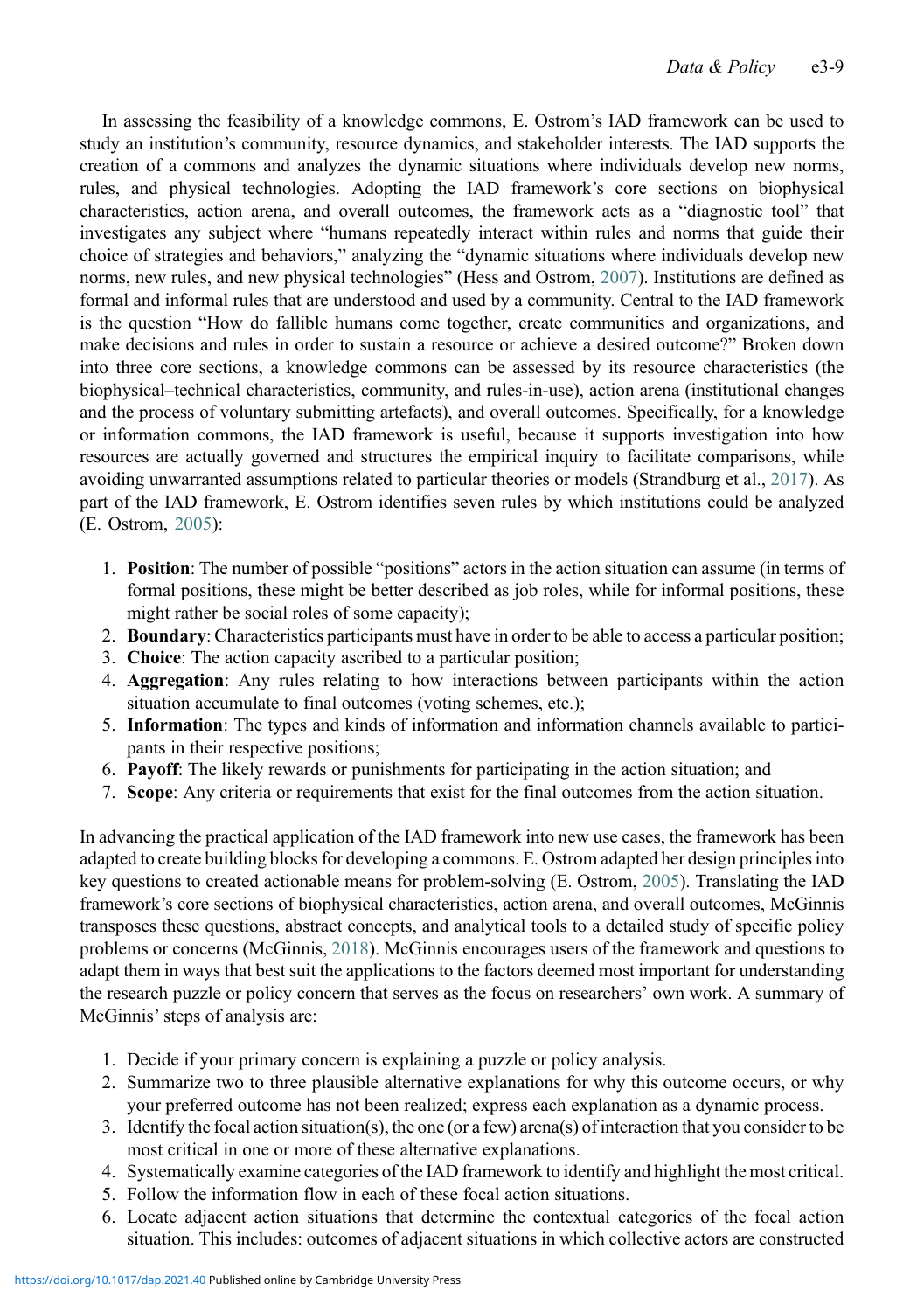and individual incentives shaped, rules are written and collective procedures established, norms are internalized and other community attributes are determined, goods are produced and inputs for production are extracted from resource systems (that may need replenishment), and where evaluation, learning, and feedback processes occur.

- 7. Compare and contrast the ways these linked and nested action situations are interrelated in the processes emphasized by each of your alternative explanations.
- 8. Identify the most critical steps for more detailed analysis, by isolating components of adjacent action situations that determine the context currently in place in the focal action situation(s), and that if changed would result in fundamental changes in outcomes.
- 9. Draw upon principles of research design or evaluative research to select cases for further analysis by whatever methods are best suited to that purpose.

When creating a knowledge commons, Strandburg et al. [\(2017](#page-30-13)) also mapped the IAD framework into research questions as a means to support the planning and governing process of a commons, including the interview process for gathering participants and turning those interviews into practical goals and objectives for commons governance. The knowledge commons has also been applied to privacy by considering Nissenbaum's contextual integrity (Nissenbaum, [2004](#page-29-21)) to conceptualize privacy as information flow rules-in-use constructed within a commons governance arrangement (Sanfilippo et al., [2018](#page-29-22)). We return to this in the conclusion of this paper, by discussing potential implications for policymakers of viewing privacy through an information governance lens.

An example of an information or knowledge commons is a university repository (Hess and Ostrom, [2007](#page-28-19)). Developing a university repository requires multiple layers of collective action and coordination as well as a common language and shared information and expertise. The local community, academics and researchers, can contribute to the repository, as the more it is used, the more efficient the use of resources is to the university as a public institution. Others outside that community can browse, search, read, and download the repository, further enhancing the quality of the resource by using it. By breaking down large, complex, collective action problems into action spaces through the IAD framework and using E. Ostrom's design principles for governing a commons, institutions and organizations can better meet the needs of those in the community, including how information, knowledge, and data can be used to serve the common good.

From a technological perspective, the open-source and open-software communities can also be seen as knowledge commons, where software are freely and publicly available for commercial and noncommercial uses. The software tools are also openly developed, and anyone is able to contribute. Organizations such as the Open Usage Commons (Open Usage, [2021\)](#page-29-23) help project maintainers and open-source consumers have peace of mind that projects will be free and fair to use. Platforms such as Wikipedia and the Wikimedia Commons (Wikimedia, [2021\)](#page-30-14) are public domain and freely licensed resource repositories that are open and can be used by anyone, anywhere, for any purpose.

E. Ostrom's design principles and the IAD framework can support a data protection-focused data commons, because they encourage active engagement of data subjects and considerations of how data can be protected through the development process while increasing its value. The analysis steps, questions, and framework encourage iterative means of creating a commons and supporting the co-creation process. The IAD framework recognizes that the expectations, possibilities, and scope of information and data can be different, as more knowledge is included within the commons. These principles are also useful in considering data protection solutions, because they recognize that there is no-one-size-fits-all fix and support more flexible and adaptable ways of achieving the commons' goals. Incorporating existing regulations and policies into the commons for data protection allows data subjects to find specific solutions to their challenges by developing a better understanding of the data protection landscape of the specific domain, collaborating with other data subjects or stakeholders to co-create individual data protection preferences, and be able to exercise their data protection rights with the support of the community that has been harmed.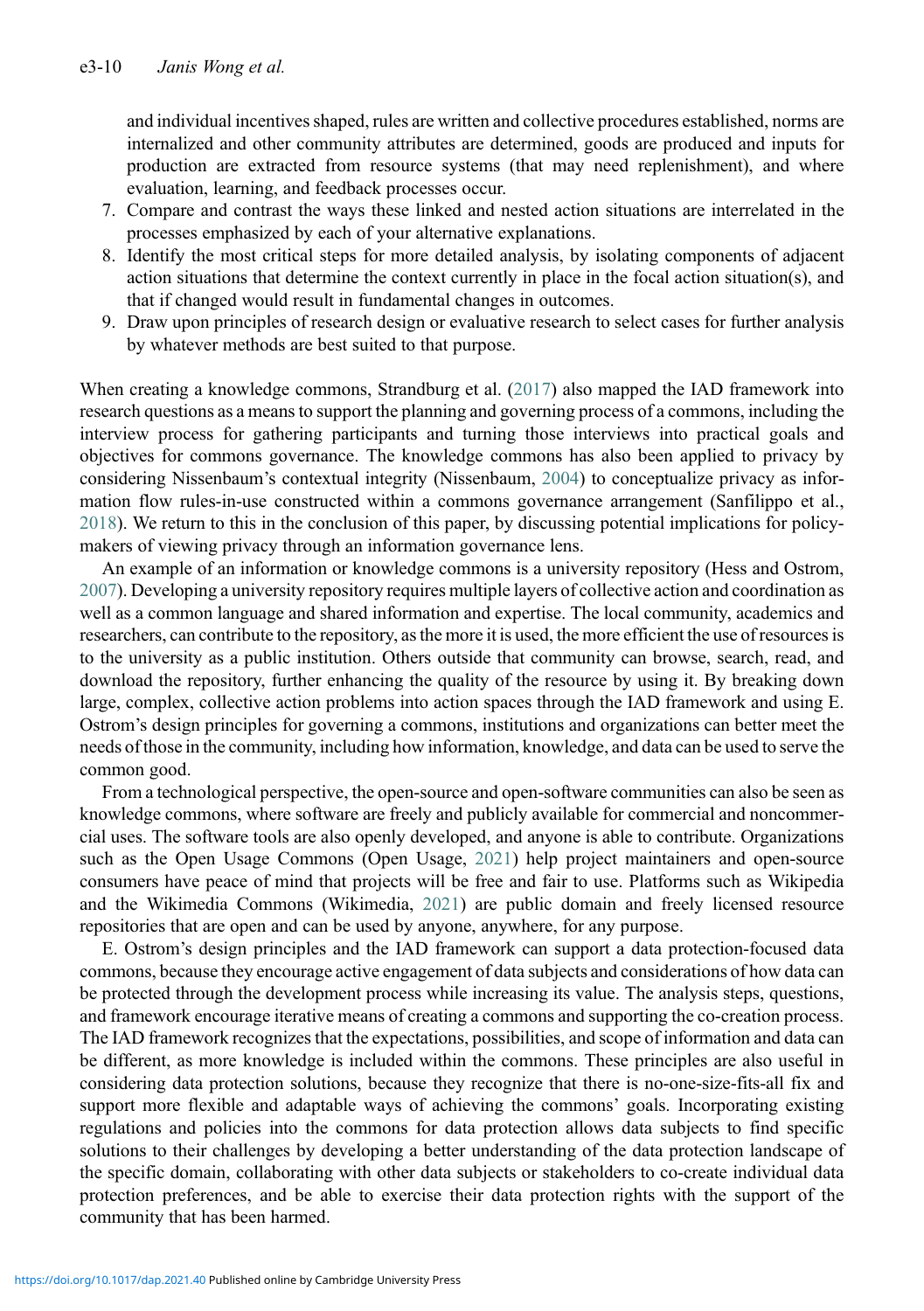#### 2.4.2. Data commons

E. Ostrom's commons framework has been applied to data commons which guard data as a CPR. Traditionally, such data commons focus on data distribution and sharing rather than data protection (Fisher and Fortmann, [2010](#page-28-21)). Research data commons such as the Australia Research Data Commons ([2020](#page-27-19); ARDC), the Genomic Data Commons (GDC; National Cancer Institute, [2020](#page-29-24)), and the European Open Science Cloud (EOSC; European Commission, [2019](#page-28-22)) all attempt to further openscience and open-access initiatives. The ARDC is a government initiative that merges existing infrastructures to connect digital objects and increases the accessibility of research data. The National Cancer Institute also has a GDC that is used to accelerate research and discovery by sharing biomedical data using cloud-based platforms. With a research-oriented focus, the GDC does not house or distribute electronic health records or data it considers to be personally identifiable but still had safeguards against attempts to reidentify research subjects (Jensen et al., [2017](#page-28-23)). In Europe, the EOSC is a digital infrastructure set up by the European Commission for research across the EU, with the aim to simplify the funding channels between projects. The EOSC was inspired by the findable, accessible, interoperable, and reusable principles (Wilkinson et al., [2016\)](#page-30-15) and aims to become a "global structure, where as a result of the right standardization, data repositories with relevant data can be used by scientists and others to benefit mankind" (European Commission, [2019](#page-28-22)). While these frameworks recognize that the information and knowledge are collectively created, their implementations are hierarchical and top-down, as they were created through structured committees, serving as a data repository platform that enables research reproducibility (Grossman et al., [2016](#page-28-24)). As a result, they may have limited input from archive participants, repository managers, or public consultation processes and do not take E. Ostrom's principles into account. Additionally, given the goals and objectives of these commons, by nature, they prioritize data sharing, data curation, and reuse, over data protection. While these data commons can be fruitful for furthering research and opening up data for reuse, they do not take into consideration the data subjects that created the data in the first place, as most data stored in these commons are not considered personally identifiable information. As a result, existing data commons alone are insufficient for protecting personal data, as they are designed without data subjects' personal data in mind.

## 2.4.3. Urban commons

While data commons may not incorporate data protection principles, some data commons frameworks applied to urban environments and urban commons have been created in an attempt for governments to take more responsibility over their citizens' personal data (European Commission, [2018](#page-28-25)). These commons are important for the development of data commons and data protection-focused commons, because they contrast other models that result in the datafication and surveillance of urban environments, such as the Alphabet Sidewalk Labs projects in Toronto (Cecco, [2020](#page-27-20)) and Portland (Coulter, [2021\)](#page-27-21), both of which were scrapped due to concerns about the consolidation of data within big technology companies, lack of transparency about how public funds were to be used, and lack of public input during the development process of these smart cities. In contrast, in urban commons environments, resource management "is characteristically oriented toward use within the community, rather than exchange in the market" (Stalder, [2010\)](#page-29-25). An urban commons represents resources in the city that are managed by its residents in a nonprofit-oriented and pro-social way (Dellenbaugh-Losse et al., [2020\)](#page-28-26). It is a physical and digital environment that aims to better utilize an urban space for public good, formed through a participatory, collaborative process. Urban commons aim to increase the transparency of how city data are used and provide accountability should users and data subjects want their data withdrawn. For example, the European projects DECODE (European Commission, [2018](#page-28-25)) and the gE.CO Living Lab (gE. CO, [2021](#page-28-27)) both encourage citizens to be part of a collaborative process in creating communal urban environments that better represent the community. The DECODE data commons project "provides tools that put individuals in control of whether they keep their personal information private or share it for the public good" (European Commission, [2018](#page-28-25)) with the focus on city data in four different communities.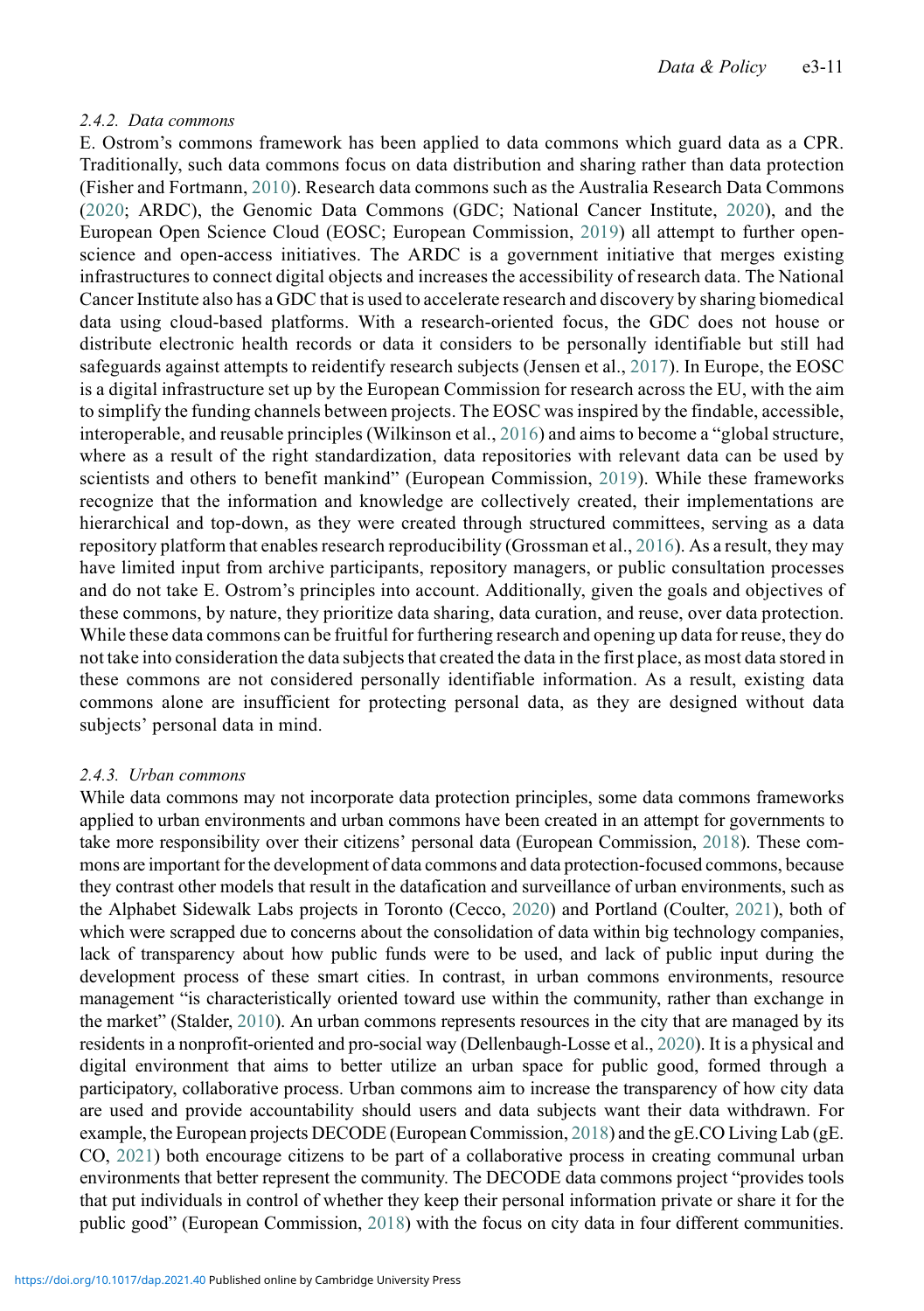The project not only created an application to support user control over their data (DECODE, [2020](#page-27-22)), but also produced documents for public use on community engagement, citizen-led data governance, and smart contracts to be applied to urban environments. The outcomes from the project have been applied to local European projects such as Decidim in Barcelona to create open spaces for democratic participation for cities and organizations through free, open-source digital infrastructures (Decidim, [2021\)](#page-27-23). Furthermore, the DECODE project continues to shape the EU's direction when it comes to policy-making for digital sovereignty (Bria, [2021](#page-27-24)). The gE.CO Living Lab creates "a platform for bringing together and supporting formal groups or informal communities of citizens" (gE.CO, [2021](#page-28-27)), who manage co-creation spaces and social centers created in regenerated urban voids. The Lab's aim is to foster "sharing and collaboration between citizens and establish a new partnership between public institutions and local communities, setting forth new models of governance of the urban dimension based on solidarity, inclusion, participation, economic, and environmental sustainability" (gE.CO, [2021](#page-28-27)). As cities become more digitally connected and more data are being collected from their citizens, an urban commons increasingly focuses on data both in determining how information and resources can be created and shared within a community and focusing on citizens' personal data.

## 2.5. A data commons for data protection

More recently, organizations focusing on data governance and data stewardship have explored the use of a commons for data with applications specifically to data protection. The Ada Lovelace Institute has identified a data commons as a means to tackle data-related issues, such as consent and privacy, by mapping E. Ostrom's principles to specific GDPR principles and articles (Peppin, [2020](#page-29-26)). The focus on creating a commons for data draws attention to the sharing and dissemination of information and expertise, as it relates to data, encouraging a more open and collaborative environment. By sharing the data that are available, responsibilization can be limited, where resources are pooled for collaborative decision-making instead of individuals having to understand everything on their own. This can minimize the impact of data-related harms as a preventative method rather than a reactive one. In developing the practical basis for developing new forms of data stewardship through a commons, the Ada Lovelace Institute has also compiled a list of commons projects, mapping them to E. Ostrom's principles and creating a set of design principles for data stewardship (Ada Lovelace Institute, [2021d\)](#page-26-3). More broadly looking at the value of data, the Bennett Institute and Open Data Institute have mapped E. Ostrom's principles to examples of how our data are used in a data-driven economy, highlighting the need to "provide models for sharing data that increase its use, capture positive externalities, and limit negative ones, so we can maximize the value of data to society" as well as include trustworthy institutions that together govern who can access what data "in accordance with the social and legal permissions they are given" (Bennett Institute for Public Policy and the Open Data Institute, [2020](#page-27-25)).

The data commons model for supporting data protection can be beneficial compared to existing data stewardship frameworks where data subjects and protecting personal data according to their preferences is prioritized. While data protection has been considered as part of the commons process, including data subjects and their communities is not seen as a requirement when considering how their personal data can be protected. Creating a data protection-focused data commons could help identify how much understanding and control data subjects have over their personal data and support them in choosing their data protection preferences. It can also support wider policy goals that reflect the principles, aims, and objectives as laid out by existing data protection and data-related rights through greater transparency, co-creation, and recognizing data subject agency. The consideration of supporting community norms through a commons can help ensure that the model is bottom-up in its design and iterative changes. Compared to existing data stewardship frameworks, a commons for data protection does not require the creation of a new legal framework, but rather operates within the current data infrastructures and norms used by data subjects while acknowledging the limitations of existing laws, technologies, and policies that steward data. For example, unlike the data cooperatives that require an organization to incorporate and register as a cooperative, the commons can be deployed through sociotechnical and policy means into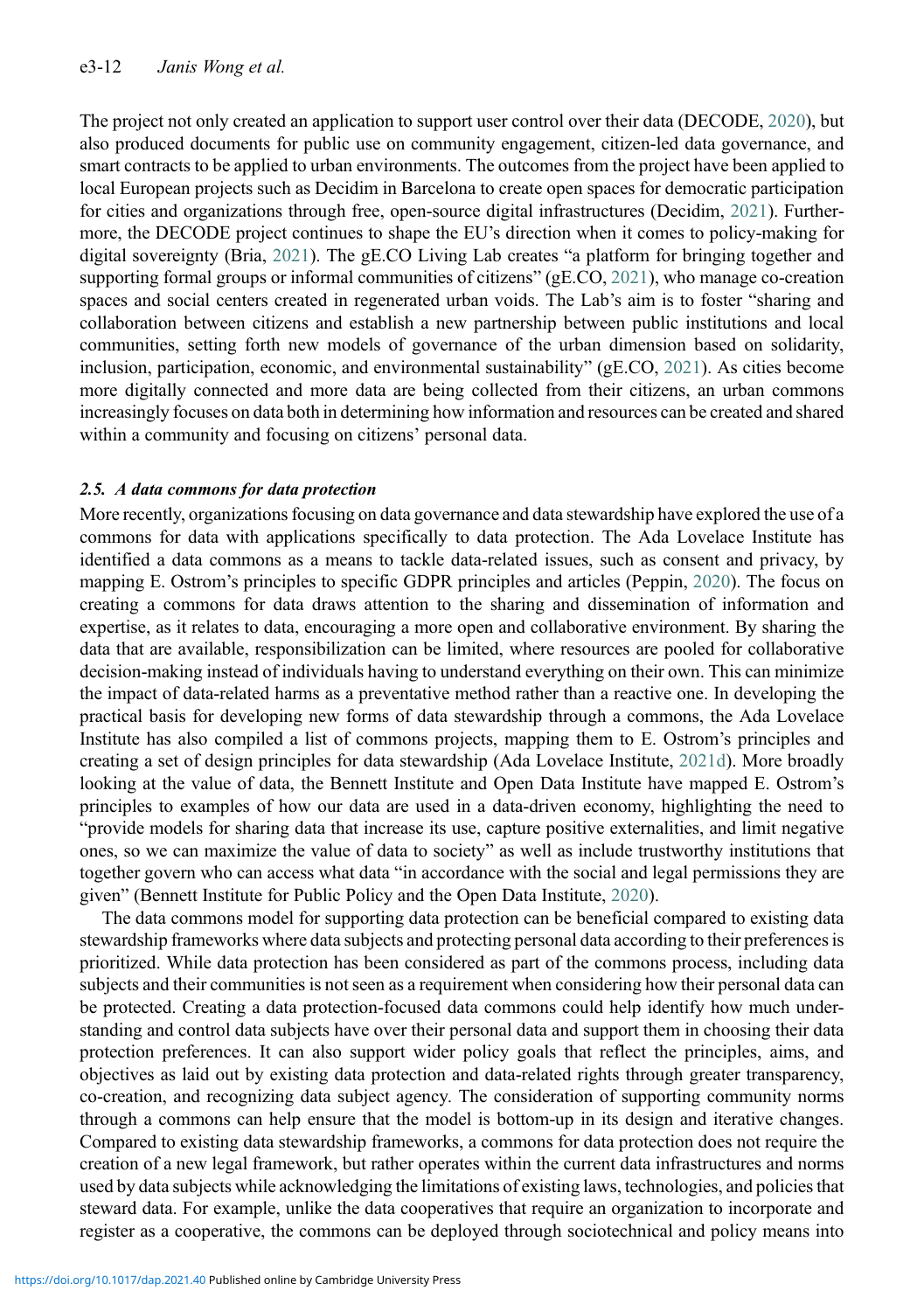existing institutions to establish duties between stakeholders without requiring the adoption of legal stewardship requirements. This makes the commons and those who participate in it more mobile and able to react to the changes in how companies use personal data as well as data breaches. Thus, the focus on data protection as part of the data commons shifts data protection responsibilities away from the individual alone and to communities, where knowledge, expertise, and experiences can be pooled together to identify working solutions. Data subjects are able to join a specific data protection-focused data commons if they identify with the commons' aims for the protection of personal data that refers to them as individuals or a group in which they are a part of. Those who participate in a data commons should respect the community norms which they can also help create. The data commons should not only be considered as a form of personal data sharing, but rather be used as a community resource that facilitates the personal and collective aims of protecting personal data, where the sharing of personal data and data rights is not necessarily required. Anyone can leave the data commons any time they wish. Although personal data are still kept personal and private, the collaborative nature of sharing, discussion, and advising on data protection problems opens up potential options for everyone to support informed decision-making and achieving data protection preferences through a data commons. Those in the commons can then choose to act independently or as a group, whichever best suits their personal preferences. The framework can also support the remedy of potential data breaches through the exercise of data subject rights and the coordination of data rights efforts within the community. For example, a data protection-focused data commons can support the "ecology of transparency" that emphasizes the collective dimension of GDPR rights for social justice (Mahieu and Ausloos, [2021\)](#page-29-27). The creation of a data protection-focused data commons can support policy goals that further the principles, aims, and objectives as laid out by data protection law through greater transparency, co-creation, and recognizing data subject agency without necessitating specific legal or technological requirements outside of community norms.

In previous work, we identify how a data protection-focused data commons can help protect data subjects from data protection harms (Wong and Henderson, [2020](#page-30-16)). A data protection-focused data commons allows individuals and groups of data subjects as stakeholders to collectively curate, inform, and protect each other through data sharing and the collective exercise of data protection rights. In a data protection-focused data commons, a data subject specifies to what extent they would like their data to be protected based on existing conflicts pre-identified within the data commons for a specific use case. An example use case would be online learning and tutorial recordings. For students (as data subjects), participating in a data protection-focused data commons allows them to better understand their school or university's policy and external organizations' guidance when it comes to collecting, processing, and sharing their personal data related to online learning, allow them to ask questions to experts, raise any questions about data protection to staff, review their consent decisions on whether to agree to tutorial recordings, and exercise their data protection rights should they wish to do so. Unlike existing data commons, the data protection-focused data commons focuses specifically on protecting data subjects' personal data with the ability to co-create and work with other data subjects, while still being able to directly exercise their data subject rights. It simplifies the data protection rights procedure by including information, instructions, and templates on how rights should be collectively exercised, giving data subjects an opportunity to engage with and shape data protection practices that govern how their personal data are protected. For example, an online learning data commons may only focus on how students' personal data are collected, used, and shared for ways to enhance learning. In contrast, an online learning data protection-focused data commons would also directly provide students with the related university policies or best practices, give students the ability to decide whether they consent to certain collection and processing of data, and support them to exercise their rights to the university's data protection officer.

#### 2.6. Research questions

As data subjects are often left out of the data protection process, they lack a meaningful voice in creating solutions that involve protecting their own personal data. Although a co-created and collaborative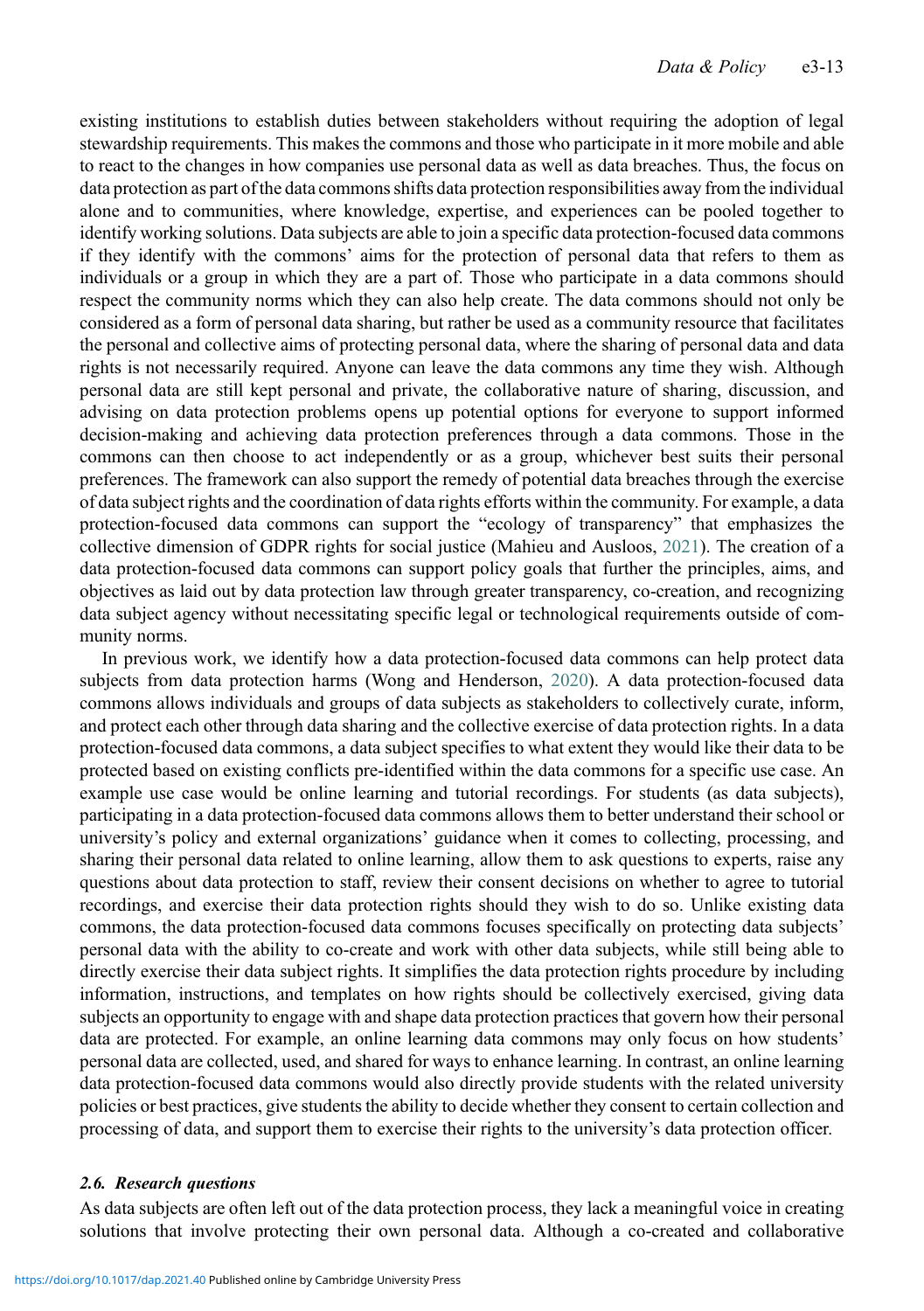commons has been considered for managing and protecting data, commons principles have not specifically been applied to establish a data commons that focuses on data protection and with the objective of protecting data subjects from data-related harms.

Our aim for this work was to find out more about how existing commons were created, and what the associated challenges were related to data protection, and support the implementation on a commons. To investigate those aims, we conduct interviews with commons experts to identify the challenges of building a commons and important considerations for a commons' success. From their contributions, we aim to develop a practical framework for including data subjects in the data protection process through a data commons and create a checklist to support policy-makers in implementing the data commons.

We established four research questions to explore whether using data subject rights and data protection principles to support a data protection-focused data commons is suitable both in theory and in practice:

RQ1: How, if at all, did interviewees work on identifying and solving data protection challenges?

RQ2: How can the challenges of implementing a data commons best be overcome, specifically for data protection?

RQ3: What do interviewees think could be done better in terms of creating a commons?

RQ4: Is a commons framework useful for ensuring that personal data and privacy are better protected and preserved?

## 3. Methodology

We developed our study in three phases: identifying relevant commons and key informants, writing the interview questions, and conducting the interviews.

## 3.1. Identifying relevant commons and key informants

Urban commons and data commons applied to urban cities were identified as the most relevant to establishing a data protection-focused data commons, because they represent a commons model that considered data protection and privacy. The relevant commons identified for answering our research questions were found through conducting a literature review on recent self-described urban commons and data commons. The commons selected all used the commons to describe their work and their aims, with goals that emphasize co-creation and collaborative work with the community. As all authors reside within the jurisdiction of the GDPR, an online search was conducted to identify European commons only.

Once the commons were identified, experts were chosen based on their expertise and experience in creating and developing an urban commons or data commons, and were contacted via e-mail. To ensure that we had a fair assessment of the commons development process, when contacting experts, we made sure that they had different levels of expertise, different roles and responsibilities within commons development, and represented different communities. The size and scope of each commons project was also as varied as possible in order to better understand how similar or different commons challenges may be throughout development.

Interviews were conducted to contextualize the role of the commons from different stakeholder perspectives and provide useful information into potential challenges in the development process. Interviewees were told that this study contributes to our wider work on establishing a data protectionfocused data commons to achieve better data protection for data subjects regarding the processing of their personal data in a collaborative way and allows them to co-create data protection policies with other data subjects and stakeholders, examining how information rights can be supported through a commons.

Prior to the interview, key informants were given a participant information document and a consent form for them to sign and return. Once the interview was complete, a debrief was sent to the participant with more information about their data rights and our broader research.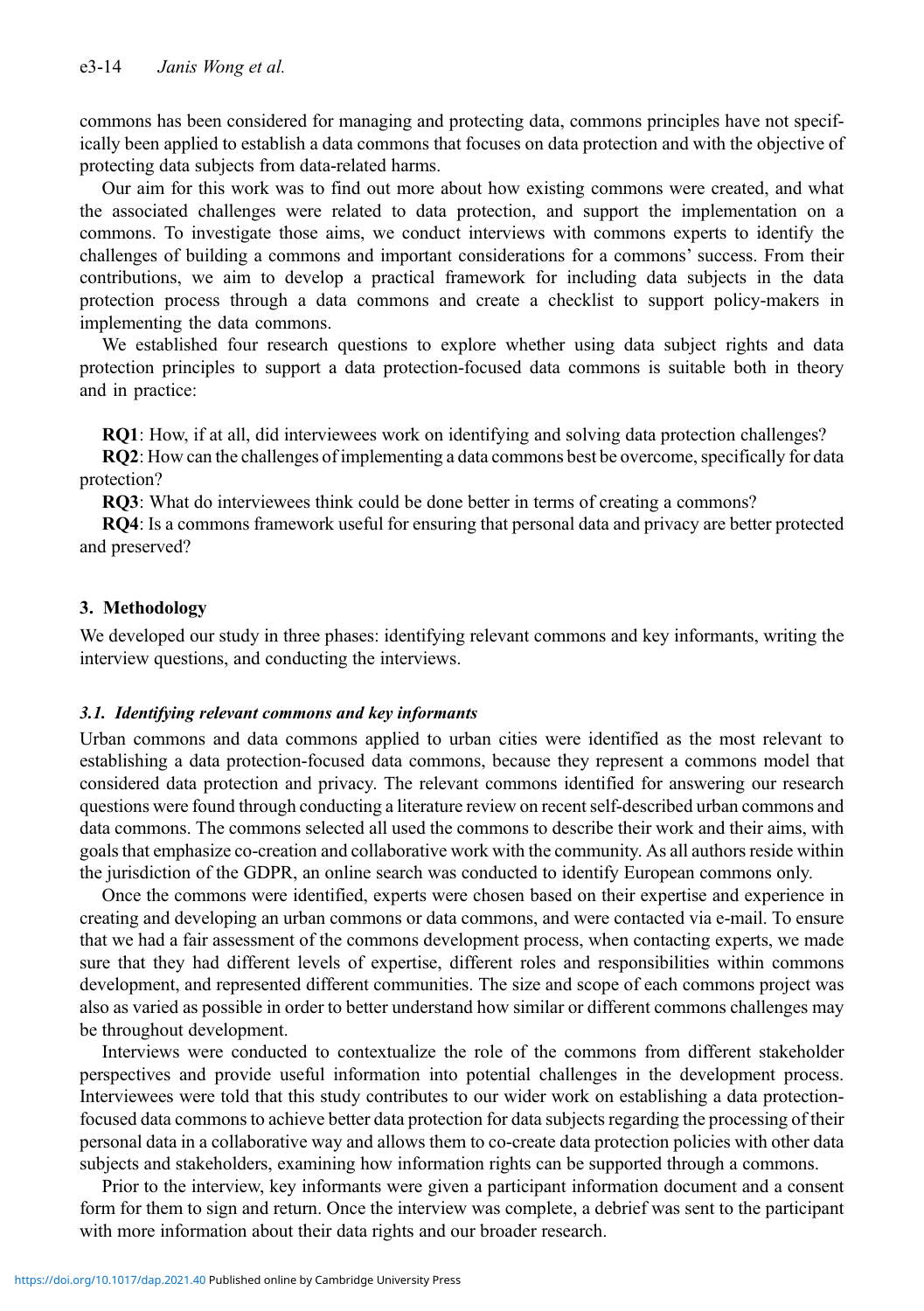## 3.2. Writing the interview questions

Key informant interview methods were used to design the interview, with a semi-structured format to encourage discussion around the commons. The questions aimed to answer the research questions identified in Section 2.6, augmenting what data protection lacks to explore the relevance of the creation of a data protection-focused commons and whether information rights can help with finding a solution. The interview method and questions are included as part of the Supplementary Material of this article.

In responding to the research questions identified in Section 2.6, we asked the experts those questions and supplemented them with the following questions, before engaging in further discussion:

# RQ1:

- How did you and the project team come about identifying your project aims and what were some of the problems or challenges you considered during that process?
- What stakeholders did you interact with to solve some of these challenges?

# RQ2:

- How did you go about solving the challenges identified?
- Were there problems or challenges during the project that you did not expect related to data?

## RQ3:

- What do you think are/were the successes of your role in the commons?
- How was this success achieved?
- What do you think are/were the limitations of your project as a commons?
- Is there anything you would do differently?

# RQ4:

- How do you think data and data protection can be best represented in the commons and in commoning?
- Can data subjects and participants' involvement in creating the commons support better data protection practices?
- What do you think is the ideal commons for data? Do you think it can be achieved? If so, how?

## 3.3. Conducting the interviews

Interviews were conducted either over the phone or conferencing software, such as Skype, jit.si, or GoToMeeting, based on the interviewees' preference. All interviews were conducted by the first author between March and November 2020 and lasted up to 1 hour. All interviews were recorded with the interviewee's consent. Once each interview was completed, audio recordings were placed into the MaxQDA qualitative data analysis software for immediate transcription and pseudonymization. Once the transcription was finished, audio recordings were deleted.

## 4. Analysis

Nine experts across six commons were interviewed. The size, number of participants, and stakeholders varied across the commons, with three interviewees based in the Netherlands, two in the United Kingdom, one in Belgium, one in Germany, one in Italy, and one in Spain. Their roles and specialisms are listed in [Table 2](#page-15-0). Reference  $Cx$  denotes the commons they contributed to, and  $Ex$  denotes the expert. Role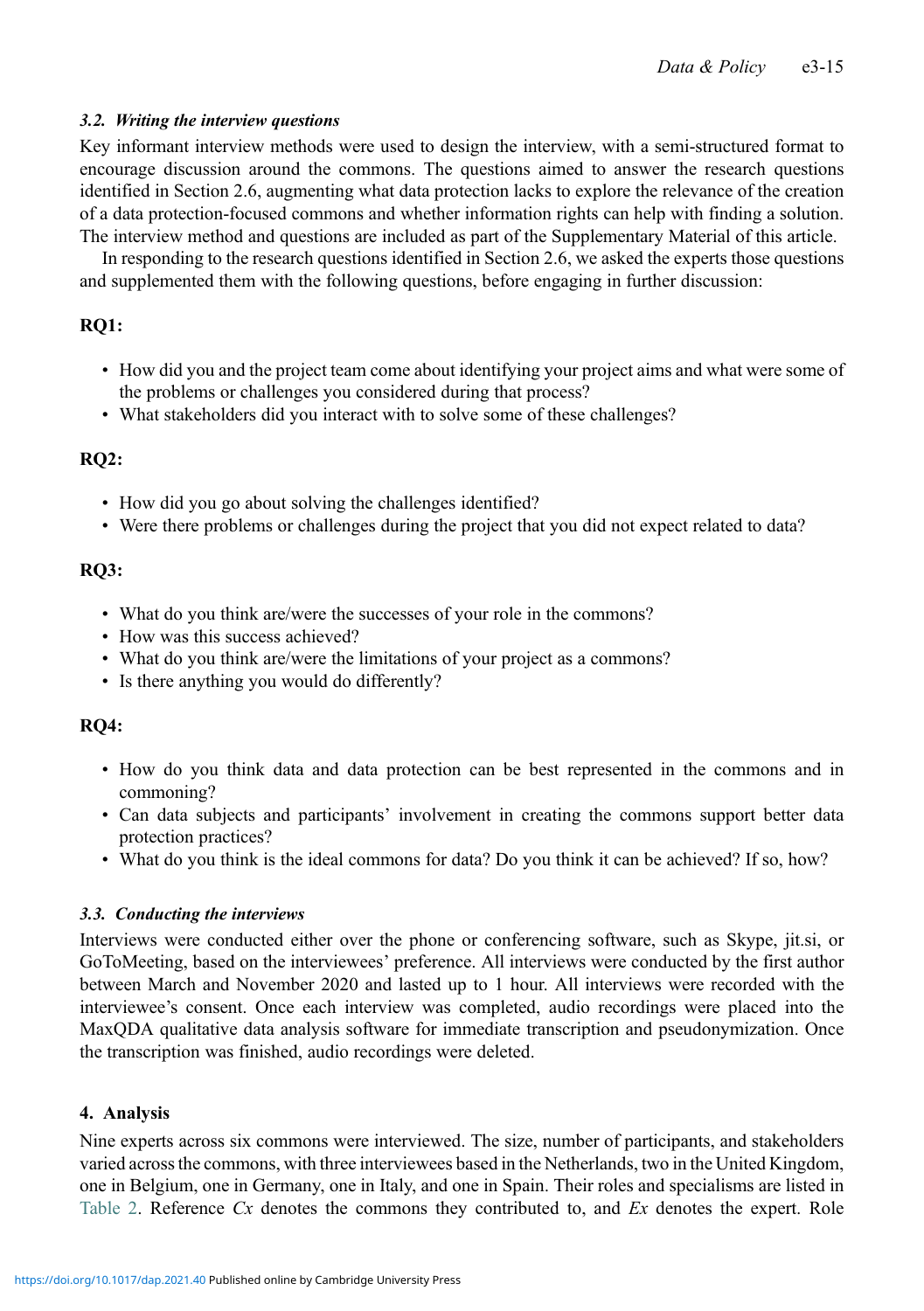characterizes the experts based on their responsibilities within the commons. Expertise describes their main contribution toward the commons.

Using MaxQDA, codes and tags were used to identify patterns for preliminary transcript analysis, identified in [Figures 1](#page-15-1) and [2](#page-16-0). Although the interview centered around developing a commons and challenges regarding data protection, discussions around people and their interaction with others can be seen as the most prominent topic mentioned by experts. In particular, human-centered themes, such as political and financial relationships, were mentioned the most. Based on these characterizations, main themes were drawn out and expanded upon from the interviews. For our interview transcript analysis, we present our results in four sections: identifying data protection challenges, overcoming data protection challenges, improving the commons, and building a commons for data protection. We found that political and institutional barriers when it came to creating a commons were the most difficult to tackle, underlying how data and data protection are not necessarily seen as something that could be perceived as a commons. While data protection was discussed as part of the commons development process, there were limited applications to wider data protection principles such as those relating to informing data subjects about their rights and the ability to exercise those rights against data controllers. All experts identified limitations within their own area of expertise, suggesting that these limitations, whether in law, technology, or policy, need to be identified within the commons in order to find better data protection solutions. Although the decision to use a commons was to provide certain levels of control and transparency of how data were collected, used, and processed, financial restrictions limited the potential impact of the commons framework and the extent to which a commons could scale. Interviewees further mentioned

| Ref<br>Role                   |            | Expertise                                          |  |  |  |  |
|-------------------------------|------------|----------------------------------------------------|--|--|--|--|
| C <sub>1</sub> E <sub>1</sub> | Academic   | Privacy and Computer Science                       |  |  |  |  |
| C2E1                          | Technical  | Privacy and Software Engineering                   |  |  |  |  |
| C2E2                          | Governance | Public Planning and Public Policy                  |  |  |  |  |
| C2E3                          | Policy     | Commons Theory and Peer-to-Peer                    |  |  |  |  |
| C3E1                          | Policy     | Technology and Public Research                     |  |  |  |  |
| C3E2                          | Academic   | Privacy, Law, and Information Science              |  |  |  |  |
| C <sub>4</sub> E <sub>1</sub> | Policy     | Third Sector and Community Engagement              |  |  |  |  |
| C5E1                          | Policy     | Community Development Planning and Public Research |  |  |  |  |
| C6E1                          | Research   | Commons Policy and Community Engagement            |  |  |  |  |

<span id="page-15-0"></span>**Table 2.** List of interviewees representing their commons project, role within the project, and their expertise

<span id="page-15-1"></span>

| <b>Code System</b>                    | C1E1 | C2E1E2 C2E3 C3E1 C3E2 C4E1 |  |  | <b>C5E1</b> | C6E1 | <b>SUM</b> |
|---------------------------------------|------|----------------------------|--|--|-------------|------|------------|
| <b>OF</b> Data Protection             |      |                            |  |  |             |      |            |
| <b>OF</b> Decentralisation            |      |                            |  |  |             |      |            |
| <b>Co</b> Financial and Capital       |      |                            |  |  |             |      |            |
| <b>OF</b> Political and Institutional |      |                            |  |  |             |      |            |
| <b>Configurer</b> Sovereignty         |      |                            |  |  |             |      |            |
| <b>Co</b> Security                    |      |                            |  |  |             |      |            |
| SUM                                   | o.   | 33                         |  |  |             | A.   | <b>RR</b>  |

Figure 1. Code matrix created from interview transcripts with all experts. Manually coded themes related to identifying problems and challenges were tagged, and their frequencies are visualized based on how often they were discussed by interviewees. The most prominent challenges are those related to politics and institutions (31), followed by data protection (17), and financial and capital (15) related issues.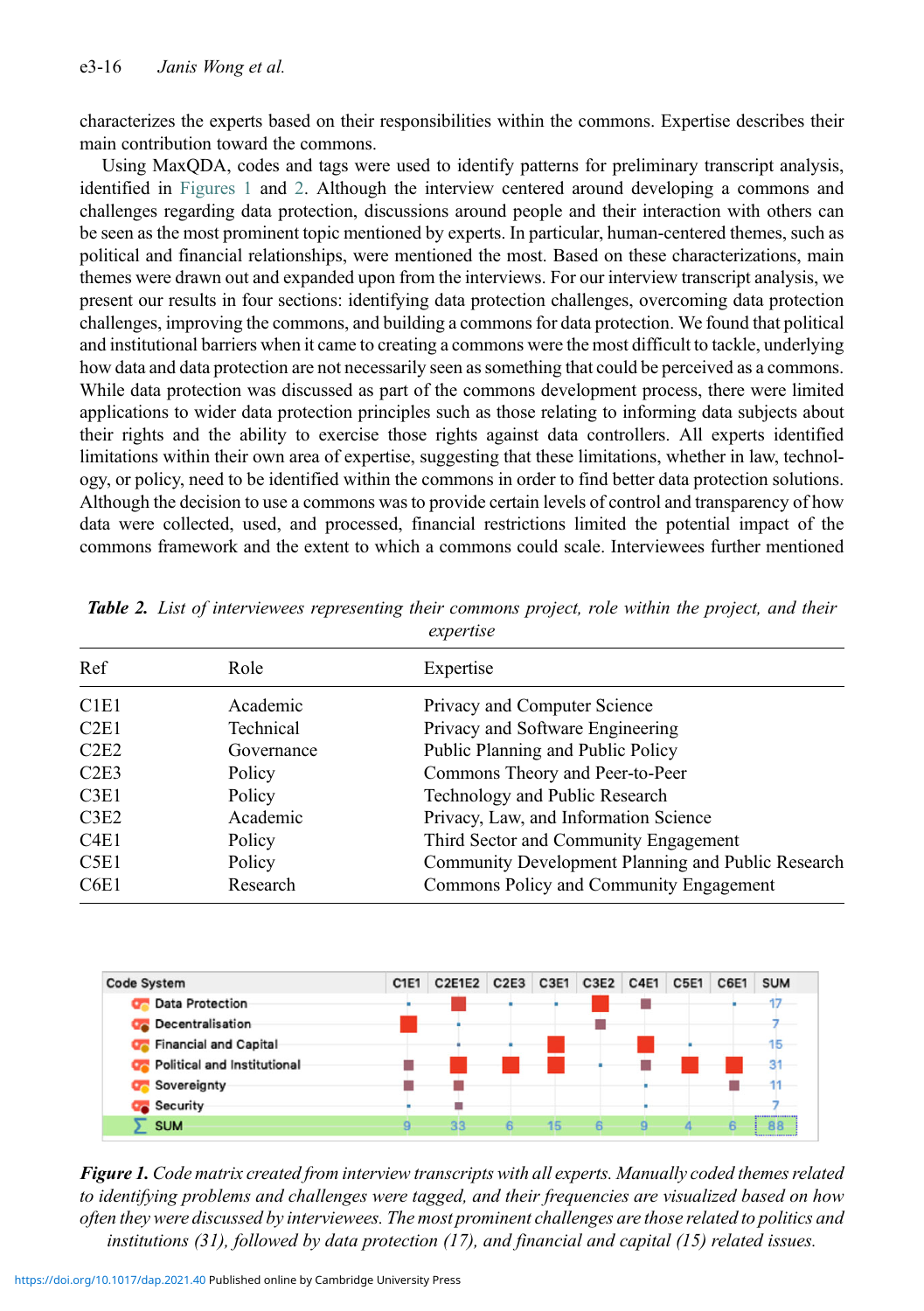<span id="page-16-0"></span>

| Code System                          |    |    |    | Data Protection Decentralisation Financial and Capital Political and Institutional Sovereignty Security SUM |    |     |        |
|--------------------------------------|----|----|----|-------------------------------------------------------------------------------------------------------------|----|-----|--------|
| <b>OF</b> Data Protection            |    |    |    |                                                                                                             |    |     | 54     |
| <b>Co</b> Decentralisation           |    |    |    |                                                                                                             |    |     |        |
| <b>OF</b> Financial and Capital      |    |    |    |                                                                                                             |    |     | $35 -$ |
| <b>C</b> Political and Institutional |    |    |    |                                                                                                             |    |     | 55     |
| <b>C</b> Sovereignty                 |    |    |    |                                                                                                             |    |     | 30     |
| <b>Co</b> Security                   |    |    |    |                                                                                                             |    |     | $19 -$ |
| $\Sigma$ sum                         | 54 | 27 | 35 | 55                                                                                                          | 30 | 19. | 220    |

Figure 2. Code relation matrix created from interview transcripts with all experts. Manually coded themes related to identifying problems and challenges were tagged, and their relationship with other themes are visualized based on how often they overlap, demonstrating how certain challenges are linked together. The most prominent relationships are political and institutional–financial and capital as well as political and institutional–data protection. Data protection issues also demonstrate some overlap with other problems and challenges more generally.

that working with stakeholders of different backgrounds helped everyone better understand how a commons should be implemented and could be beneficial for reaching data protection goals. Our interview findings are addressed thematically below by each research question.

#### 4.1. Identifying data protection challenges

From the interviews, the experts identified data and data protection challenges related to the commons based on their own role-specific experiences. These challenges include the difficulty establishing the scope of the commons regarding data and data protection, assessing how the commons can be beneficial to those who participate, and determining the value of data included as well as the data protection benefits.

First, in identifying the data protection challenges within commons projects, interviewees mentioned that the main aims of the commons were often provided by the project coordinators. The experts themselves only had partial input on the scope of the commons and how the commons was to be defined. An interviewee in a technical role said that following their core commons aim: "The most important challenge there was to make it decentralised" (C1E1). Another interviewee elaborated that: "Essentially what [the coordinators] wanted was, they realised that this [issue] poses a threat to [users'] privacy and they wanted us to build a system from the same dataset" (C2E2). However, it was clear to some experts that data and data protection challenges would only more clearly emerge once the foundation of the commons was established alongside other stakeholders due to the nature of commons building. One interviewee said: "The project was, we have these technologies, we do not know how these are going to be because we have not built it yet" (C2E1). Another interviewee said: "[One of the challenges is] striking a balance between openness and protection … and then just institutionalising that with advanced ICT" (C2E3). As a result, what the precise scope of the commons is needs to be flexible to accommodate changes during the development process and incorporating participant input. This includes being open to changes when it comes to how data are collected and managed within the commons itself.

When discussing the benefits of a commons to data subjects for protecting their personal data, there is a role of responsibility from experts to communicate the options for protecting personal data: "We played a role of coordination, and interaction with data subjects and data protection officers" (C3E2). Another interviewee said that participants in a commons should understand that they have a real ability to have autonomy and sovereignty over their personal data, where the commons can support their preferences by operationalizing this control: "in order for the data commons to work, you need to be able to give citizens some kind of control over their data, and give them, some kind of like, choice of what the data was going to be used for or not used for " (C1E1). Beyond the challenges laid out by project coordinators, interviewees also mentioned that there were data protection challenges that go beyond the practical creation of the commons and included theoretical, philosophical, and psychological aspects of people's relationship with privacy. One interviewee summarized this eloquently: "So essentially three challenges: Money and difficulty in the social side, distributing the technology, and the philosophical who owns divulged data in a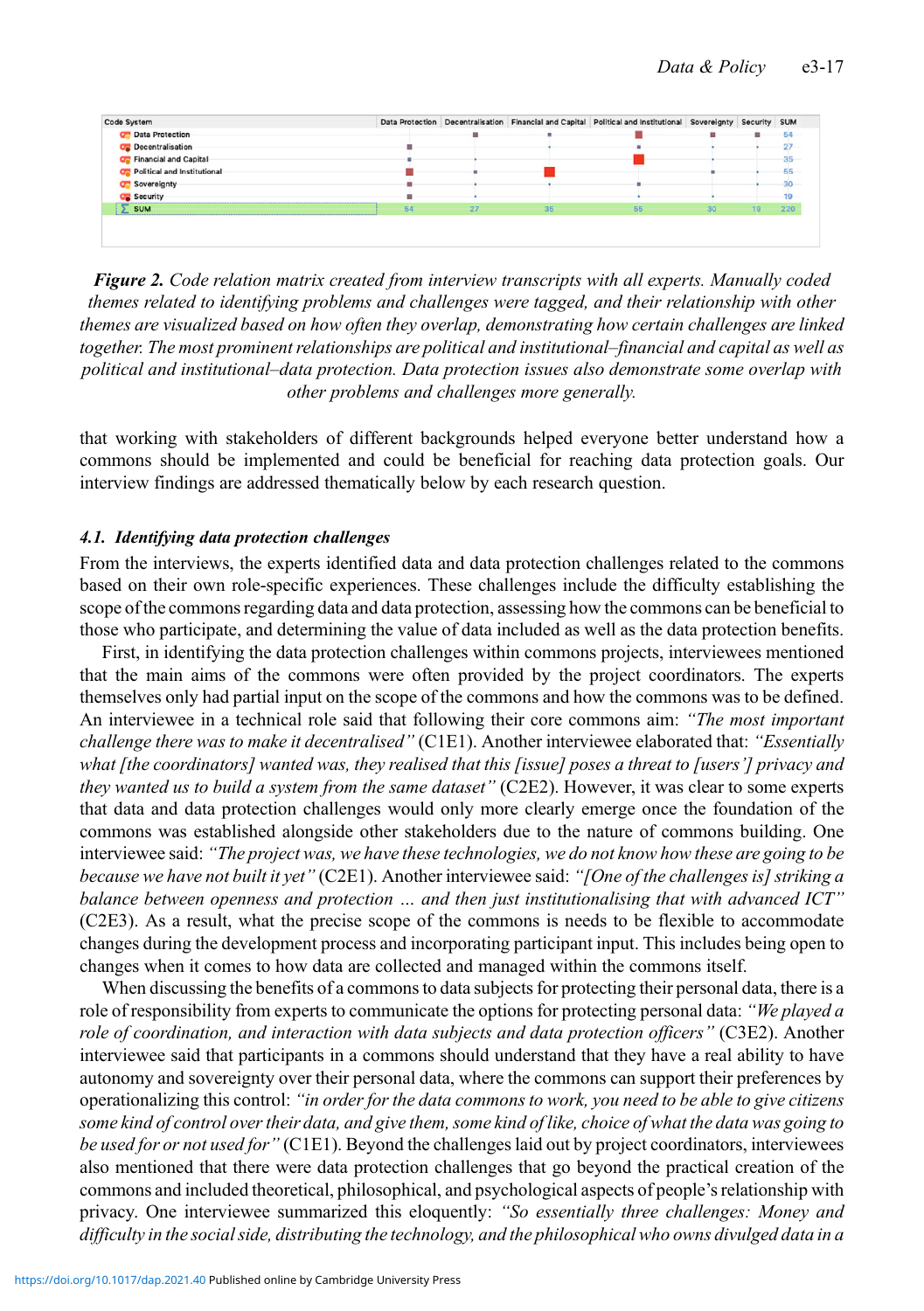community side" (C2E1). Wider socioeconomic issues surrounding data and Internet access also need to be addressed when considering and implementing a commons framework: "The first thing I became aware of is the inequality in our access to the internet" (C4E1). One interviewee suggested that rather than considering the commons framework as something put on top of a community, think about a data commons as intrinsically part of community collaboration: "Digital space is infinite, we can have an infinitely large number of people in it, but we are still biological beings, we are still constrained by our biology and our grey matter up here. We can still only really build closed connections to this relatively small number of people. The question is not, in my opinion, how can we make commons all over the place, but more how can we bring together this biological and digital realities to optimise what is happening" (C6E1). While the commons itself may be valuable in terms of increasing accessibility to data and knowledge, it must be managed in a way that is accessible and easily understood for data subjects in order for the commons to be successful.

In the period in which the interviews were conducted, the COVID-19 pandemic was taking place, and so in consideration of the data protection and wider data-related challenges, analogies related to the pandemic were used. One interviewee explained how tensions exist when it comes to building a commons and considering data protection through the public or private sector, challenging existing norms when it comes to the use of our personal data: "We need to understand that we are giving all this information to the private sector to run our lives or to help us run our lives. This used to be delegated to the public sector so let us think about it or at least discuss about it, and see which model we really want because when something happens, like coronavirus nowadays, no one is looking for answers in the private sector but looking in the public sector. So I think a lot of reflection needs to be done in this and a lot of dialogue with the citizens and a lot of speech needs to be there"  $(C2E2)$ . In considering political and institutional barriers, one interviewee shared how a commons framework could be useful for opening up data and resources in a meaningful way: "You have austerity destroying the public health infrastructure for a number of years, we have no valves, no ventilators, no masks, no protective equipment, and you see a mass of peer production groups that seek to solve these issues right? It is dialectic between the mainstream systems and increasing fault lines and then people self organising to find solutions beyond those bottlenecks basically" (C3E1).

## 4.2. Overcoming data protection challenges

According to the experts, establishing relationships with data subjects and developing trust in both the commons framework and those who created the framework was important for the commons' success, particularly regarding personal data and data protection. While many of the commoners were engaged with their specific projects, transparency and clarity in the process of contributing to the commons can foster an environment for engagement to achieve a better commons outcome for individuals and groups.

One aspect is creating trust and establishing positive relationships between those who have an understanding of the data commons and data protection with those who do not: "The main problem was trying to be careful in understanding each other in achieving the goals but it was a cultural problem when you interact with different people from different backgrounds, and that's a problem you have working with different people" (C3E2). Another aspect is bringing the community together within the commons. One interviewee said: "Two things were really striking, the first one is this binary process where either the user trusts you or does not trust you. But once they trust you, they give you everything. This is the direct consequence of, you know when you accept the terms and conditions of the services, that's the same way" (C2E1). Another interviewee further explained: "Other than the legal constraints [surrounding data protection and privacy, we did not have any concerns that were raised]. This is one of the things that is really interesting and I think it is based on the trust. You have this social solidarity and there is this implicitly trust. If you break that trust, you are done" (C6E1). This suggests that all stakeholders within the commons should feel that they are being respected and treated as experts bringing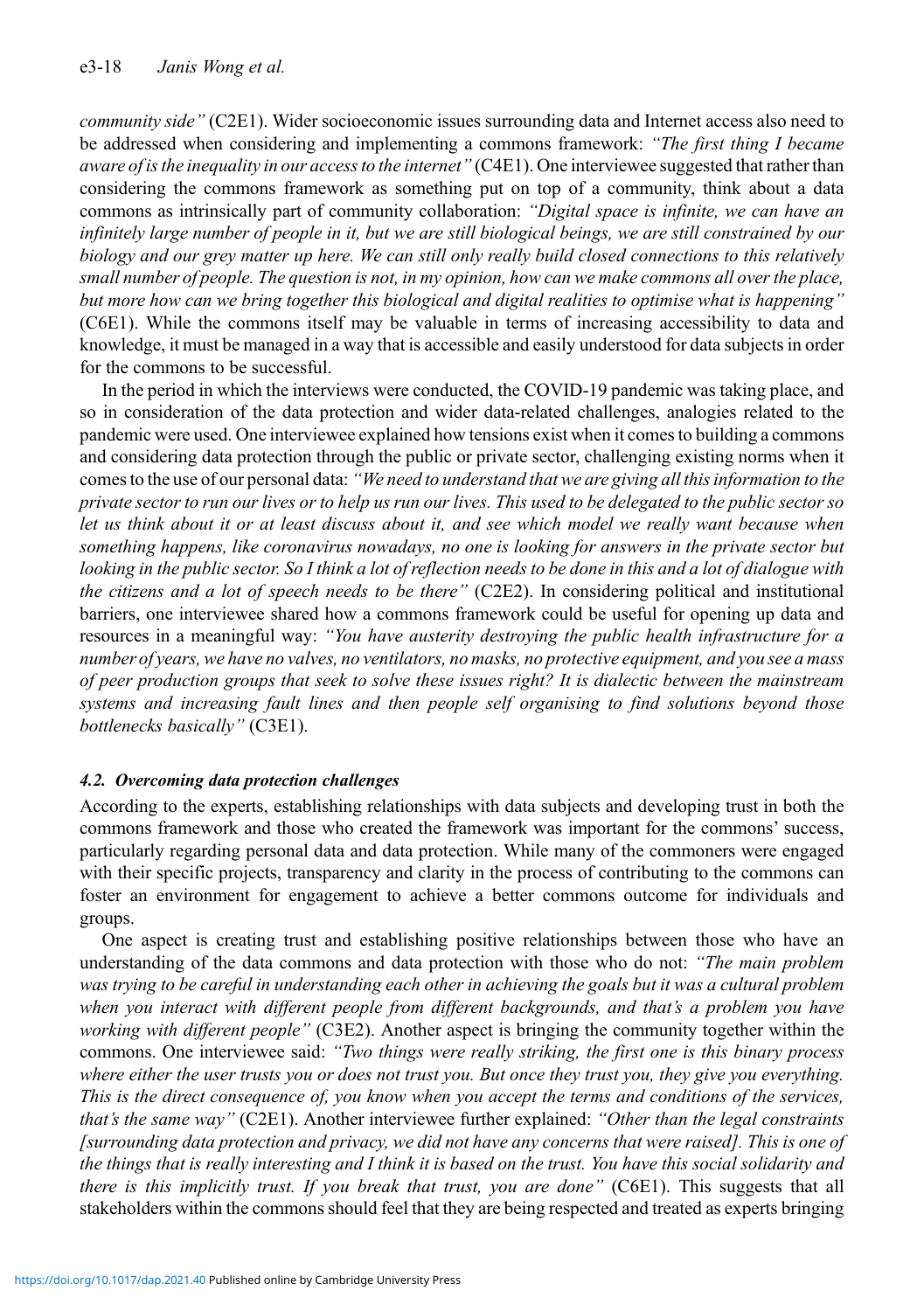in their own experiences, whether that may be knowledge, perspective, or personal anecdotes regarding their data.

Regardless of the use case of the commons, it is important to understand community concerns, applied both to data protection and other issues. For data protection, this includes recognizing the limitations of existing regulations and legal frameworks, such as the GDPR. One interviewee said: "[Although, legally, you can ensure the process of deletion is followed,] you cannot tell people to forget something and they will forget. It was also something we realise with the GDPR law and our legal experts also discussed that" (C2E1). These legal challenges regarding data protection also need to be considered throughout the commons development process, as Interviewee C3E2 explained the role of their team was to "*deal with* legal issues related to the goals of the project, fostering the making of the digital commons including personal data." In order to overcome these challenges, input is needed from the community to assess the benefits and risks to the use of their personal data. However, Interviewee C5E1 explained that although the community was willing to engage, they felt unable to do so, either because they did not know how or because they had been approached in a manner which did not appeal to them. The type of involvement related to the sharing of citizens' data-related worries and the data protection issues they were currently facing to enable their data protection rights to be enforced. Another interviewee explained that the commons framework is useful for unpacking the sociopolitical challenges that impact the community, rather than specifically seeking a technological solution: "We have just used the term [data commons] to introduce [stakeholders] to this kind of thinking to immediately hear them out and how they feel about the data society, about the smart city discourse etcetera and see within their context, in mobility projects in certain neighbourhoods, or energy transition, how they feel they want to deal differently with these technologies and how with urbanity or neighbourhood initiatives" (C2E3). As a result, when overcoming data protection challenges within a commons, it is important to acknowledge the limitations of the law, technologies, and data. The commons should support different methods for allowing data subjects to choose their own personal data protection preferences.

## 4.3. Improving the commons

When discussing the usefulness and effectiveness of the commons, some interviewees expressed doubts. One said: "I'm not entirely sure that [the project coordinators] actually achieved [their goals] in a reasonable sense because at some point there were too many challenges to resolve that and we took some short cuts in order to reasonably put something forward for the demo so there were lots of privacy issues that had to be solved later" (C1E1), emphasizing the importance of timely development. Even in a commons, other stakeholders may be prioritized over data subjects, particularly when external financing and funding is involved: "I often see the potential in people and areas in the project and then I have a hard line of what can and cannot be done and what the money was allocated for. So within our remit as an organization moving forward, it will be a huge conversation with the much higher ups than me about how do we deliver on our goals as set out in our original funding in a meaningful way that means that we are truly kind of, and I hope we have those conversations with people that are left out the most and working their way down to people who have access to things easily" (C4E1). As a result, when establishing a successful commons, the scope of a specific commons is key in order to ensure that it is sustainable and balances the trade-offs between transparency and formalization with more fluid and iterative ways of working: "One of the other risks that came about was this transfer from a small project to a bigger project. These like growing pains are always difficult and the new definition of roles, the formalisation of rules, is really really interesting and also when it starts to make money. When there starts to be something to have, something to gain, something that people want then the interpersonal relationships really change and that can be a real risk in particular with group cohesion" (C6E1). As part of the development process, if there is no community consideration, policy can be negatively impacted. From an interviewee, over 60% from a group of 50,000 people surveyed had never been consulted before: "It is very concerning at a policy level where we are trying to make consulting decisions based on what the community want or what the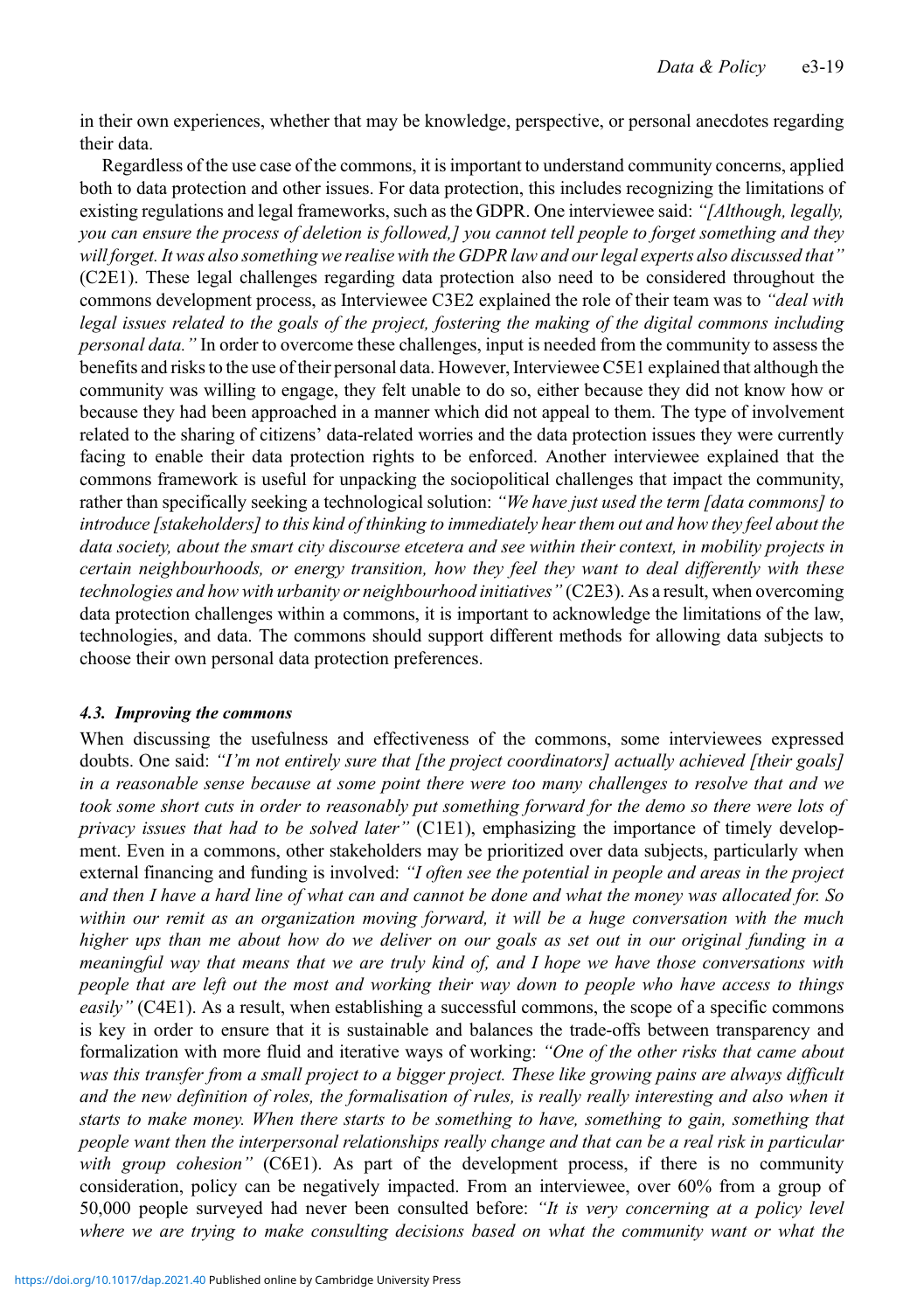stakeholders want or what the users want when the people we are hearing from are entirely unrepresentative of the local community" (C5E1).

In order to improve the commons for data protection and overcome some of the identified challenges, all interviewees suggested that collaboration across stakeholders and disciplines could overcome excluding data subjects and doubts about the effectiveness of the commons. Working with stakeholders of different philosophical, technical, and social backgrounds helps everyone better understand how a commons should be implemented and could be beneficial for reaching data protection goals: "I think the literacy gap will be always there. You cannot rely on the public money going to literacy and to train people in terms of technology or whatever so the delegation of trust and transparency are the key" (C2E2). Another expert stressed the importance of inclusion: "Low income and systemic inequality has left a lot of people not being able to access the internet like the rest of the world" (C4E1). These considerations are also important when considering how data protection practices should be applied, on what mediums, and through what methods, particularly when addressing the reality on the ground one step at a time: "The question for me is not how do we reach the end goal, the question is at the end of today, how are we one step closer to getting to the end goal at some point?" (C6E1). Additionally, taking from the experience of COVID-19 and working online, some experts also believed that leaning into technologies and adopting digital tools in online– offline hybrid environments can make the commons more beneficial for a larger, more diverse group of people. One interviewee suggested: "So it is one of those things that it is possible I think to develop social behavior in digital means and then to develop commons in that way.... I think the reason why I have a different perspective on this is that almost all of my work is remote so I have super close relationships with people in the UK, working relationships with people I have met once live, but we meet online once a week and we chat through all the stuff we are working on. I mean we are all freelancers, this is our way of meeting at the water cooler" (C5E1). Another interviewee emphasized the importance of building connections in physical environments as well as digital ones: "How can we flagship different connections and [not just] the transition to digital, ... but I am talking about organizations, and by organizations I sometimes mean people who live on the street and want to set up planters, maybe communities or neighbours are better" (C4E1). As a result, improving the commons requires direct community involvement where the means for co-creation best reflect how they interact with the commons and their data, both through online and offline means where appropriate.

## 4.4. Building a commons for data protection

When considering the creation of a data protection-focused commons, there needs to be due consideration of the multidisciplinary nature of data protection and privacy as well as recognizing how the community's goals and how collective responsibility should be distributed.

One key point reiterated by many experts was the transition between theory and practice: "Data" commons is an idea that is hard to realise and our work was trying to make tangible example where this works and at least this had been tried and we'll see if it works or not" (C2E1). The practicalities, given the strong relationship between issues related to data protection and wider sociopolitical environments, must not be tackled in a silo or within one discipline only: "People need this commons perspective because they are thinking about open data and balancing the protection of data so we should use the value of collecting data and findings but at the same time seeing to the sovereignty of citizens. It is one thing to understand what does this look like but in practice, how can we operationalize this?" (C2E3).

According to the experts, action and collective responsibility was also key. Another interviewee stressed the importance of action: "[The commons] is a verb, it is commoning. It has the mindset of social solidarity and nonprofit oriented. It is democratic and nonhierarchical" (C6E1). Several interviewees mentioned that the purpose of a data commons needs to be clear, as it is a choice. When building a data commons, more research needs to be done "from legal, technical, social, political, economic areas of work" and must include "the vision of communities and people about what is at stake, what is this about,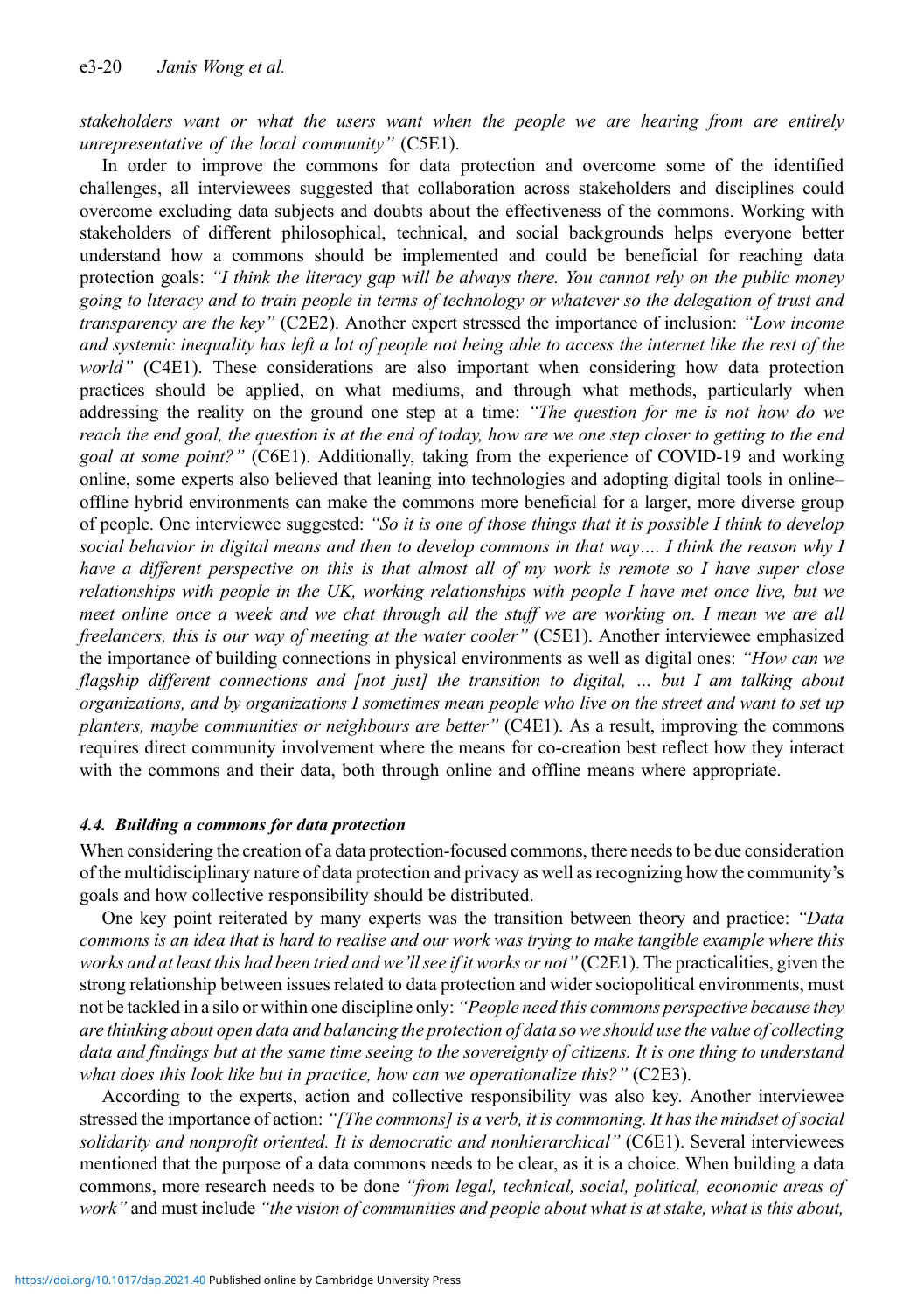how it works, [and] how [data] has been managed" (C3E2). Importantly, individuals and communities need to be encouraged and empowered to co-create: "A lot of people do commoning but they do not know they are commoning. They do not have an identity that permits them to have, to exert directly power" (C3E1).

Finally, it is important to consider what the goals of the community are and addressing those directly and collectively: "I think that things will evolve because you know in free software, things evolved during decades from the beginning until now. Now things are very different, the vision of communities and people about what is at stake, what is this about, how it works, how it has been managed has changed a lot. I think something similar is happening with data now. We have the issue of tracking, contagion tracking apps, you know. This is creating a lot of debate about for example the data, why should the data be used for benefiting the community that is connected?" (C3E2). Another interviewee explained: "So it is related to those aspects, what do you give, what do you contribute to the commons and how will it be used? It is more on that issue that I have concerns. Who is deciding on how the commons is going to be used?" (C1E1). Ultimately, as framed by one interviewee, the commons framework is seen as an alternative way of considering how a resource could be managed through transparently communicating risk and offering adequate protection within different hierarchical norms and rules as determined by the community itself: "Whereas if you collectivise that risk, into an organization like a union, then that body is about the same size as this other organization and it is the same with commons. You are collectivizing risk and you are also collectivizing benefits because everything is distributed among the group in an equal way" (C6E1). In this way, a data protection-focused data commons can support the community in making the most out of their data and personal data, without disregarding the importance of protecting that data in the first place.

## 4.5. Summary of interviews

Our interviews indicated that data protection within existing commons frameworks was predominantly considered only in terms of control and sovereignty over data subjects' personal data. Although the decision to use a commons was to provide certain levels of control and transparency of how data were collected, used, and processed, there were limited applications to wider data protection principles such as those relating to informing data subjects about their rights and the ability to exercise those rights against data controllers. According to the experts, establishing strong community relationships to develop trust in both the commons framework itself and those who created the framework was important for the commons' success. While many of the commoners were engaged with their specific projects, transparency and clarity in the process of contributing to the commons can foster an environment for engagement in order to achieve a better commons outcome for both individuals and groups. Openly acknowledging the legal and technological limitations within data protection can also result in a more supportive and collaborative environment for creating data protection solutions. Interviewees also expressed their doubts over the use of the commons framework for their specific projects, as certain assumptions were made about its ability to be put into practice. However, all interviewees suggested that collaboration through online and offline means across disciplines could overcome this challenge. The commons can support data protection and allow data subjects to extract value from the knowledge generated from their data without sacrificing privacy where the limitations of legal protections or technological innovation are communicated. Working with stakeholders of different philosophical, technical, and social backgrounds helps everyone better understand how a commons should be implemented and could be beneficial for reaching data protection goals.

## 5. Discussion

In considering creating a data protection-focused data commons, the experts identified important considerations throughout the development process. While their experiences highlight the importance of including data subjects early on in creating a commons, there remains open questions about how to implement and develop a data protection-focused data commons. Using the findings from the interviews,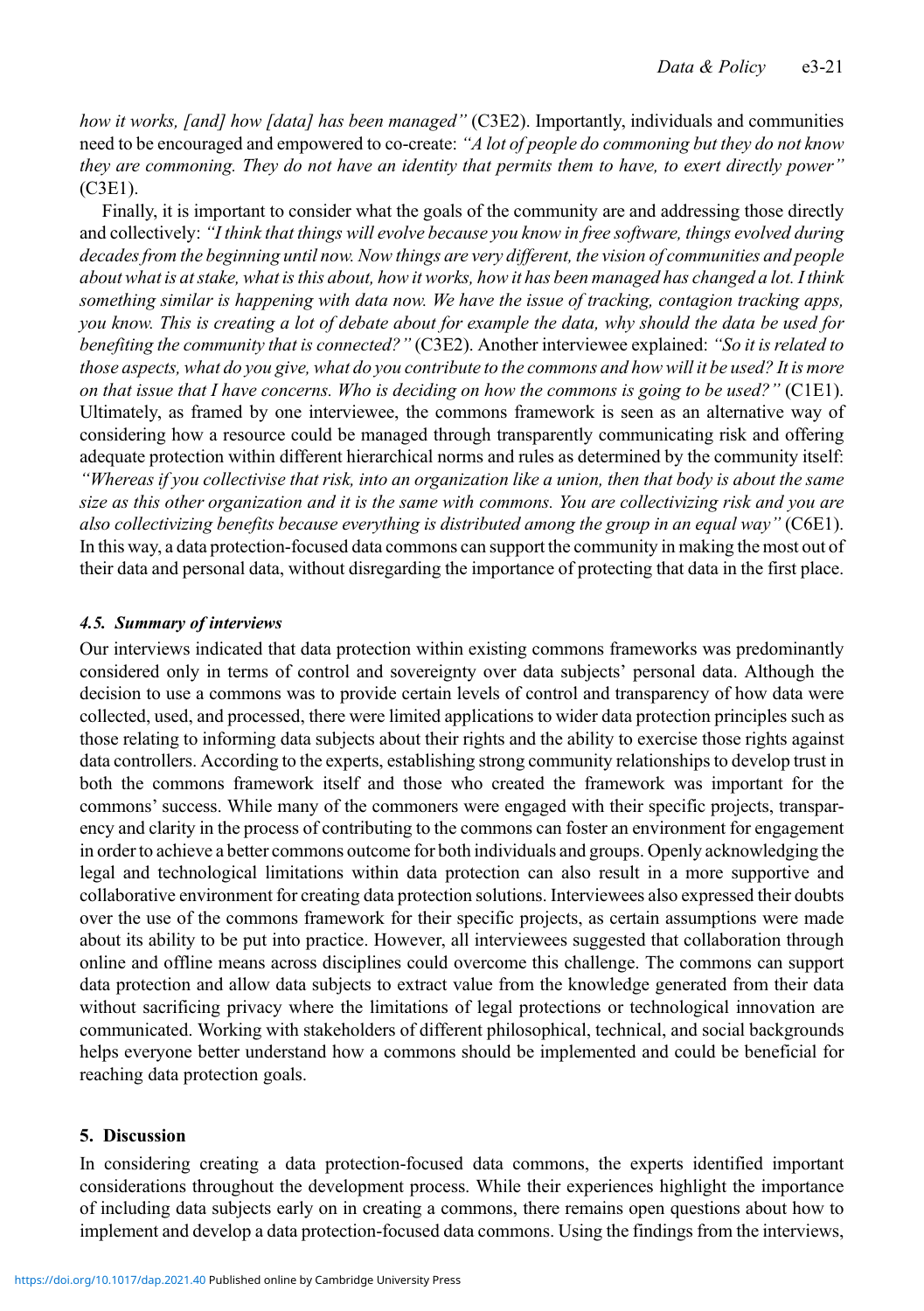## e3-22 Janis Wong et al.

we thematically elaborate on how the challenges identified by the interview experts can be overcome. We then adapt these themes and solutions to the IAD framework, transcribing the analytical framework into a practical policy checklist to support commons policy-makers in developing data protection-focused data commons that supports genuine and adequate engagement.

## 5.1. Adopting a data protection-focused data commons

In order to overcome the challenges of creating a commons and adopting the framework as a form of data stewardship and management, based on the expert interviews, we identify important themes of consideration for adoption of a data protection-focused data commons: multidisciplinary solution building, accessibility, as well as community and social solidarity.

## 5.1.1. Multidisciplinary solution building

First, a commons is useful due to multidisciplinary solution building. As noted from the interviews, as with many data stewardship methods, commons frameworks are not one-size-fit-all solutions for data protection-related issues. Rather than focusing on adapting specific legal doctrines or building new independent technological infrastructures, the data protection-focused data commons incorporates the principles and spirit of data protection law through data infrastructures already used by the community for protecting individuals' personal data. The commons also does not require registration or incorporation as a separate legal entity and can be adopted within existing organizations and infrastructures. This means that the strengths and weaknesses of current laws, technologies, and norms can be identified and improved using solutions from different disciplines, thus increasing the flexibility and adaptability of the commons for supporting data subject data protection preferences. Data subjects' personal experience in both data protection and the norms of their community also plays an important role in understanding what the data protection challenges are and can apply that knowledge directly into the commons.

## 5.1.2. Accessibility

Additionally, accessibility considerations are also an important part of overcoming commons challenges. As mentioned by experts, people often do not know that they are commoning or do not think they are able to participate in decision-making. This can be a result of a lack of transparency of the aims and objectives of a commons, not adequately seeking participant input, or not creating infrastructures that can be easily accessed by commoners. In order to ensure that a commons can benefit the data subjects who are contributing to it, the commons must be created in an environment with as little friction as possible. This means that the commons itself should be technological accessible to the group, where existing community norms and rules should be preserved on that platform. The data protection-focused commons itself should extend the knowledge commons, where information is not only shared, but also explained and applied to ensure that data subjects are able to make the most out of commons resources. Contributions to the commons should be encouraged while acknowledging the difficulties individuals may be facing with regard to their ability to connect to the platform and the personal sensitivities of discussing personal data issues. As a result, part of adopting a data protection-focused data commons involves addressing accessibility challenges to understanding and protecting data within a commons environment.

## 5.1.3. Community and social solidarity

Finally, an important aspect of overcoming commons challenges is by continuing to develop a sense of community for the specific aims of the commons. Taking the examples of open-source software and physical neighborhoods as identified by experts, the usefulness of the commons comes from a sense of identity and commune. As there are many forms in which a commons could take place, individuals and groups of data subjects can establish their own collective sense of belonging and not be dictated by their data. This is particularly important for when unexpected uses of data occur. By being able to actively participate in a commons, data subjects not only benefit from a data protection perspective, but can also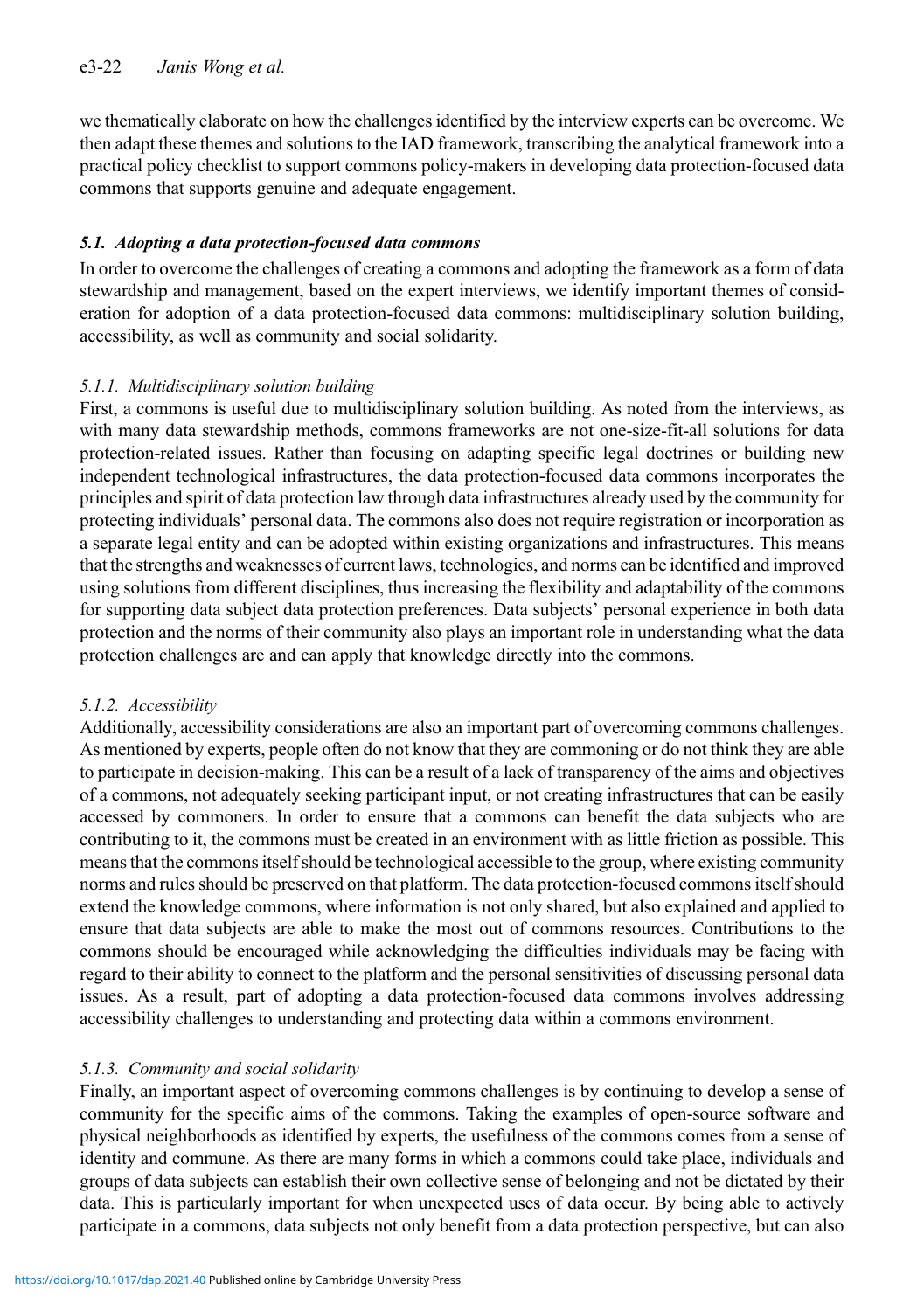see how their personal data represent the community and their information are not just reduced to numbers. Their group involvement in the design and creation of the commons can help collectivize the risks and benefits of data sharing, thereby reducing the responsibilization of the data protection process. Building social solidarity through a commons, as opposed to having to solve data protection problems yourself or relying on a third party to act for you, allows data subjects to regain their agency over their personal data as well as themselves as individuals.

By considering these themes right from the beginning of creating a commons, the commons can support the transparent communication of personal data risks within community determined norms and rules while offering the protection of personal data both during the data management process as well as supporting the remedy of potential breaches after the personal data have been curated.

## 5.2. Data commons checklist

Taking our findings and adapting existing theories on the knowledge commons framework to develop a data protection-focused data commons, we apply the interview findings, themes, and questions considered by the experts from their interviews identified from Section 4 to the IAD framework as discussed in Section 2. This is included as part of the Supplementary Material of this article. We also address the commons policy implications noted by Sanfilippo et al. [\(2018\)](#page-29-22) and elaborate on how policy-makers can promote appropriate information flows while protecting personal data.

Given the IAD framework's focus on the analysis of a commons rather than the practical development of a commons resource, in order to better support practitioners in meeting their policy agendas when developing the commons, we establish a checklist for commons policy-makers based on the themes outlined by the experts. The data commons policy checklist covers the same content of the modified IAD framework but focuses on the scope and impact the commons intends to have to clarify how the commons' aims could fit into wider policy aims. Establishing policy documentation and creating an action items checklist for policy-makers encourages data protection to be more holistically considered for each use case to allow for co-creation, engagement, and participation for all stakeholders within a commons. The key aspects of implementing a commons can be identified and more easily put into practice by policymakers and applied to specific use cases for local communities. As the process of creating a commons requires having data subject participation from the beginning, this checklist places their considerations throughout the commons development process by directly asking policy-makers questions that can only be answered by data subject and so require that they be included in the process. Taking the analysis questions developed by McGinnis (outlined in Section 2) and incorporating them into this checklist, this set of analysis questions is more suitable for creating a policy checklist, as it provides a more holistic view of the commons development process beyond the IAD framework while also including direct data subject engagement. Given that the IAD framework is not a legislative proposal, the framework should be considered a means to initiate and use the commons within existing legal and sociotechnical infrastructures to encourage engagement and participation. The contents of the checklist are split into four parts, mirroring the interviews analysis in Section 4: identifying the commons use case and the data subjects, scoping and information gathering for developing the commons, building the commons, and sustaining the commons. Each part reflects the themes drawn out from our interviews, particularly on how a commons can be improved for data protection. The checklist also incorporates advice from experts on how to meaningfully involve data subjects at each stage of development, ensuring that the aim of the commons supports data subjects in creating data protection solutions. The checklist is as follows.

#### 5.2.1. Identifying the commons use case and the data subjects

The first step for policy-makers when creating a data protection-focused data commons is to identify the use case to which a commons can be applied and who are the data subjects the commons is aimed to benefit. When examining a data commons use case, a data protection-focused data commons could serve as a new public consultation mechanism for policy-makers and help identify data protection best practices to incorporate into policy. Directly incorporating data commons policies into consultation work allows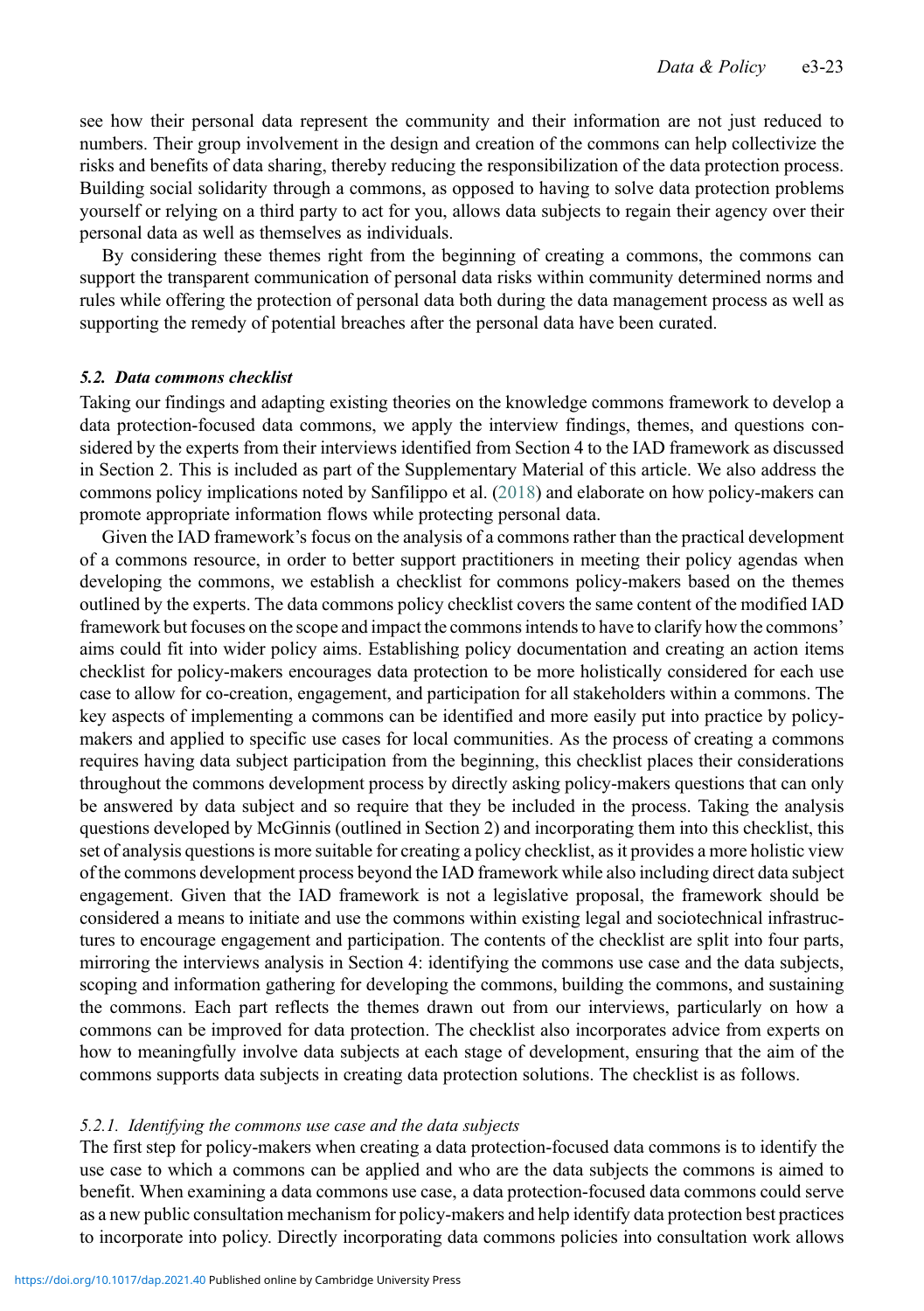data use, sharing, and methods for protection to be transparent, ensuring that their perspectives are considered in the process:

- What is the data protection issue for the data subjects for the use case?
- Is the issue one that relates more to finding a policy solution or does it require a wider scope in identifying an underlying problem? What could have caused this issue and was there any event that may have exemplified it?
- What resources are already available to support data subjects and how should this information be presented to them within a commons to make it more accessible?
- Which data subjects would be invited to participate and engage in the public consultation process?
- How should data subjects be included?
- What value does better data protection for this use case bring to the data subjects involved and also to the data itself?

# 5.2.2. Scoping and information gathering for developing the commons

The next step to consider involves stakeholders, including data subjects early on in the process. For data subjects, when creating and using a data commons, writing new community policies as well as using existing data protection policies, such as regulations and institutional policies or codes, can support them in co-creating data protection responsibilities for and alongside other stakeholders. Guidance should also be provided for data subjects should they wish to co-create policies within the data commons:

- Who are the other stakeholders with more power over personal data compared to the data subjects?
- Who are the other stakeholders that can support data subjects and provide more information for them?
- What relationships do these stakeholders have between each other? Are there specific stakeholders that are dominating what happens within the commons use case identified?
- How would information, advice, and participation from different stakeholders, including data subjects, be included during the commons development process?
- What are the wider data protection and privacy issues (social, technological, and philosophical) that relate to this use case?
- What solutions, if there are any at all, have data subjects tried in an attempt to solve the data protection issue identified?
- Are there similar commons or data stewardship examples that can help support the creation of this new commons?
- What laws, technologies, or policies have been developed for this use case that could support better data protection practices? Are these enforced under the law, codes or conduct, or the community? Are these effective?

# 5.2.3. Building the commons

Once the stakeholders have been identified and a preliminary blueprint has been drafted, the next step involves creating and building the commons by addressing some of the issues previously identified in more depth. This stage involves more involvement to ensure that the commons development process can be iterative and best reflect data subject preferences. Some of these questions include:

- As part of the commons process, how will you find out what data subjects' data-related worries are and how to support their data protection rights?
- How can the wider data protection and privacy issues identified previously be addressed either as part of the commons itself or from the commons development process?
- Within the commons, what mechanisms can help develop trust between stakeholders, particularly for data subjects?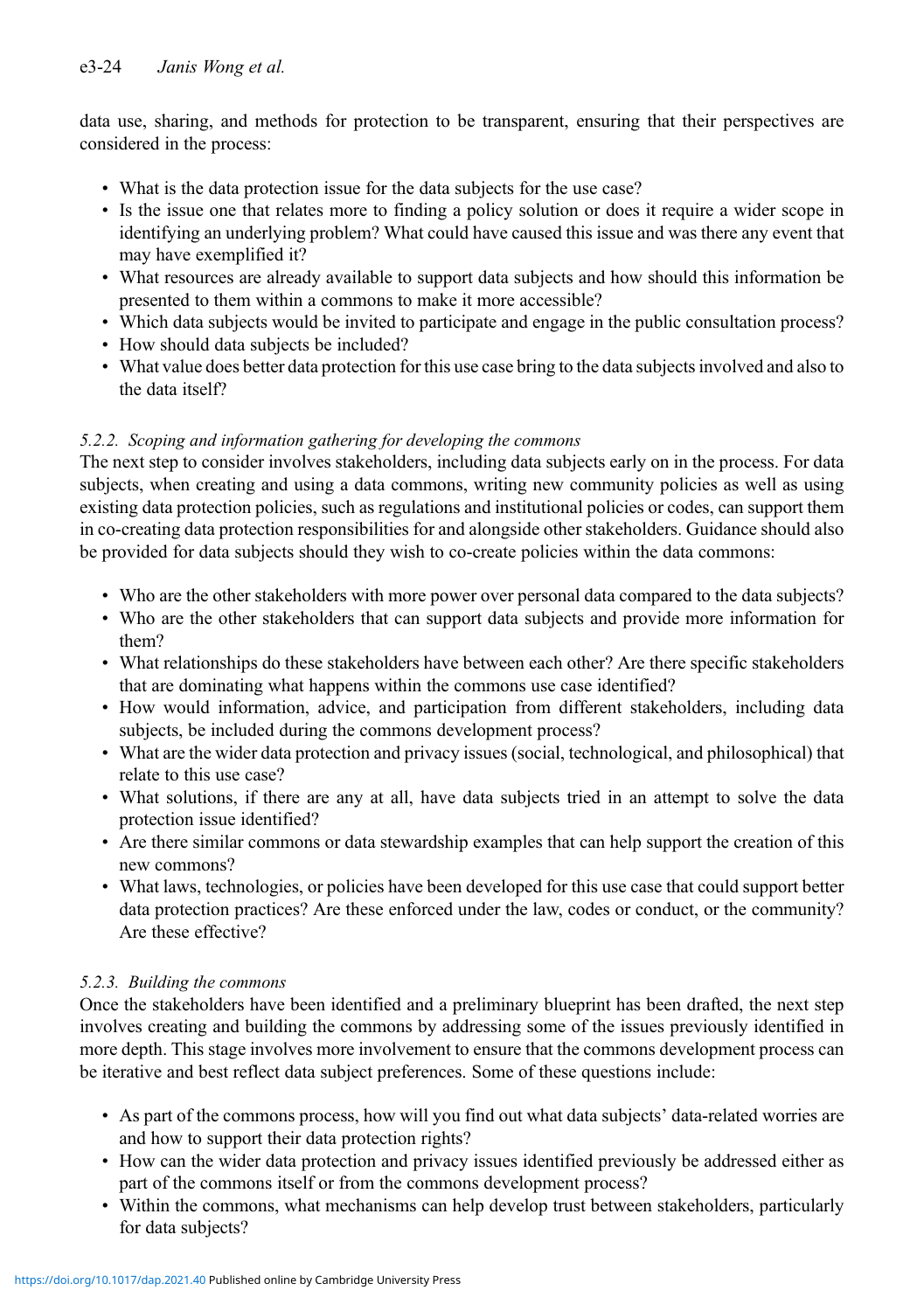• What assumptions related to the use case need to be addressed and corrected? What baseline information should data subjects have to best help them co-create the most suitable data protection solution?

## 5.2.4. Sustaining the commons

Finally, policy-makers should consider how the commons can operate in the long term with other stakeholders as well. For example, it may be useful to include data controllers, so that they can better understand what data protection requirements are preferred by data subjects. For data protection authorities, policies established around creating a data commons for specific use cases help ease their burden of enforcement through preventative data protection measures, ex ante, before data are collected as opposed to remedying data breaches, ex post. Additionally, establishing a data protection-focused data commons framework in policy encourages policy-makers to reconsider current balances of power between data subjects, data controllers, and other data protection stakeholders, taking into consideration the data ecosystem in the long term for socioeconomic benefit by increasing the value of data:

- How can the commons be sustainable in the long run? What can be done at the development and implementation stage to ensure that the data protection issue can be better managed and solved?
- Are there particular platforms or infrastructures that can help host the commons and ensure that it is as accessible as possible?
- How can collective responsibility be demonstrated within the commons and how can its reach be maximized?
- What other stakeholders can be brought in to help support and sustain the commons?
- How will you know when the data protection goal of the commons is achieved? How can this be measured?

# 6. Future Work

Based on our interviews, we have found the importance of including data subjects in the commons development process, where multidisciplinary considerations for data protection need to be taken to support data subjects' data protection goals. Building the commons includes recognizing the theoretical, philosophical, and psychological aspects of people's relationship with privacy and allowing those in the commons to be able to express their views. These perspectives should be included as part of the commons' goal based on the use case. As the commons has been identified as a means of community collaboration, opportunities for feedback and iteration, such as chats, forums, and public consultation processes, need to be included in the commons process. Importantly, data protection within the commons itself must also be transparent and reflect the needs of data subjects.

## 6.1. Data commons in practice

With a framework for developing a data protection-focused data commons, the next step involves testing the practicality of applying data protection to a commons against its usefulness for data subjects in projecting their data protection preferences. Given the current shift toward online teaching and remote learning, we will be creating a data commons tool to be tested for this particular use case. Based on the experts' perspective on how to create trust and community within a commons, in creating the application, interactive forums and means of communicating both within the commons community as well as with external experts have been included. From the interviews, action and collective responsibility were identified as a core part of the commons. This is represented through encouraging those in the commons to share their data protection experiences with each other through the tool and including their visions of what they hope the application can help them with in the long term. Specific elements of the data commons to be tested include building opt-in mechanisms within existing platform to test whether these tools encourage data subjects to make better data protection choices,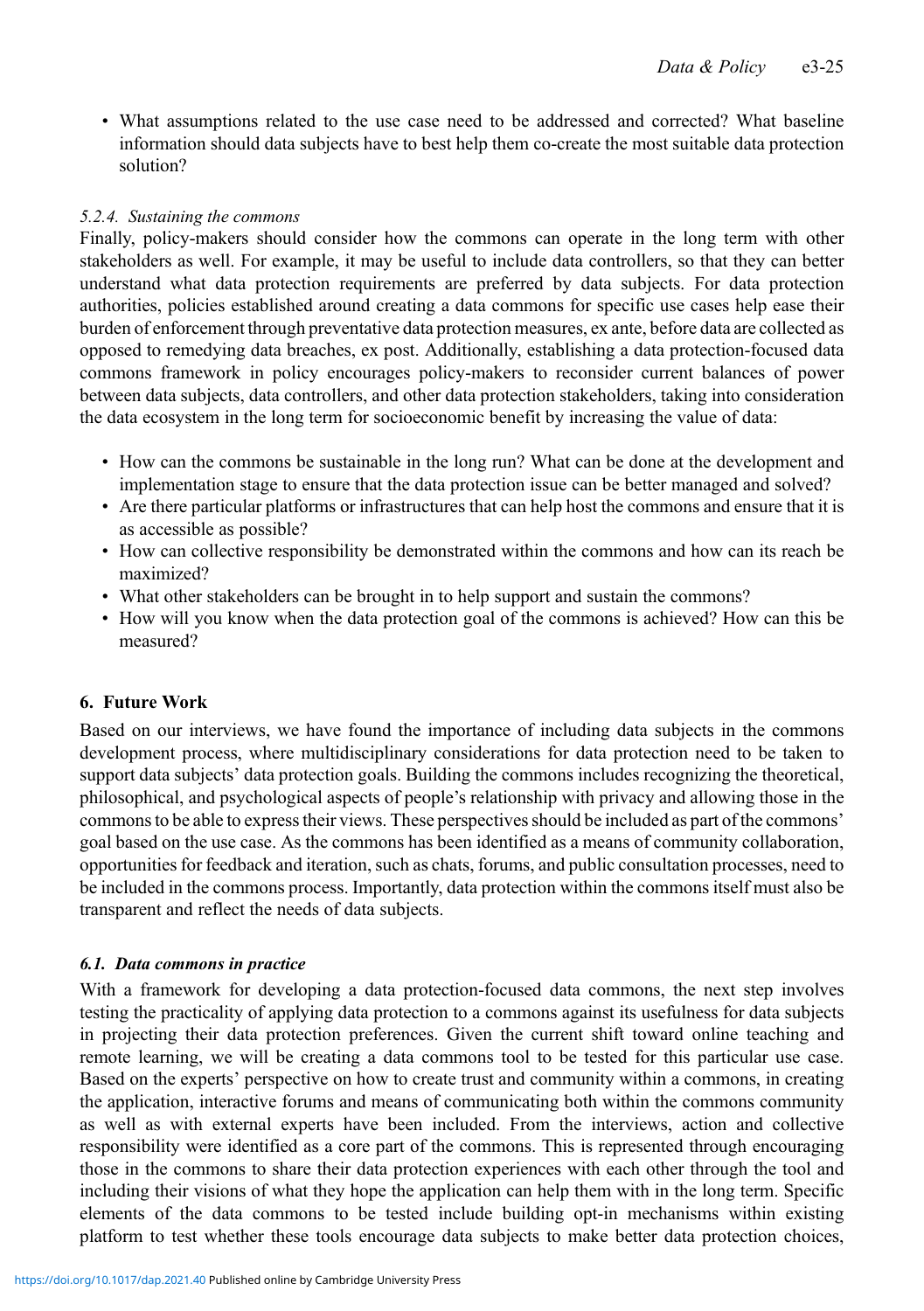assessing whether having access to other data protection materials, sources, and information within a commons helps data subjects better understand the data protection options, and if prompting data subjects to exercise their data protection rights may encourage them to learn about how their personal data are being used by data controllers.

#### 6.2. Deploying a data protection-focused data commons

In order to deploy a data protection-focused data commons, based on our findings, nontechnical language should be used, removing the barrier for engagement and co-creation. While some interviewees acknowledged that the data and digital literacy gap will remain, it is important that inclusive data infrastructures are considered when protecting our personal data. Within the commons, an expert or a person with more knowledge on how data are used should be included in the commons, allowing data subjects to direct their concerns to them.

Other technological aspects of personal data that need to be considered include the significance of metadata. Particularly with regard to data protection, metadata plays an important role as to how much information data subjects would like to share with other stakeholders. By considering a data protectionfocused data commons as a tool for facilitating data portability and interoperability, data subjects may be able to better understand how their personal data can be used in different contexts, particularly where there are currently limited guidance on how data portability could be enforced in the context of data protection (Wong and Henderson, [2019\)](#page-30-17) and how such expectations are constantly changing (Li, [2021](#page-28-28)). The consideration of data portability and interoperability within a data commons also go beyond existing data stewardship perspectives that focus on data ownership by including data experimentation and interaction (Mills, [2019](#page-29-28)). As a result, data infrastructures need to be assessed more broadly, continuing the conversation of how a data protection-focused data commons could contribute to better data stewardship and data governance. Based on the experts' advice, the commons should be as integrated into the existing data infrastructure as possible, minimizing the friction between using the commons and managing the data protection issue itself. For example, if a commons tool was to be created for online learning, it could sit on top of the same platform that the online learning is taking place on.

To deploy a data commons in the long term, as mentioned by the experts, consideration needs to be made with regard to the platform used to host the commons and how the commons is to be sustained financially. Given the difference in stakeholder interests, how and by whom the commons is maintained can impact the trust between users as data subjects and others that participate in the development of the commons. Within the commons itself, experts suggest that these decisions need to be made collectively by data subjects with support from stakeholders they believe to be supporting them, which can change over time and will differ from use case to use case. The commons should therefore have dedicated periods of review. For example, in the case of online learning, this could be once every academic year, to ensure that the goal of the commons reflects the features and functionality of the commons itself. By considering data protection itself as a commons process, existing barriers to access and power imbalances can begin to break down, as different stakeholders are more transparent about data collection, use, and processing.

Finally, in tangent with deploying a data protection-focused data commons, wider conversations need to be considered regarding how personal data are being treated more broadly. This includes discussing the impact data regulations and policies on data subjects. For example, within data protection regulation, access to the fundamental right to data protection through the exercise of data rights can be further strengthened (Ausloos et al., [2020\)](#page-27-26). Laws such as the European Data Governance Act which aims to increase trust in data intermediaries and strengthen data-sharing mechanisms across the EU could also support better data protection practices for the benefit of data subjects outside of data protection. Research and guidance from organizations and advisory bodies such as the Centre for Data Ethics and Innovation in the United Kingdom can also play an important role in connecting different stakeholders and addressing data issues to specific domains. By furthering discussions around data governance in support of data protection, a data protection-focused data commons can not only address data subject issues, but also take into account the bigger picture in relation to how personal data can be protected for the common good.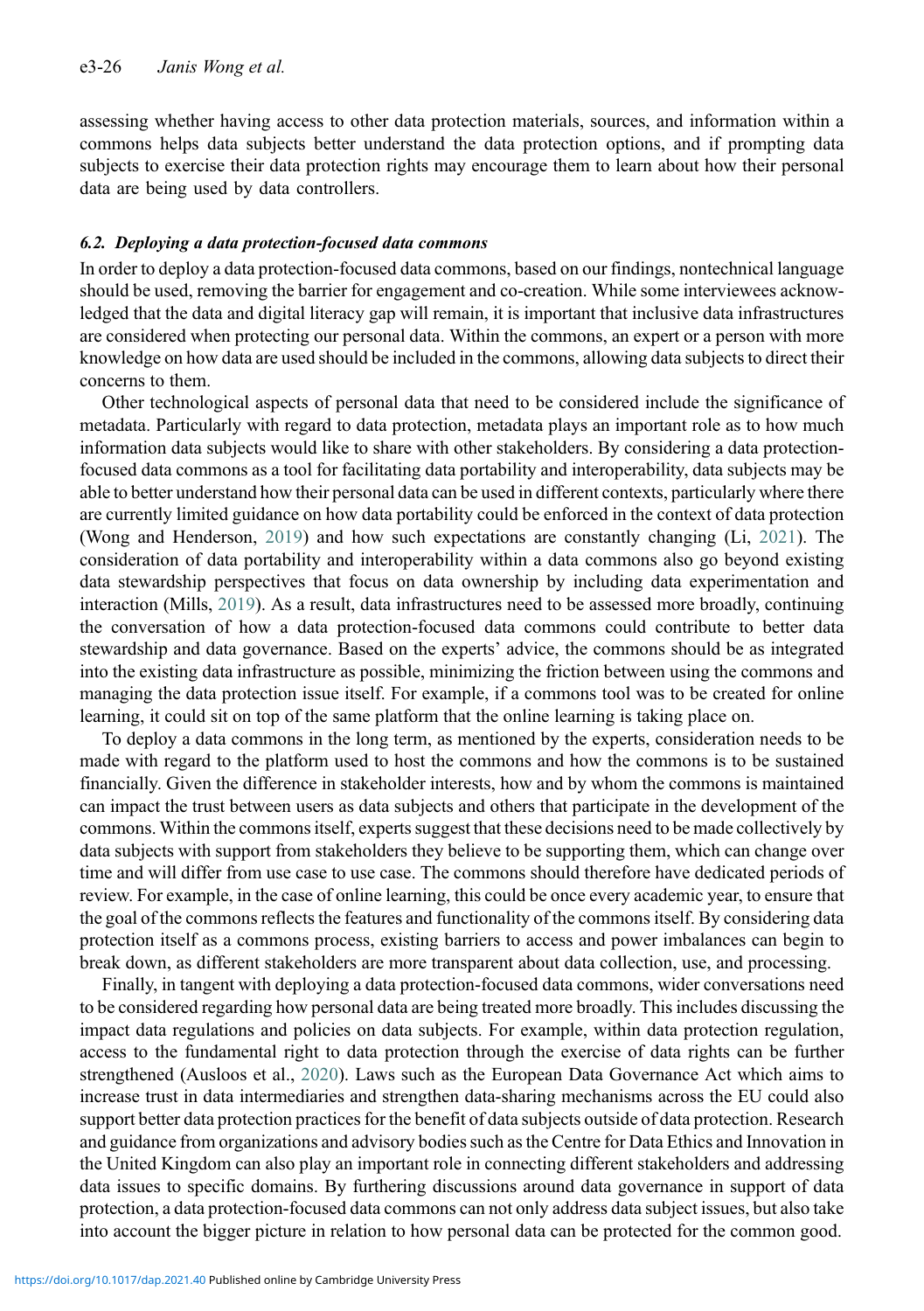## 7. Conclusion

In this paper, we set out how a data protection-focused data commons can support more accountable data protection practices, management, and sharing for the benefit of data subjects, data controllers, and policy-makers to overcome the limitations of laws and technologies in protecting personal data. Although existing data stewardship frameworks aim to increase the value of data sharing through mitigating datarelated harms and the transfer of rights, data subjects themselves may not be directly supported, particularly where current models do not help remedy potential data breaches using data rights. Adopting existing commons frameworks, personal data can be better protected through co-creation and collaboration with data subjects, placing their data protection preferences at the center of the decision-making process. From our interviews with commons experts, we identified the data protection challenges for creating a commons, how to overcome them, how to improve the commons more broadly, and the important requirements for building a data protection-focused data commons. Based on those themes, we adapted the IAD framework for data protection to support the deployment of a data protection-focused data commons in practice and created a checklist for policy-makers to allow them to apply the commons to specific use cases, outlining key questions that should be answered at each step of the commons development process. We suggest working with stakeholders of different backgrounds and perspectives at an early stage of the commons development to support its implementation, proposing further considerations necessary for deploying a data protection-focused data commons in practice. By applying the data protection-focused data commons and developing policies on its implementation, data protection can be improved as a common good, mitigating the power imbalances between data subjects and other stakeholders when it comes to personal data.

Acknowledgments. We would like to thank our reviewers for their time and feedback. We would also like to thank our interviewees for their participation. A shorter version of this article was presented at the Data for Policy 2020 Conference: [https://doi.org/10.5281/](https://doi.org/10.5281/zenodo.3965670) [zenodo.3965670](https://doi.org/10.5281/zenodo.3965670).

Funding Statement. This research is part of Janis Wong's doctoral research, which is funded by the University of St Andrews St Leonard's College, School of Computer Science, and School of Management.

Competing Interests. The authors declare no competing interests exist.

Author Contributions. Conceptualization: J.W., T.H., and K.B.; Methodology: J.W., T.H., and K.B.; Investigation: J.W.; Data curation: J.W.; Data visualization: J.W.; Supervision: T.H. and K.B.; Writing—original draft: J.W.; Writing—review and editing: J.W., T.H., and K.B. All authors approved the final submitted draft.

Data Availability Statement. As data from the interviews are presented anonymously, no interview transcripts have been made publicly available. A document with the semi-structured interview questions has been provided in the Supplementary Material.

Ethical Standards. The research meets all ethical guidelines, including adherence to the legal requirements of the study country. This study has been granted ethical approval (approval code CS14765) by the School of Computer Science Ethics Committee on behalf of the University Teaching and Research Ethics Committee at the University of St Andrews.

Supplementary Materials. To view supplementary material for this article, please visit [http://dx.doi.org/10.1017/dap.2021.40](http://doi.org/10.1017/dap.2021.40).

#### <span id="page-26-2"></span>References

- <span id="page-26-1"></span>Ada Lovelace Institute (2021a) Data cooperatives. Available at <https://www.adalovelaceinstitute.org/feature/data-cooperatives/> (accessed 26 August 2021).
- <span id="page-26-0"></span>Ada Lovelace Institute (2021b) Data trusts. Available at [https://www.adalovelaceinstitute.org/feature/data-trusts/](https://www.adalovelaceinstitute.org/feature/data-trusts/feature/data-trusts/) (accessed 26 August 2021).
- <span id="page-26-3"></span>Ada Lovelace Institute (2021c) Exploring legal mechanisms for data stewardship. Available at [https://www.adalovelaceinstitute.](https://www.adalovelaceinstitute.org/wp-content/uploads/2021/03/Legal-mechanisms-for-data-stewardship_report_Ada_AI-Council-2.pdf) [org/wp-content/uploads/2021/03/Legal-mechanisms-for-data-stewardship\\_report\\_Ada\\_AI-Council-2.pdf](https://www.adalovelaceinstitute.org/wp-content/uploads/2021/03/Legal-mechanisms-for-data-stewardship_report_Ada_AI-Council-2.pdf) (accessed August 26 2021).
- Ada Lovelace Institute (2021d) Exploring principles for data stewardship—a case study analysis. Available at [https://docs.google.](https://docs.google.com/spreadsheets/d/1hAN8xMJuxobjARAWprZjtcZgq1lwOiFT7hf2UsiRBYU/edit#gid=432908716) [com/spreadsheets/d/1hAN8xMJuxobjARAWprZjtcZgq1lwOiFT7hf2UsiRBYU/edit#gid](https://docs.google.com/spreadsheets/d/1hAN8xMJuxobjARAWprZjtcZgq1lwOiFT7hf2UsiRBYU/edit#gid=432908716)=432908716 (accessed 26 August 2021).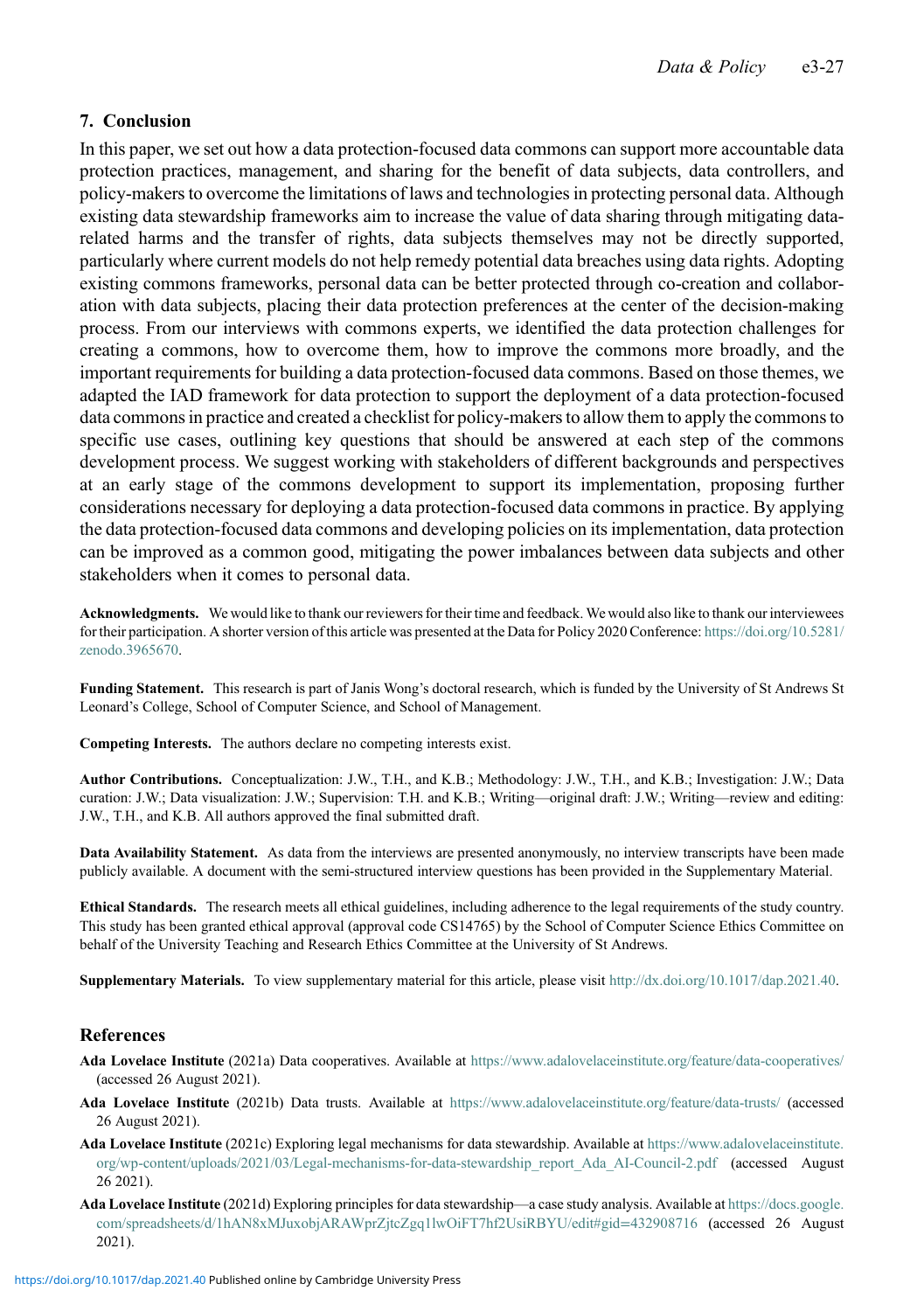- <span id="page-27-15"></span>Andersen IE and Jæger B (1999) Scenario workshops and consensus conferences: towards more democratic decision-making. Science and Public Policy 26(5), 331-340. <https://doi.org/10.3152/147154399781782301>. eprint available at [https://academic.](https://academic.oup.com/spp/article-pdf/26/5/331/4685076/26-5-331.pdf) [oup.com/spp/article-pdf/26/5/331/4685076/26-5-331.pdf](https://academic.oup.com/spp/article-pdf/26/5/331/4685076/26-5-331.pdf)
- <span id="page-27-6"></span>Ausloos J and Dewitte P (2018) Shattering one-way mirrors—data subject access rights in practice. International Data Privacy Law 8(1), 4–28. <https://doi.org/10.1093/idpl/ipy001>
- <span id="page-27-26"></span>Ausloos J, Mahieu R and Veale M (2020) Getting data subject rights right a submission to the European data protection board from international data rights academics, to inform regulatory guidance. Journal of Intellectual Property, Information Technology and E-Commerce Law 10(3), 283–309. Available at <http://nbn-resolving.de/urn:nbn:de:0009-29-50315>
- <span id="page-27-19"></span>Australia Research Data Commons (2020) Australia Research Data Commons. Available at <https://ardc.edu.au> (accessed 26 August 2021).
- <span id="page-27-18"></span>Benkler Y, Shaw A and Hill MB (2015) Peer production: a modality of collective intelligence. In Malone TW and Bernstein MS (eds), Handbook of Collective Intelligence. Cambridge, MA: MIT Press, pp. 175–204.
- <span id="page-27-25"></span>Bennett Institute for Public Policy and the Open Data Institute (2020) The value of data summary report 2020. Available at https://www.bennettinstitute.cam.ac.uk/media/uploads/files/Value of data summary report 26 Feb.pdf (accessed 26 August 2021).
- <span id="page-27-14"></span>Bergold J and Thomas S (2012) Participatory research methods: a methodological approach in motion. Forum Qualitative Sozialforschung 13(1). Available at <http://nbn-resolving.de/urn:nbn:de:0114-fqs1201302>
- <span id="page-27-8"></span>Bolychevsky I (2021) How solid is Tim's plan to redecentralize the web? Available at [https://medium.com/zero-equals-false/how](https://medium.com/zero-equals-false/how-solid-is-tims-plan-to-redecentralize-the-web-b163ba78e835)[solid-is-tims-plan-to-redecentralize-the-web-b163ba78e835](https://medium.com/zero-equals-false/how-solid-is-tims-plan-to-redecentralize-the-web-b163ba78e835) (accessed 4 October 2018).
- <span id="page-27-24"></span>Bria F (2021) The EU must be bold and defend its digital sovereignty. Available at [https://www.ft.com/content/84dbe3a0-3a40-](https://www.ft.com/content/84dbe3a0-3a40-43bd-850d-ba8e3cab34cd) [43bd-850d-ba8e3cab34cd](https://www.ft.com/content/84dbe3a0-3a40-43bd-850d-ba8e3cab34cd) (accessed 26 August 2021).
- <span id="page-27-1"></span>Cadwalladr C and Graham-Harrison E (2018) Revealed: 50 million Facebook profiles harvested for Cambridge Analytica in major data breach. Available at [https://www.theguardian.com/news/2018/mar/17/cambridge-analytica-facebook-influence-us](https://www.theguardian.com/news/2018/mar/17/cambridge-analytica-facebook-influence-us-election)[election](https://www.theguardian.com/news/2018/mar/17/cambridge-analytica-facebook-influence-us-election) (accessed 26 August 2021).
- <span id="page-27-4"></span>California State Legislature (2018) The California Consumer Privacy Act of 2018. California Legislative Information 375, 1–24. Available at [https://leginfo.legislature.ca.gov/faces/billTextClient.xhtml?bill\\_id](https://leginfo.legislature.ca.gov/faces/billTextClient.xhtml?bill_id=201720180AB375)=201720180AB375
- <span id="page-27-20"></span>Cecco L(2020) Google affiliate Sidewalk Labs abruptly abandons Toronto smart city project. Available at [https://www.theguardian.](https://www.theguardian.com/technology/2020/may/07/google-sidewalk-labs-toronto-smart-city-abandoned) [com/technology/2020/may/07/google-sidewalk-labs-toronto-smart-city-abandoned](https://www.theguardian.com/technology/2020/may/07/google-sidewalk-labs-toronto-smart-city-abandoned) (accessed 26 August 2021).
- <span id="page-27-0"></span>Cellan-Jones R (2020) Coronavirus: England's test and trace programme "breaks GDPR data law." Available at [https://www.bbc.](https://www.bbc.com/news/technology-53466471) [com/news/technology-53466471](https://www.bbc.com/news/technology-53466471) (accessed 26 August 2021).
- <span id="page-27-2"></span>Cisco Secure 2020 Consumer Privacy Survey (2020) Protecting data privacy to maintain digital trust: the importance of protecting data privacy during the pandemic and beyond. Available at [https://www.cisco.com/c/dam/en\\_us/about/doing\\_business/trust](https://www.cisco.com/c/dam/en_us/about/doing_business/trust-center/docs/cybersecurity-series-2020-cps.pdf)[center/docs/cybersecurity-series-2020-cps.pdf](https://www.cisco.com/c/dam/en_us/about/doing_business/trust-center/docs/cybersecurity-series-2020-cps.pdf) (accessed 26 August 2021).
- <span id="page-27-21"></span>Coulter M (2021) Alphabet's Sidewalk Labs has abandoned another US smart city project after reported fights about transparency. Available at [https://www.businessinsider.com/second-sidewalk-labs-smart-city-project-shutters-portland-oregon-2021-2?r](https://www.businessinsider.com/second-sidewalk-labs-smart-city-project-shutters-portland-oregon-2021-2?r=USIR=T)= [US&IR](https://www.businessinsider.com/second-sidewalk-labs-smart-city-project-shutters-portland-oregon-2021-2?r=USIR=T)=T (accessed 26 August 2021).
- <span id="page-27-17"></span>Coyle D (2020) Common governance of data: appropriate models for collective and individual rights. Available at [https://](https://www.adalovelaceinstitute.org/blog/common-governance-of-data/) [www.adalovelaceinstitute.org/blog/common-governance-of-data/](https://www.adalovelaceinstitute.org/blog/common-governance-of-data/) (accessed 26 August 2021).
- <span id="page-27-5"></span>Crabtree A, Lodge T, Colley J, Greenhalgh C, Mortier R and Haddadi H (2016) Enabling the new economic actor: data protection, the digital economy, and the Databox. Personal and Ubiquitous Computing. [https://doi.org/10.1007/s00779-016-](https://doi.org/10.1007/s00779-016-0939-3) [0939-3](https://doi.org/10.1007/s00779-016-0939-3)
- <span id="page-27-7"></span>Custers B, Sears AM, Dechesne F, Georgieva I, Tani T and van der Hof S (2019) Conclusions. In EU Personal Data Protection in Policy and Practice, pp. 195–233. [https://doi.org/10.1007/978-94-6265-282-8\\_10](https://doi.org/10.1007/978-94-6265-282-8_10)
- <span id="page-27-3"></span>Cuthbertson A (2021) WhatsApp privacy controversy causes "largest digital migration in human history," Telegram boss says as he welcomes world leaders. Available at [https://www.independent.co.uk/life-style/gadgets-and-tech/whatsapp-privacy-telegram](https://www.independent.co.uk/life-style/gadgets-and-tech/whatsapp-privacy-telegram-world-leaders-b1787218.html)[world-leaders-b1787218.html](https://www.independent.co.uk/life-style/gadgets-and-tech/whatsapp-privacy-telegram-world-leaders-b1787218.html) (accessed 26 August 2021).
- <span id="page-27-13"></span>Data Economy Lab (2021a) Data cooperative. Available at <https://tool.thedataeconomylab.com/data-models/1> (accessed 11 November 2021).
- <span id="page-27-9"></span>Data Economy Lab (2021b) Data stewardship models. Available at <https://tool.thedataeconomylab.com/our-data-models> (accessed 11 November 2021).
- <span id="page-27-11"></span>Data Economy Lab (2021c). Data trust. Available at <https://tool.thedataeconomylab.com/data-models/10> (accessed 11 November 2021).
- <span id="page-27-12"></span>Data Trusts Initiative (2021) Seeking data trusts pioneers! Funding from the data trusts initiative will support pilot projects to set up real-world data trusts. Available at [https://datatrusts.uk/blogs/seeking-data-trusts-pioneers-funding-from-the-data-trusts-initia](https://datatrusts.uk/blogs/seeking-data-trusts-pioneers-funding-from-the-data-trusts-initiative-will-support-pilot-projects-to-set-up-real-world-data-trusts) [tive-will-support-pilot-projects-to-set-up-real-world-data-trusts](https://datatrusts.uk/blogs/seeking-data-trusts-pioneers-funding-from-the-data-trusts-initiative-will-support-pilot-projects-to-set-up-real-world-data-trusts) (accessed 26 August 2021).
- <span id="page-27-16"></span>De Marchi B (2003) Public participation and risk governance. Science and Public Policy 30(3), 171–176. [https://doi.org/10.3152/](https://doi.org/10.3152/147154303781780434) [147154303781780434](https://doi.org/10.3152/147154303781780434). eprint available at <https://academic.oup.com/spp/article-pdf/30/3/171/4602581/30-3-171.pdf>
- <span id="page-27-23"></span><span id="page-27-22"></span>Decidim (2021) Decidim. Available at <https://decidim.org/> (accessed 26 August 2021).
- <span id="page-27-10"></span>DECODE (2020) DECODE application. Available at <https://github.com/DECODEproject/decode-app> (accessed 26 August 2021). Delacroix S and Lawrence ND (2019) Bottom-up data trusts: disturbing the "one size fits all" approach to data governance. International Data Privacy Law 9. <https://doi.org/10.1093/idpl/ipz014>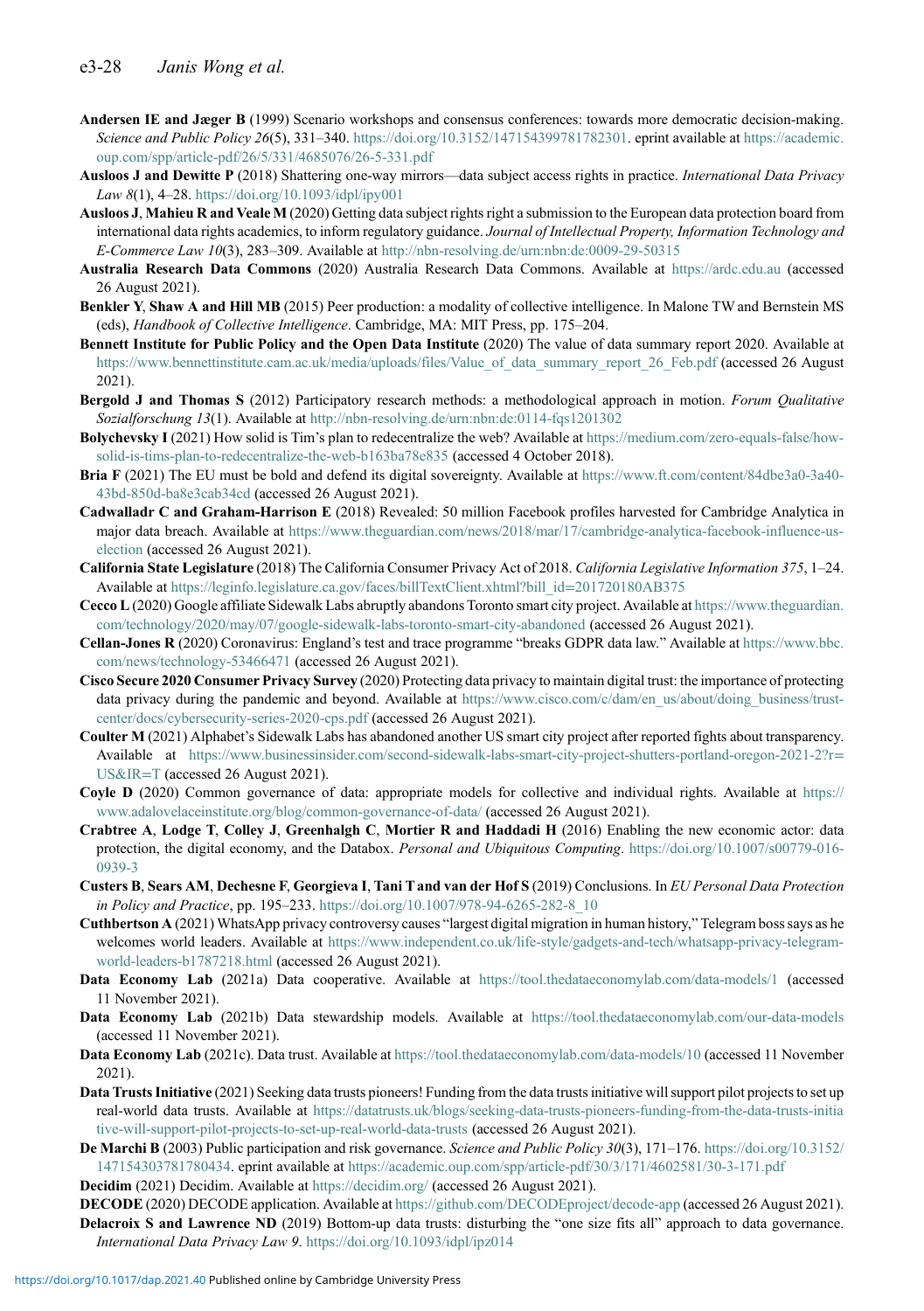- <span id="page-28-26"></span>Dellenbaugh-Losse M, Zimmermann N-E and de Vries N (2020) The Urban Commons Cookbook: Strategies and Insights for Creating and Maintaining Urban Commons. La Vergne, TN: IngramSpark.
- <span id="page-28-18"></span>Dourish P and Anderson K (2006) Collective information practice: exploring privacy and security as social and cultural phenomena. Human–Computer Interaction 21(3), 319–342. [https://doi.org/10.1207/s15327051hci2103\\_2](https://doi.org/10.1207/s15327051hci2103_2)

<span id="page-28-14"></span>Driver's Seat (2020) Driver's Seat. Available at <https://driversseat.co/>

<span id="page-28-25"></span>European Commission (2018) Reclaiming the smart city: personal data, trust and the new commons. DECODE. Available at [https://media.nesta.org.uk/documents/DECODE-2018\\_report-smart-cities.pdf](https://media.nesta.org.uk/documents/DECODE-2018_report-smart-cities.pdf)

- <span id="page-28-22"></span>European Commission (2019) European Open Science Cloud (EOSC) strategic implementation plan. European Commission, 01. Available at <https://op.europa.eu/en/publication-detail/-/publication/78ae5276-ae8e-11e9-9d01-01aa75ed71a1/language-en>
- <span id="page-28-4"></span>European Union (2016) Regulation (EU) 2016/679 of the European Parliament and of the council of 27 April 2016 on the protection of natural persons with regard to the processing of personal data and on the free movement of such data, and repealing directive 95/46/EC (general data protection regulation). Official Journal of the European Union L119, 1–88. Available at [https://](https://eur-lex.europa.eu/legal-content/EN/TXT/?uri=OJ:L:2016:119:TOC) [eur-lex.europa.eu/legal-content/EN/TXT/?uri](https://eur-lex.europa.eu/legal-content/EN/TXT/?uri=OJ:L:2016:119:TOC)=OJ:L:2016:119:TOC
- <span id="page-28-1"></span>Fiesler C and Hallinan B (2018) "we are the product": public reactions to online data sharing and privacy controversies in the media. In CHI '18: Proceedings of the 2018 CHI Conference on Human Factors in Computing Systems, pp. 1-13. [https://doi.org/](https://doi.org/10.1145/3173574.3173627) [10.1145/3173574.3173627](https://doi.org/10.1145/3173574.3173627)
- <span id="page-28-21"></span>Fisher JB and Fortmann L (2010) Governing the data commons: policy, practice, and the advancement of science. *Information*  $\&$ Management 47(4), 237–245. <https://doi.org/10.1016/j.im.2010.04.001>
- <span id="page-28-8"></span>Fung A (2015) Putting the public back into governance: the challenges of citizen participation and its future. Public Administration Review 75(4), 513–522. <https://doi.org/10.1111/puar.12361>. eprint available at [https://onlinelibrary.wiley.com/doi/pdf/10.1111/](https://onlinelibrary.wiley.com/doi/pdf/10.1111/puar.12361) [puar.12361](https://onlinelibrary.wiley.com/doi/pdf/10.1111/puar.12361)
- <span id="page-28-27"></span>gE.CO (2021). gE.CO Living Lab about page. Available at <https://generative-commons.eu/> (accessed 26 August 2021).
- <span id="page-28-16"></span>Governance Lab (2021a) Data collaboratives. Available at <https://datacollaboratives.org/> (accessed 26 August 2021).
- <span id="page-28-9"></span>Governance Lab (2021b) Wanted: data stewards: (re-)defining the roles and responsibilities of data stewards for an age of data collaboration. Available at <https://www.thegovlab.org/static/files/publications/wanted-data-stewards.pdf> (accessed 26 August 2021).
- <span id="page-28-24"></span>Grossman RL, Heath A, Murphy M, Patterson M and Wells W (2016) A case for data commons: toward data science as a service. Computing in Science Engineering 18(5), 10–20. <https://doi.org/10.1109/MCSE.2016.92>
- <span id="page-28-10"></span>Hardinges J (2020) Data trusts in 2020. Available at <https://theodi.org/article/data-trusts-in-2020/> (accessed 26 August 2021).
- <span id="page-28-7"></span>Herrmann M, Hildebrandt M, Tielemans L and Diaz C (2016) Privacy in location-based services: an interdisciplinary approach. SCRIPTed 13. <https://doi.org/10.2966/scrip.130216.144>
- <span id="page-28-17"></span>Hess C (2006) Research on the commons, common-pool resources, and common property. Indiana University Digital Library of the Commons. Available at <http://dlc.dlib.indiana.edu/dlc/contentguidelines>
- <span id="page-28-19"></span>Hess C and Ostrom E (2007) Understanding Knowledge as a Commons: From Theory to Practice. Cambridge, MA: MIT Press.
- <span id="page-28-0"></span>Hill K and Mattu S (2018) The house that spied on me. Available at <https://gizmodo.com/the-house-that-spied-on-me-1822429852> (accessed 26 August 2021).
- <span id="page-28-15"></span>Human-Centered Artificial Intelligence, Stanford University (2021) Radical proposal: data cooperatives could give us more power over our data. Available at [https://hai.stanford.edu/news/radical-proposal-data-cooperatives-could-give-us-more-power](https://hai.stanford.edu/news/radical-proposal-data-cooperatives-could-give-us-more-power-over-our-data)[over-our-data](https://hai.stanford.edu/news/radical-proposal-data-cooperatives-could-give-us-more-power-over-our-data) (accessed 11 November 2021).
- <span id="page-28-13"></span>International Cooperative Alliance (2018) Cooperative identity, values & principles. Available at [https://www.ica.coop/en/](https://www.ica.coop/en/cooperatives/cooperative-identity) [cooperatives/cooperative-identity](https://www.ica.coop/en/cooperatives/cooperative-identity) (accessed 1 November 2021).
- <span id="page-28-11"></span>Involve (2019) Designing decision making processes for data trusts: lessons from three pilots. Available at [https://www.involve.](https://www.involve.org.uk/sites/default/files/field/attachemnt/General-decision-making-report-Apr-19.pdf) [org.uk/sites/default/files/field/attachemnt/General-decision-making-report-Apr-19.pdf](https://www.involve.org.uk/sites/default/files/field/attachemnt/General-decision-making-report-Apr-19.pdf) (accessed 26 August 2021).
- <span id="page-28-23"></span>Jensen MA, Ferretti V, Grossman RL and Staudt LM (2017) The NCI genomic data commons as an engine for precision medicine. Blood 130(4), 453–459. <https://doi.org/10.1182/blood-2017-03-735654>
- <span id="page-28-5"></span>**Jumbo Privacy** (2019) Jumbo privacy. Available at <https://www.jumboprivacy.com/> (accessed 26 August 2021).
- <span id="page-28-2"></span>Lafontaine E, Sabir A and Das A (2021) Understanding people's attitude and concerns towards adopting IoT devices. In CHI EA '21: Extended Abstracts of the 2021 Chi Conference on Human Factors in Computing Systems. [https://doi.org/10.1145/](https://doi.org/10.1145/3411763.3451633) [3411763.3451633](https://doi.org/10.1145/3411763.3451633)
- <span id="page-28-3"></span>Laziuk E (2021). iOS 14.5 opt-in rate—daily updates since launch. Available at [https://www.flurry.com/blog/ios-14-5-opt-in-rate](https://www.flurry.com/blog/ios-14-5-opt-in-rate-att-restricted-app-tracking-transparency-worldwide-us-daily-latest-update/)[att-restricted-app-tracking-transparency-worldwide-us-daily-latest-update/](https://www.flurry.com/blog/ios-14-5-opt-in-rate-att-restricted-app-tracking-transparency-worldwide-us-daily-latest-update/) (accessed 26 August 2021).
- <span id="page-28-20"></span>Lee D. Levi M and Brown JS (2021) Democratic societal collaboration in a whitewater world. In Bernholz L, Landemore H and Reich R (eds), Digital Technology and Democratic Theory, pp. 219–240. [https://doi.org/10.7208/chicago/](https://doi.org/10.7208/chicago/9780226748603.001.0001) [9780226748603.001.0001](https://doi.org/10.7208/chicago/9780226748603.001.0001)
- <span id="page-28-12"></span>Lewis P (2020). Peter Lewis's 2020s vision: stop glibly signing over your data and take control. Available at [https://www.](https://www.theguardian.com/commentisfree/2020/feb/22/peter-lewiss-2020s-vision-stop-glibly-signing-over-your-data-and-take-control) [theguardian.com/commentisfree/2020/feb/22/peter-lewiss-2020s-vision-stop-glibly-signing-over-your-data-and-take-control](https://www.theguardian.com/commentisfree/2020/feb/22/peter-lewiss-2020s-vision-stop-glibly-signing-over-your-data-and-take-control) (accessed 26 August 2021).
- <span id="page-28-28"></span>Li W (2021) Between incrementalism and revolution: how the GDPR right to data portability is revamped by the EU and the UK post Brexit. <https://doi.org/10.31219/osf.io/8u2pr>
- <span id="page-28-6"></span>Mahieu R, Asghari H and van Eeten M (2017) Collectively exercising the right of access: individual effort, societal effect. In GigaNet (Global Internet Governance Academic Network) Annual Symposium 2017. <https://doi.org/10.2139/ssrn.3107292>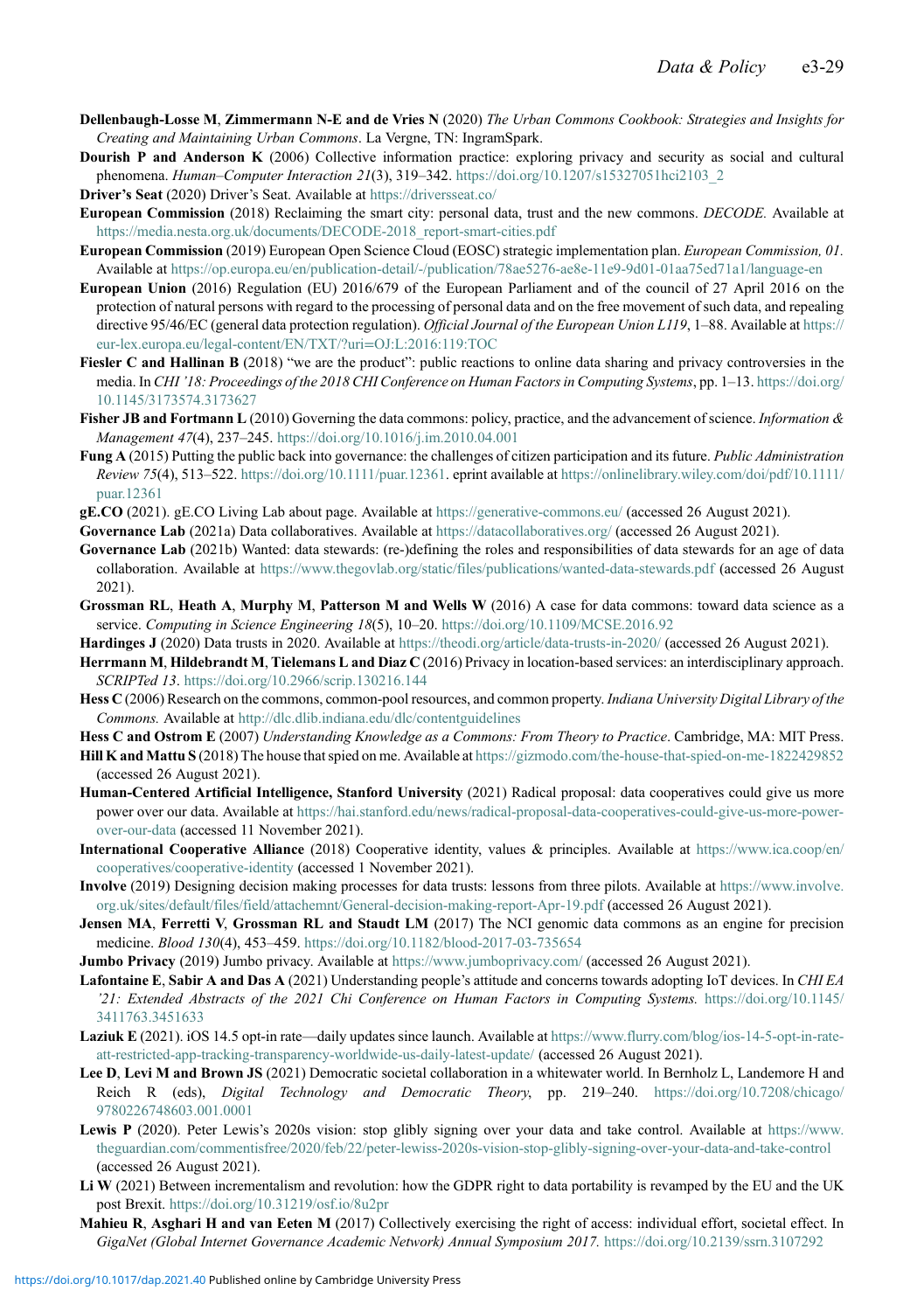- <span id="page-29-27"></span>Mahieu R and Ausloos J (2021) Harnessing the collective potential of GDPR access rights: towards an ecology of transparency. Available at [https://policyreview.info/articles/news/harnessing-collective-potential-gdpr-access-rights-towards-ecology-trans](https://policyreview.info/articles/news/harnessing-collective-potential-gdpr-access-rights-towards-ecology-transparency/1487) [parency/1487](https://policyreview.info/articles/news/harnessing-collective-potential-gdpr-access-rights-towards-ecology-transparency/1487) (accessed 26 August 2021).
- <span id="page-29-1"></span>Mansour E, Sambra AV, Hawke S, Zereba M, Capadisli S, Ghanem A, Aboulnaga A, Berners-Lee T (2016) A demonstration of the solid platform for social web applications. In WWW '16 Companion: Proceedings of the 25th International Conference Companion on World Wide Web, pp. 223–226. <https://doi.org/10.1145/2872518.2890529>
- <span id="page-29-6"></span>McDonald S (2021) Data governance's new clothes. Available at [https://www.cigionline.org/articles/data-governances-new](https://www.cigionline.org/articles/data-governances-new-clothes/)[clothes/](https://www.cigionline.org/articles/data-governances-new-clothes/) (accessed 1 November 2021).
- <span id="page-29-20"></span>McGinnis MD (2018) The IAD framework in action: understanding the source of the design principles in Elinor Ostrom's governing the commons. In Coleand D and McGinnis MD (eds), Elinor Ostrom and the Bloomington School of Political Economy, Volume 3: A Framework for Policy Analysis. Lanham: Lexington, pp. 87-108. Available at [https://polisci.indiana.edu/](https://polisci.indiana.edu/documents/profiles/mcginnis1.pdf) [documents/profiles/mcginnis1.pdf](https://polisci.indiana.edu/documents/profiles/mcginnis1.pdf)
- <span id="page-29-28"></span>Mills S (2019) Who owns the future? Data trusts, data commons, and the future of data ownership. [https://doi.org/10.2139/](https://doi.org/10.2139/ssrn.3437936) [ssrn.3437936](https://doi.org/10.2139/ssrn.3437936)
- <span id="page-29-24"></span>National Cancer Institute (2020) Genomic Data Commons. Available at <https://gdc.cancer.gov/> (accessed 26 August 2021).
- <span id="page-29-12"></span>New Economics Foundation (2018) Co-operatives unleashed: doubling the size of the UK's co-operative sector. Available at <https://neweconomics.org/uploads/files/co-ops-unleashed.pdf> (accessed 11 November 2021).
- <span id="page-29-21"></span>Nissenbaum H (2004) Privacy as contextual integrity. Washington Law Review 79, 119–158. Available at [https://heinonline.org/](https://heinonline.org/HOL/Page?handle=hein.journals/washlr79id=129collection=journalsindex=) HOL/Page?handle=[hein.journals/washlr79&id](https://heinonline.org/HOL/Page?handle=hein.journals/washlr79id=129collection=journalsindex=)=129&collection=journals&index=
- <span id="page-29-3"></span>Norris C, de Hert P, L'Hoiry X and Galetta A (eds) (2017) The Unaccountable State of Surveillance. [https://doi.org/10.1007/978-](https://doi.org/10.1007/978-3-319-47573-8) [3-319-47573-8](https://doi.org/10.1007/978-3-319-47573-8)
- <span id="page-29-5"></span>O'Hara K (2019) Data trusts: ethics, architecture and governance for trustworthy data stewardship. Available at [https://eprints.](https://eprints.soton.ac.uk/428276/1/WSI_White_Paper_1.pdf) [soton.ac.uk/428276/1/WSI\\_White\\_Paper\\_1.pdf](https://eprints.soton.ac.uk/428276/1/WSI_White_Paper_1.pdf) (accessed 26 August 2021).
- <span id="page-29-7"></span>Open Data Institute (2019) Data trusts: lessons from three pilots. Available at [https://docs.google.com/document/d/](https://docs.google.com/document/d/118RqyUAWP3WIyyCO4iLUT3oOobnYJGibEhspr2v87jg/edit) [118RqyUAWP3WIyyCO4iLUT3oOobnYJGibEhspr2v87jg/edit](https://docs.google.com/document/d/118RqyUAWP3WIyyCO4iLUT3oOobnYJGibEhspr2v87jg/edit) (accessed 26 August 2021).
- <span id="page-29-14"></span>Open Data Institute (2021) What are data institutions and why are they important? Available at [https://theodi.org/article/what-are](https://theodi.org/article/what-are-data-institutions-and-why-are-they-important/)[data-institutions-and-why-are-they-important/](https://theodi.org/article/what-are-data-institutions-and-why-are-they-important/) (accessed 26 August 2021).
- <span id="page-29-23"></span>Open Usage (2021) Open Usage Commons. Available at <https://openusage.org/> (accessed 26 August 2021).
- <span id="page-29-2"></span>OpenGDPR (2018) [OpenGDPR.](OpenGDPR) Available at <https://github.com/opengdpr/opengdpr> (accessed 26 August 2021).
- <span id="page-29-4"></span>Ostrom E (1990) Governing the Commons: The Evolution of Institutions for Collective Action. Cambridge, UK: Cambridge University Press.
- <span id="page-29-19"></span>Ostrom E (2005). Understanding Institutional Diversity, 1st Edn. Princeton, NJ: Princeton University Press.
- <span id="page-29-17"></span>**Ostrom E** (2010) Polycentric systems for coping with collective action and global environmental change. Global Environmental Change 20, 550–557. <https://doi.org/10.1016/j.gloenvcha.2010.07.004>
- <span id="page-29-18"></span>Ostrom E (2012) The Future of the Commons: Beyond Market Failure & Government Regulations. London: Institute of Economic Affairs.
- <span id="page-29-16"></span>Ostrom V, Tiebout CM and Warren R (1961) The organization of government in metropolitan areas: a theoretical inquiry. American Political Science Review 55, 831–842.
- <span id="page-29-11"></span>P2P Foundation Wiki (2021). Data cooperatives. Available at https://wiki.p2pfoundation.net/Data Cooperatives (accessed 26 August 2021).
- <span id="page-29-26"></span>Peppin A (2020). Doing good with data: what does good look like when it comes to data stewardship? Available at [https://](https://www.adalovelaceinstitute.org/doing-good-with-data-what-does-good-look-like-when-it-comes-to-data-stewardship/) [www.adalovelaceinstitute.org/doing-good-with-data-what-does-good-look-like-when-it-comes-to-data-stewardship/](https://www.adalovelaceinstitute.org/doing-good-with-data-what-does-good-look-like-when-it-comes-to-data-stewardship/) (accessed 26 August 2021).
- <span id="page-29-0"></span>Perrin A (2020) Half of Americans have decided not to use a product or service because of privacy concerns. Available at [https://](https://www.pewresearch.org/fact-tank/2020/04/14/half-of-americans-have-decided-not-to-use-a-product-or-service-because-of-privacy-concerns/) [www.pewresearch.org/fact-tank/2020/04/14/half-of-americans-have-decided-not-to-use-a-product-or-service-because-of-priv](https://www.pewresearch.org/fact-tank/2020/04/14/half-of-americans-have-decided-not-to-use-a-product-or-service-because-of-privacy-concerns/) [acy-concerns/](https://www.pewresearch.org/fact-tank/2020/04/14/half-of-americans-have-decided-not-to-use-a-product-or-service-because-of-privacy-concerns/) (accessed 26 August 2021).
- <span id="page-29-10"></span>Powell M (2014) What's the difference between a foundation and a trust? Available at [https://www.hawksford.com/knowledge-hub/](https://www.hawksford.com/knowledge-hub/2014/foundations-vs-trusts) [2014/foundations-vs-trusts](https://www.hawksford.com/knowledge-hub/2014/foundations-vs-trusts) (accessed 26 August 2021).
- <span id="page-29-15"></span>Rabley P and Keefe C (2021) Establishing a data trust: it's really hard. Available at [https://www.thisisplace.org/blog-1/introducing](https://www.thisisplace.org/blog-1/introducingplace/its-really-hard) [place/its-really-hard](https://www.thisisplace.org/blog-1/introducingplace/its-really-hard) (accessed 26 August 2021).
- <span id="page-29-22"></span>Sanfilippo M, Frischmann B and Standburg K (2018) Privacy as commons: case evaluation through the governing knowledge commons framework. Journal of Information Policy 8, 116–166. Available at [https://www.jstor.org/stable/10.5325/](https://www.jstor.org/stable/10.5325/jinfopoli.8.2018.0116) [jinfopoli.8.2018.0116](https://www.jstor.org/stable/10.5325/jinfopoli.8.2018.0116)
- <span id="page-29-25"></span>Stalder F (2010) Digital commons. In Hart K, Laville J-L and Cattani AD (eds), The Human Economy. A Citizen's Guide. Polity Press, pp. 313–324.
- <span id="page-29-8"></span>Stalla-Bourdillon S, Carmichael L and Wintour A (2021) Fostering trustworthy data sharing: establishing data foundations in practice. Data & Policy 3, e4. <https://doi.org/10.1017/dap.2020.24>
- <span id="page-29-13"></span>Stalla-Bourdillon S, Thuermer G, Walker J, Carmichael L and Simperl E (2020) Data protection by design: building the foundations of trustworthy data sharing. Data & Policy 2, e4. <https://doi.org/10.1017/dap.2020.1>
- <span id="page-29-9"></span>Stalla-Bourdillon S, Wintour A and Carmichael L (2019) Building trust through data foundations; a call for a data governance model to support trustworthy data sharing. Available at [https://cdn.southampton.ac.uk/assets/imported/transforms/content-](https://cdn.southampton.ac.uk/assets/imported/transforms/content-block/UsefulDownloads_Download/E2360AAB5D274223BFDB863BAFC20F34/White%20Paper%202.pdf)